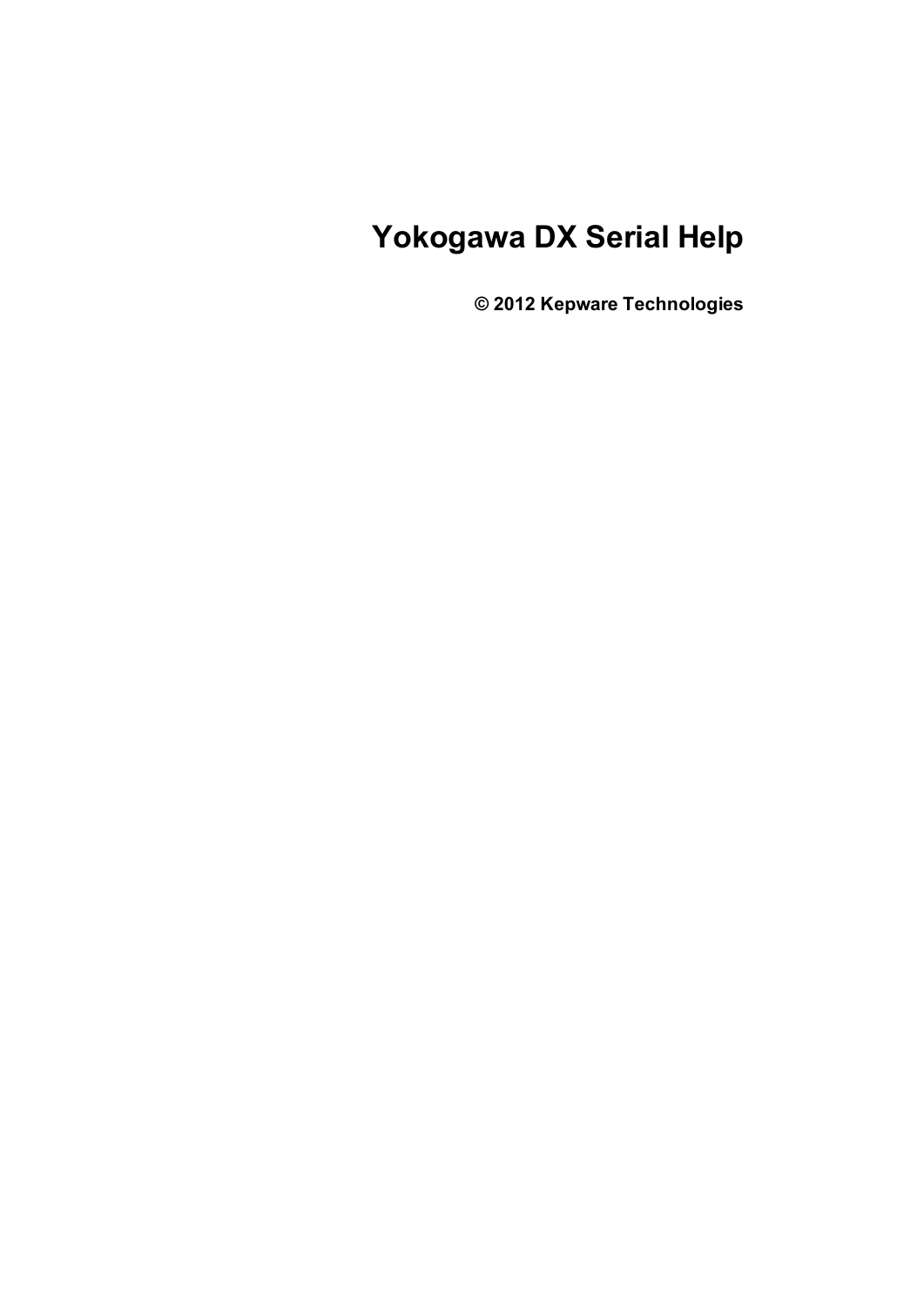# <span id="page-1-0"></span>**Table of Contents**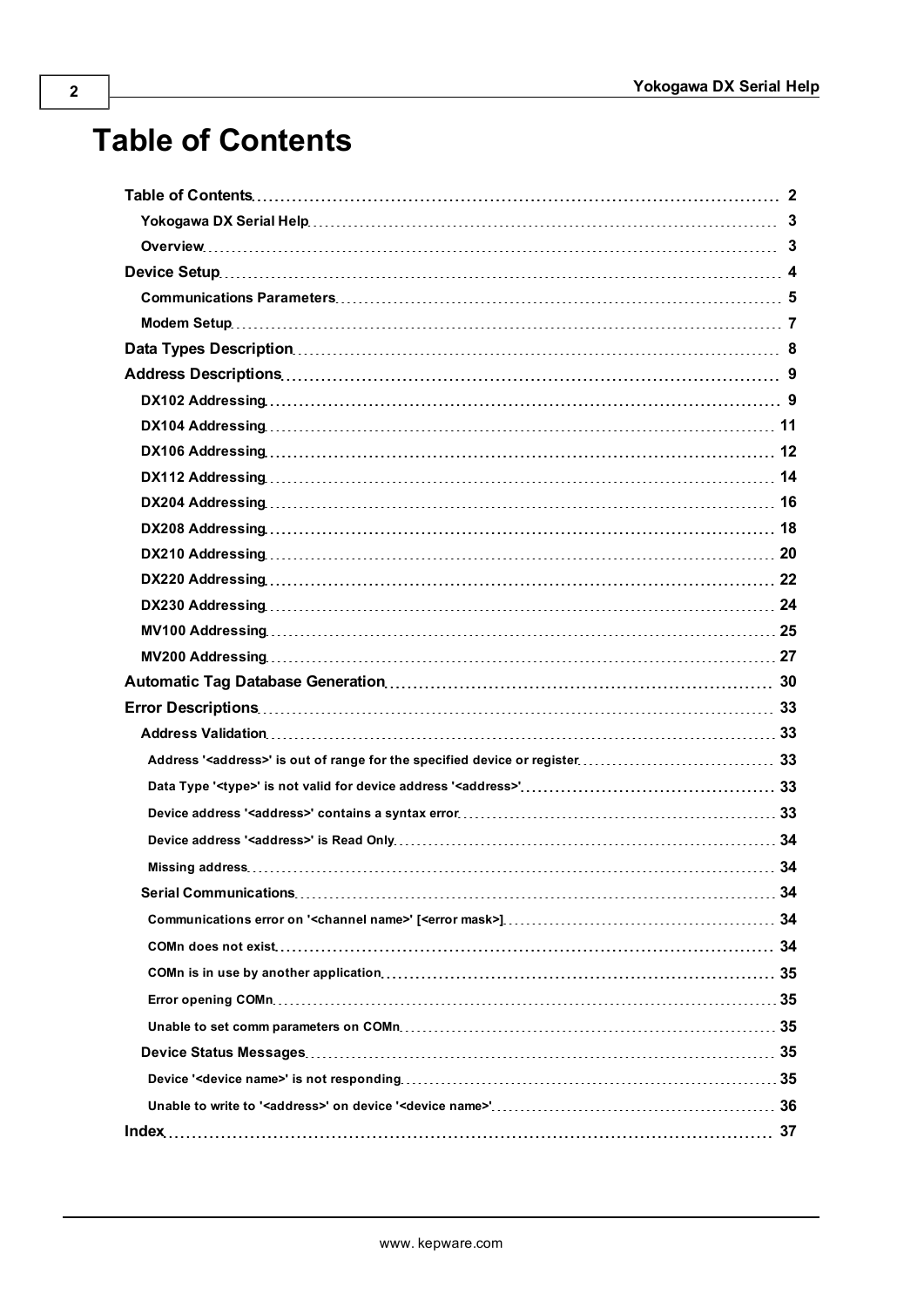## <span id="page-2-0"></span>**Yokogawa DX Serial Help**

Help version 1.014

#### **CONTENTS**

**[Overview](#page-2-1)** What is the Yokogawa DX Serial Driver?

**[Device](#page-3-0) [Setup](#page-3-0)** How do I configure a device for use with this driver?

**[Data](#page-7-0) [Types](#page-7-0) [Description](#page-7-0)** What data types does this driver support?

**[Address](#page-8-0) [Descriptions](#page-8-0)**

How do I address a data location on a Yokogawa DX Serial device?

## **[Automatic](#page-29-0) [Tag](#page-29-0) [Database](#page-29-0) [Generation](#page-29-0)**

How can I easily configure tags for the Yokogawa DX Serial Driver?

## **[Error](#page-32-0) [Descriptions](#page-32-0)**

<span id="page-2-1"></span>What error messages does the Yokogawa DX Serial Driver produce?

## **Overview**

The Yokogawa DX Serial Driver provides an easy and reliable way to connect Yokogawa DX Serial devices to OPC Client applications, including HMI, SCADA, Historian, MES, ERP and countless custom applications. It is intended for use with Yokogawa Data Acquisition and Data Recorder devices that support RS232 or RS422 communications.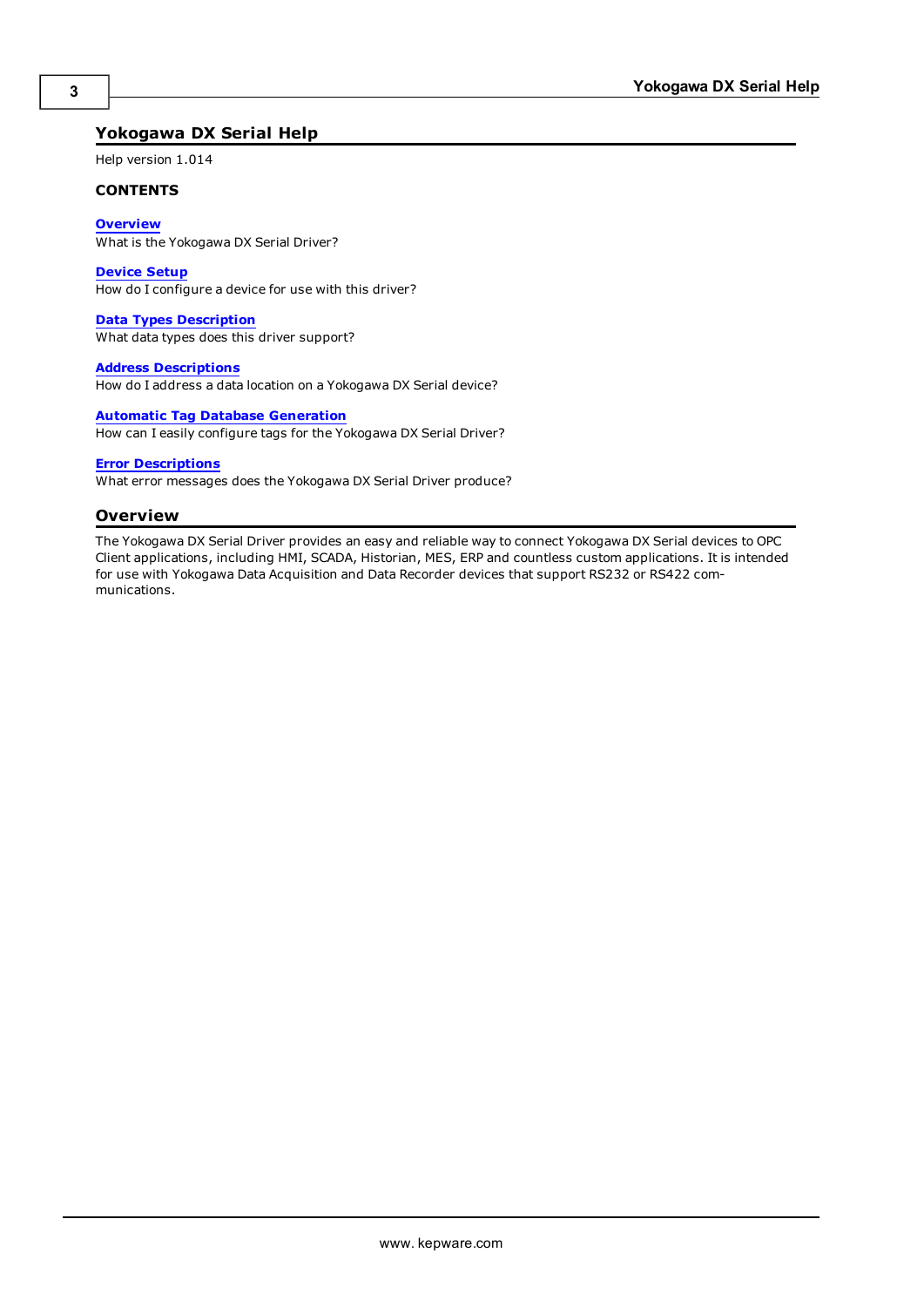## <span id="page-3-0"></span>**Device Setup**

## **Supported Yokogawa Devices**

DX102 DX104 DX106 DX112 DX204 DX208 DX210 DX220 DX230 MV100 MV200

#### **Supported Communication Parameters**

Baud Rate: 300, 600, 1200, 2400, 9600, 19200, or 38400. Parity: None, Even, or Odd. Data Bits: 8 Stop Bits: 1 or 2. Flow Control: None, RTS, or DTR.

**Note 1:** Software handshaking is not available.

**Note 2:** This driver makes use of binary data formatting when reading information from Yokogawa devices. This requires that a data bit setting of 8 be used.

#### **RS-232 and RS-422/485 Operation**

Yokogawa DX Serial devices can support either RS-232 or RS-422/485 operation. The mode that is used depends on the configuration of the OPC Server project.

<span id="page-3-1"></span>If intending to connect to a DX device using RS-232, select a Device ID of zero (0). This tells the driver to use the RS-232 mode for communications. If intending to use either RS-422 or RS-485 communications, select a Device ID for each station that is between 1 and 16 for RS-422, and between 1 and 31 for RS-485. When using RS-232, only configure one device on the channel.

#### **Request Timeout**

This parameter specifies the amount of time that the driver will wait for a response from the device before giving up and going on to the next request. Long timeouts will only affect performance if a device is not responding. The valid range is 100 to 30000 milliseconds. The default setting is 1000 milliseconds.

#### **Retry Attempts**

This parameter specifies the number of times that the driver will retry a message before giving up and going on to the next message. The valid range is 1 to 10. The default setting is 3.

**Note:** For more information, refer to the server help documentation.

#### **Cable Diagrams RS-232 Connections**



| <b>Pin No. Signal Name</b> | <b>Signal Meaning</b>                    |
|----------------------------|------------------------------------------|
| 2 RD (Received Data)       | Received data from the PC. Input signal. |
| 3 SD (Send Data)           | Send data to the PC. Output signal.      |
| 5 SG (Signal Ground)       | Signal ground.                           |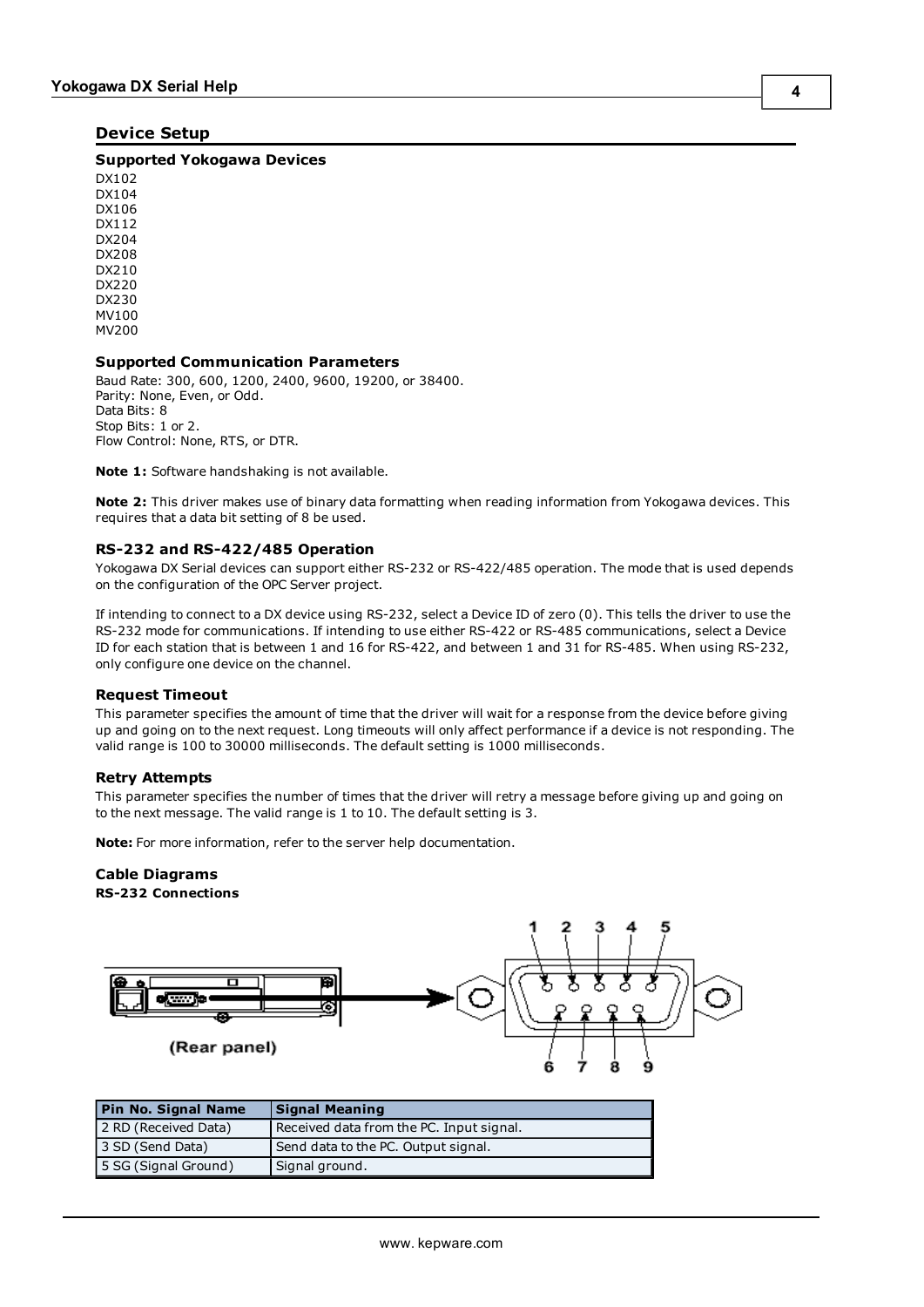## **RS-422 Connections**



| Pin No. Signal Name   | <b>Signal Meaning</b>   |
|-----------------------|-------------------------|
| FG (Frame Ground)     | Case ground of the DX.  |
| SG (Signal Ground)    | Signal ground.          |
| SDB (Send Data B)     | Send data $B(+)$ .      |
| SDA (Send Data A)     | Send data $A(-)$ .      |
| RDB (Received Data B) | Received data $B (+)$ . |
| RDA (Received Data A) | Received data $A(-)$ .  |

Host Computer



No terminators are inserted between #1 through #n-1 (internal OFF)

<span id="page-4-0"></span>**Note:** RS-232 and RS-422 configuration is configured from the Yokogawa DX recorder's setup menu.

## **Communications Parameters**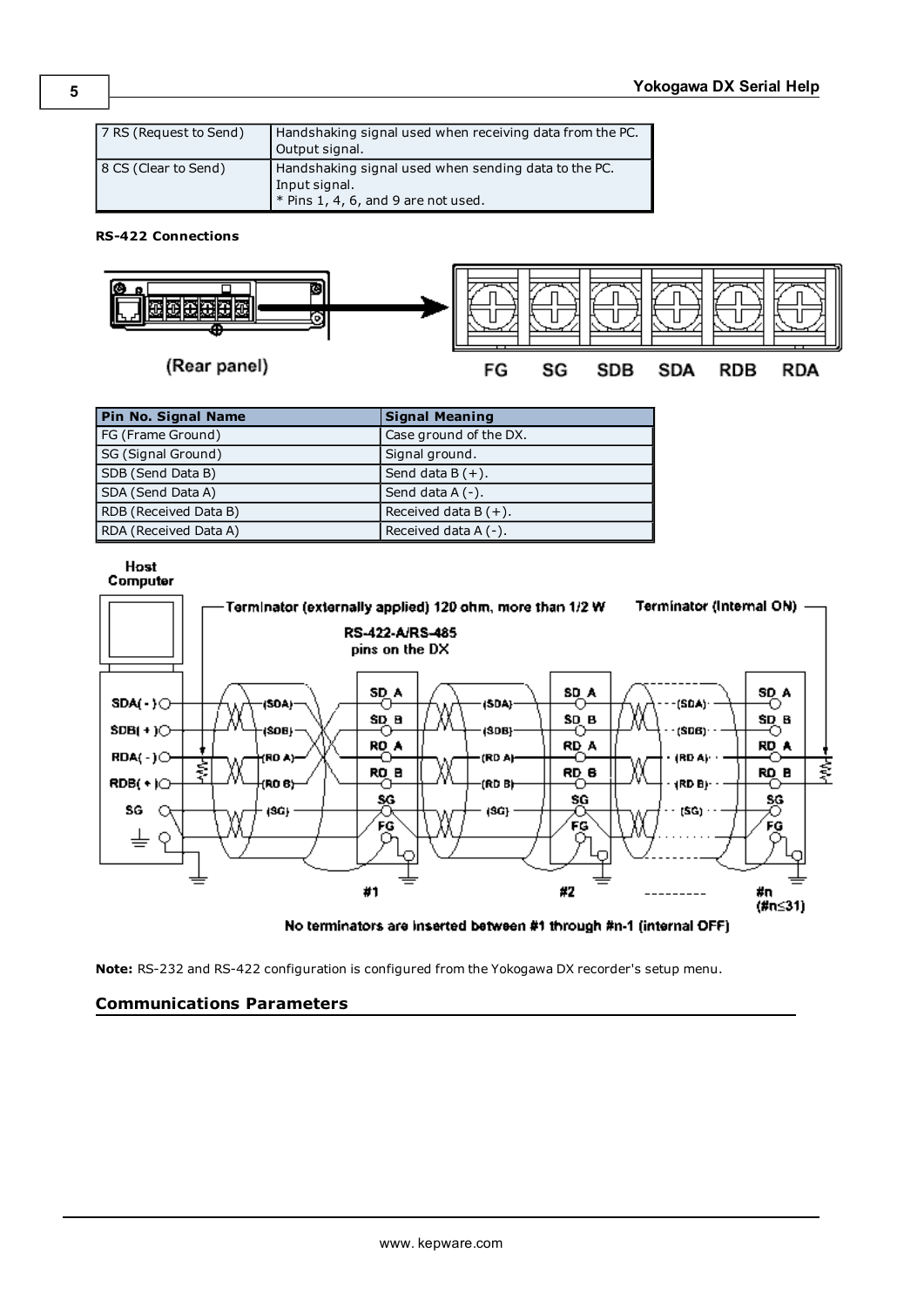| New Device - Communications Parameters |                                                                                                                                       |                                                                                                                                                |  |  |  |
|----------------------------------------|---------------------------------------------------------------------------------------------------------------------------------------|------------------------------------------------------------------------------------------------------------------------------------------------|--|--|--|
| 10 P                                   | General<br>Data Handling: None<br>$\blacktriangledown$<br>Start math when start $\square$<br>Tagnames<br>Generate tag database using: | <b>Time Settings</b><br>Date & Time:<br>Device Time<br>MM/DD/YY<br>Date Format:<br>Set clock when start $\square$<br>Physical Channel Number v |  |  |  |
| Cancel<br>$<$ Back<br>Next<br>Help     |                                                                                                                                       |                                                                                                                                                |  |  |  |

Descriptions of the parameters are as follows:

- **Data Handling:** This parameter specifies how the driver will forward special ASCII strings to clients whenever special data is received from the device. Options include None, +INF, and -INF. The default setting is None. For more information, refer to **[Special](#page-5-0) [Data](#page-5-0) [Handling](#page-5-0)**.
- **Start math when start:** When checked, this option will inform the driver to send a command to the device at communication startup that will start the math computation. The default setting is unchecked.
- **Date & Time:** This parameter specifies the origin of the data value of the Date and Time data types (which represent the date and time of the latest data). Options include Device Time and System Time. The default setting is Device Time. Descriptions of the options are as follows:
	- <sup>l</sup> **Device Time:** When selected, the Date and Time tags will return the date and time read from the device. This date and time represents the date and time that the latest data was measured or computed based on the internal device clock.
	- **System Time:** When selected, the Date and Time tags will return the date and time that the requested data was returned from the device based on the PC system clock.
- **Date Format:** This parameter specifies the format of the return string for the Date data type. Options include MM/DD/YY (month/day/year), YY/MM/DD (year/month/day), or DD/MM/YY (day/month/year). The default setting is MM/DD/YY.
- **Set clock when start:** When checked, this option will inform the driver to send a command to the device at communication startup that will set the device clock to the date and time settings of the system clock. The default setting is unchecked.
- <span id="page-5-0"></span>**6 Generate tag database using:** This parameter specifies the origin of the tag name used when automatically generating a tag database. Options include Physical Channel Number and Device Tagname. The default setting is Physical Channel Number. Descriptions of the options are as follows:
	- **Physical Channel Number:** In this option, the driver will generate tag names based on an item's channel number. For example, "CH01 or CH01\_alarm1."
	- **Device Tagname:** In this option, the driver will generate tag names using the tag name returned by the device for a channel. Special characters (such as slashes or pound signs) are not allowed. For example, "Flow" or "Flow\_alarm1".

#### **Special Data Handling**

The Special Data Handling setting allows users to configure the driver to return specific data values for numerical out of range and error conditions that are returned from the device. Options include None, +INF, and -INF. Descriptions of the options are as follows: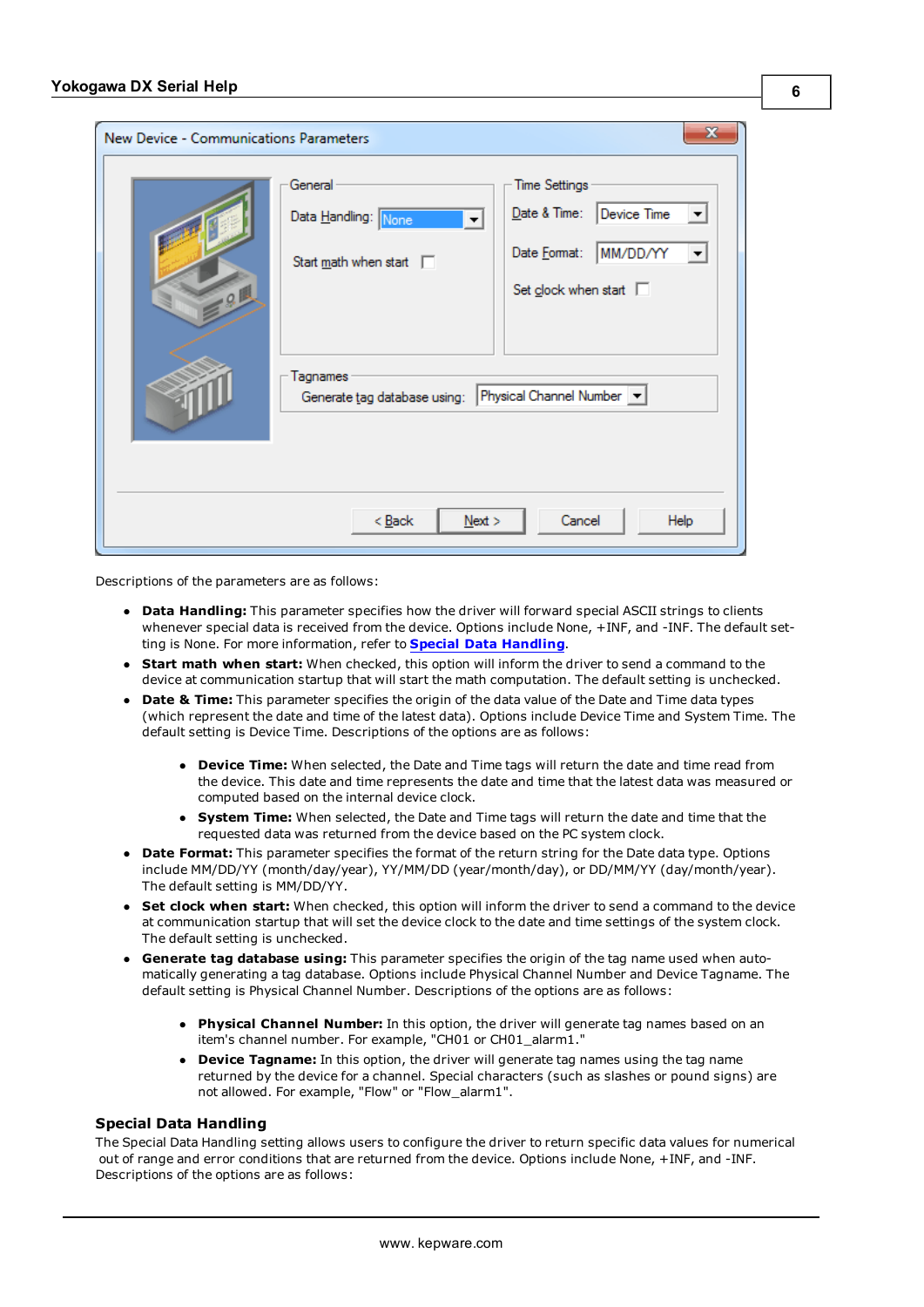- **None:** When selected, special data values will be returned with the actual data value received from the device. For example, the data value of a measuring channel Over Range would be returned as 32,767 and the data value of a math channel Over Range would be returned as 2,147,450,879.
- <sup>l</sup> **+INF:** When selected, special data values will be returned as a numerical representation of positive infinity (#INF). The exception is an Under Range condition that is always returned as negative infinity.
- **INF:** When selected, special data values will be returned as a numerical representation of negative infinity (-#INF). The exception is an Over Range condition that is always returned as positive infinity.

## <span id="page-6-0"></span>**Modem Setup**

This driver supports modem functionality. For more information, please refer to the topic "Modem Support" in the OPC Server Help documentation.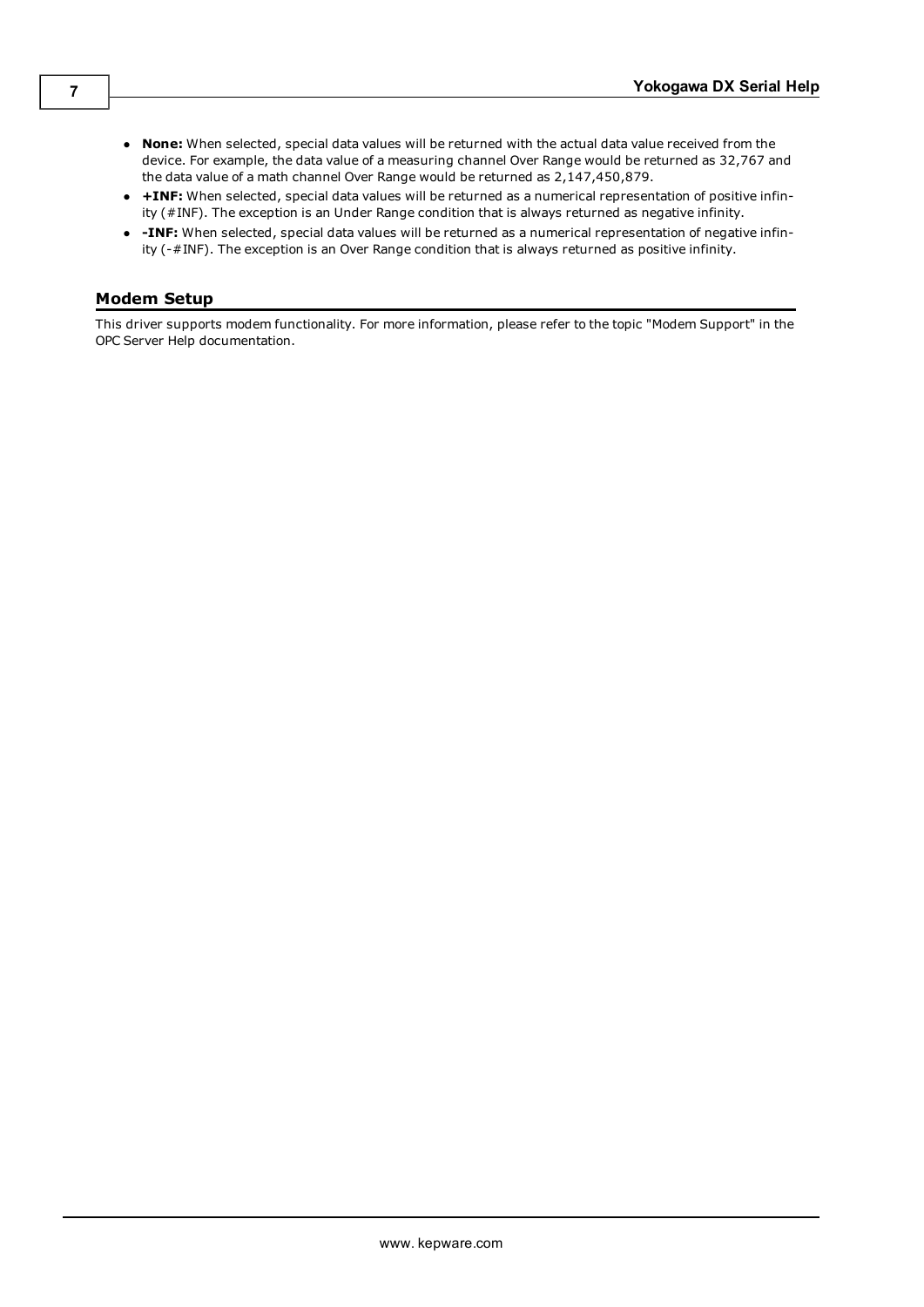## <span id="page-7-0"></span>**Data Types Description**

<span id="page-7-4"></span><span id="page-7-3"></span><span id="page-7-2"></span><span id="page-7-1"></span>

| Data Type   | <b>Description</b>           |
|-------------|------------------------------|
| Boolean     | Single bit                   |
| <b>Byte</b> | Unsigned 8 bit value         |
| Word        | Unsigned 16 bit value        |
| Short       | Signed 16 bit value          |
| Float       | 32 bit floating point value  |
| Double      | 64 bit floating point value  |
| String      | Null terminated ASCII string |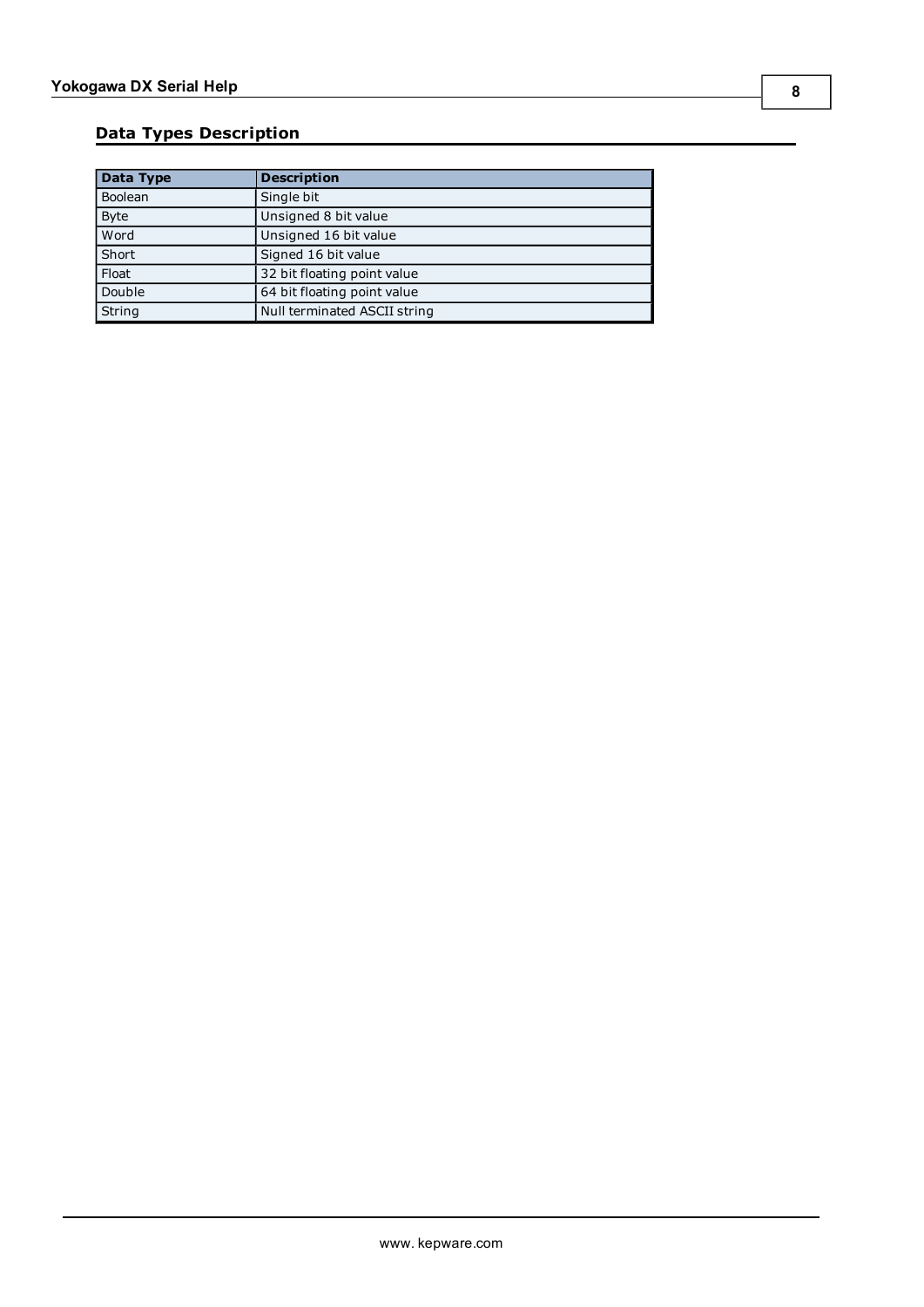## <span id="page-8-0"></span>**Address Descriptions**

Address specifications vary depending on the model in use. Select a link from the following list to obtain specific address information for the model of interest.

**[DX102](#page-8-1) [Addressing](#page-8-1) [DX104](#page-10-0) [Addressing](#page-10-0) [DX106](#page-11-0) [Addressing](#page-11-0) [DX112](#page-13-0) [Addressing](#page-13-0) [DX204](#page-15-0) [Addressing](#page-15-0) [DX208](#page-17-0) [Addressing](#page-17-0) [DX210](#page-19-0) [Addressing](#page-19-0) [DX220](#page-21-0) [Addressing](#page-21-0) [DX230](#page-23-0) [Addressing](#page-23-0) [MV100](#page-24-0) [Addressing](#page-24-0) [MV200](#page-26-0) [Addressing](#page-26-0)**

## <span id="page-8-1"></span>**DX102 Addressing**

The driver supports the following addresses for this device. The default data type for each address type is shown in **bold**.

#### **Measured Channels**

| <b>Address Type</b>                | <b>Format</b>           | Range     | Data Type                | <b>Access</b> |
|------------------------------------|-------------------------|-----------|--------------------------|---------------|
| Process Value of Channel           | CHxx or CHxx.PV         | $01 - 02$ | Double, Float            | Read Only     |
| Alarm Summary of Channel           | CHxx.Alarm              | $01 - 02$ | <b>Short, Word, Byte</b> | Read Only     |
| Alarm Level1 Status of Channel     | CHxx.Alarm1             | $01 - 02$ | <b>Short, Word, Byte</b> | Read Only     |
| Alarm Level2 Status of Channel     | CHxx.Alarm2             | $01 - 02$ | Short, Word, Byte        | Read Only     |
| Alarm Level3 Status of Channel     | CHxx.Alarm3             | $01 - 02$ | <b>Short, Word, Byte</b> | Read Only     |
| Alarm Level4 Status of Channel     | CHxx.Alarm4             | $01 - 02$ | <b>Short, Word, Byte</b> | Read Only     |
| Set and Read Level1 Alarm Setpoint | CHxx.ASP1               | $01 - 02$ | Double, Float            | Read/Write    |
| Set and Read Level2 Alarm Setpoint | CHxx.ASP2               | $01 - 02$ | <b>Double, Float</b>     | Read/Write    |
| Set and Read Level3 Alarm Setpoint | CH <sub>xx</sub> , ASP3 | $01 - 02$ | Double, Float            | Read/Write    |
| Set and Read Level4 Alarm Setpoint | CH <sub>xx</sub> , ASP4 | $01 - 02$ | Double, Float            | Read/Write    |
| Upper Scale Value of Channel*      | CHxx.scale Hi           | $01 - 02$ | <b>Double, Float</b>     | Read Only     |
| Lower Scale Value of Channel*      | CHxx.scale Lo           | $01 - 02$ | <b>Double, Float</b>     | Read Only     |
| Unit String of Channel*            | CHxx.unit               | $01 - 02$ | <b>String</b>            | Read Only     |
| Tagname of Channel*                | CHxx.tag                | $01 - 02$ | <b>String</b>            | Read Only     |
| Status of Channel*                 | CHxx.status             | $01 - 02$ | <b>String</b>            | Read Only     |
| Lowest Measuring Channel*          | CH.Low                  |           | Short, Word, Byte        | Read Only     |
| Highest Measuring Channel*         | CH.High                 |           | Short, Word, Byte        | Read Only     |

## **Math Channels**

| <b>Address Type</b>                  | <b>Format</b>                       | Range     | Data Type         | <b>Access</b> |
|--------------------------------------|-------------------------------------|-----------|-------------------|---------------|
| Process Value of Math Channel        | CHxx or CHxx.PV                     | $31 - 34$ | Double, Float     | Read Only     |
| Alarm Summary of Math Channel        | CHxx.Alarm                          | $31 - 34$ | Short, Word, Byte | Read Only     |
| Alarm Level1 Status of Math Channel  | CHxx.Alarm1                         | $31 - 34$ | Short, Word, Byte | Read Only     |
| Alarm Level2 Status of Math Channel  | CHxx.Alarm2                         | $31 - 34$ | Short, Word, Byte | Read Only     |
| Alarm Level 3 Status of Math Channel | CHxx.Alarm3                         | $31 - 34$ | Short, Word, Byte | Read Only     |
| Alarm Level4 Status of Math Channel  | CHxx.Alarm4                         | $31 - 34$ | Short, Word, Byte | Read Only     |
| Set and Read Level1 Alarm Setpoint   | CHxx.ASP1                           | $31 - 34$ | Double, Float     | Read/Write    |
| Set and Read Level2 Alarm Setpoint   | CH <sub>xx</sub> , ASP <sub>2</sub> | $31 - 34$ | Double, Float     | Read/Write    |
| Set and Read Level3 Alarm Setpoint   | CH <sub>xx</sub> , ASP3             | $31 - 34$ | Double, Float     | Read/Write    |
| Set and Read Level4 Alarm Setpoint   | CH <sub>xx</sub> ASP4               | $31 - 34$ | Double, Float     | Read/Write    |
| Upper Scale Value of Math Channel*   | CHxx.scale Hi                       | $31 - 34$ | Double, Float     | Read Only     |
| Lower Scale Value of Math Channel*   | CHxx.scale Lo                       | $31 - 34$ | Double, Float     | Read Only     |
| Unit String of Math Channel*         | CHxx.unit                           | $01 - 34$ | <b>String</b>     | Read Only     |
| Tagname of Math Channel*             | CHxx.tag                            | $01 - 34$ | <b>String</b>     | Read Only     |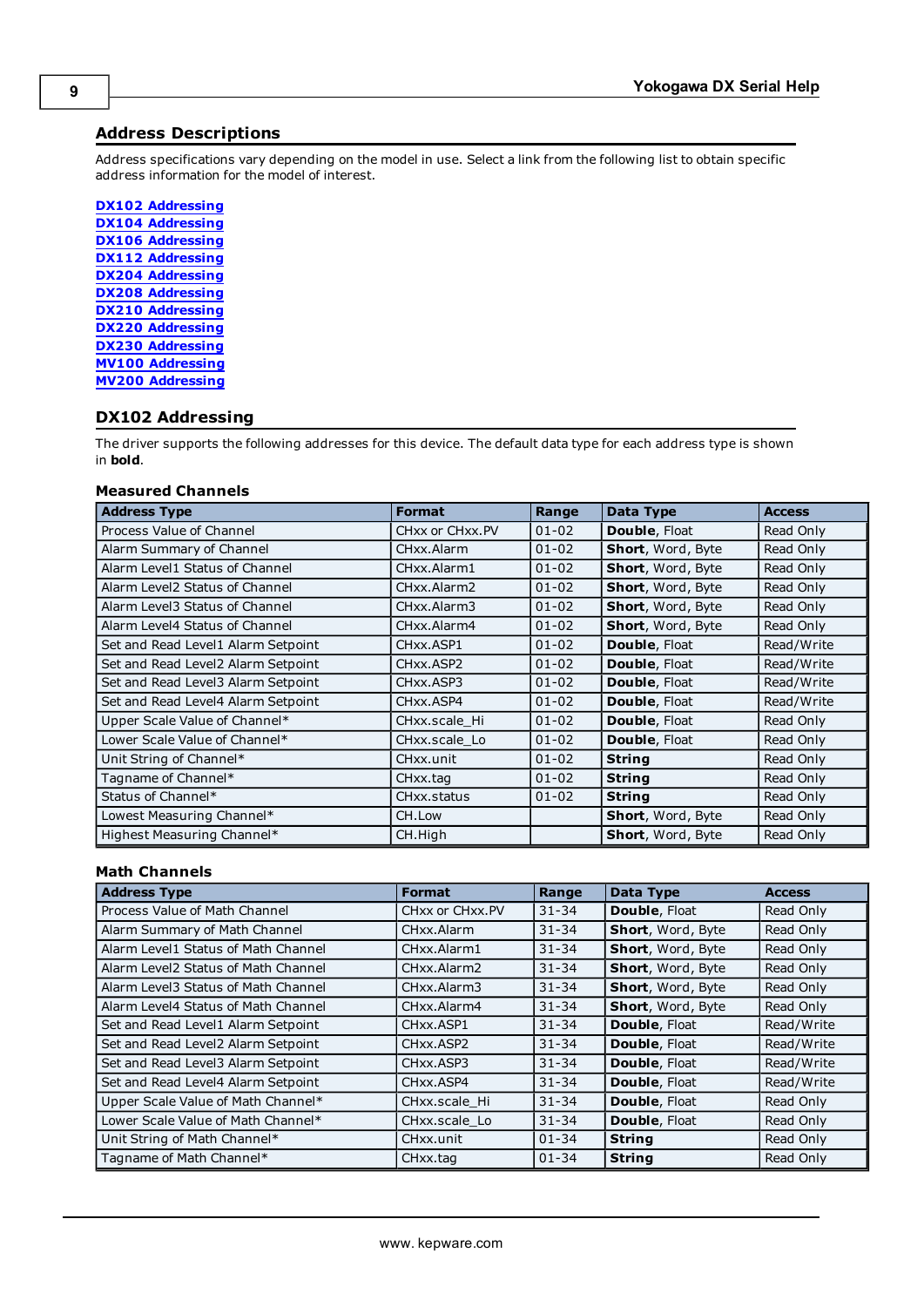## **Yokogawa DX Serial Help**

| Status of Math Channel* | CHxx.status | $101 - 34$ | <b>String</b>             | Read Only |
|-------------------------|-------------|------------|---------------------------|-----------|
| Lowest Math Channel*    | CHA.Low     |            | <b>Short</b> , Word, Byte | Read Only |
| Highest Math Channel*   | CHA.High    |            | <b>Short</b> , Word, Bvte | Read Only |

**10**

<span id="page-9-0"></span>\*Data associated with these addresses are only read from the device at the start of a communications session. Once read, the values will not be refreshed until the server has been restarted or the "Reset" tag has been invoked. To invoke a reset, a non-zero value must be written to the Reset tag. Once the Reset tag has been invoked the driver will reinitialize all startup data from the device.

#### **Alarm Setpoints**

Data values for Alarm Setpoints that are undefined in the device will be returned as +INF. Data values can only be written to Alarm Setpoints that are defined in the device. Write operations to undefined Alarm Setpoints will return an error. Write operations are available only for users logged in at the Administrator level and will return an error otherwise. Alarm setpoint values are read one channel at a time. For devices with a large number of channels, increasing the scan rate of ASP items and/or reducing the number of active ASP items will increase the read performance of the PV and alarm data.

#### **Scales**

Data values for Scale Hi and Scale Lo for channels that are skipped will be returned as +INF.

#### **Tag Names**

For devices that do not support tag names and channels that have unspecified tag names, the driver will construct an internal tag name based on the channel number. For example, the tag name of address 'CH01' will be returned as 'CH01'.

## **General Device Data**

| <b>Address Type</b>               | <b>Format</b> | Range     | Data Type         | <b>Access</b> |
|-----------------------------------|---------------|-----------|-------------------|---------------|
| Administrator Level*              | Admin         |           | <b>Boolean</b>    | Read Only     |
| Date of Last Data                 | Date          |           | <b>String</b>     | Read Only     |
| Time of Last Data                 | Time          |           | <b>String</b>     | Read Only     |
| Model Name of Device*             | Model         |           | String            | Read Only     |
| Math Communication Data*          | <b>CDxx</b>   | $01 - 04$ | <b>Float</b>      | Read/Write    |
| <b>Control Math Execution</b>     | MathControl   |           | Short, Word, Byte | Write Only    |
| <b>Reset Alarms</b>               | AlarmReset    |           | <b>Boolean</b>    | Write Only    |
| Control Command and Response      | Command       |           | <b>String</b>     | Read/Write    |
| Previous Screen                   | PreScreen     |           | <b>Boolean</b>    | Write Only    |
| Direct Reloading of Configuration | Reset         |           | <b>Boolean</b>    | Write Only    |

\*The Admin address type has a value of '1' or 'true' when the user has logged on at the Administrator level and a value of '0' or 'false' when the user has logged on at the User level.

#### **Math Communication Data**

The CD address type is only valid for devices equipped with the math option and write operations to CD addresses for non-math equipped devices will return an error. Write operations are available only for users logged in at the Administrator level and will return an error otherwise. Note that CD addresses are initialized (read) at startup and will not be reread unless the server is restarted or the Reset tag is invoked. For more information, refer to **[Note](#page-9-0) [on](#page-9-0) [Initialized](#page-9-0) [Data](#page-9-0)**.

#### **Model Name of Device**

The Model address type will have a string value of 'DX100' or 'DX200', indicating the model series returned by the device.

#### **Control Math Execution**

The MathControl address type is only available for devices equipped with the math option; otherwise, write operations to the MathControl tag for non-math equipped devices will return an error.

#### **Control Command and Response**

The Command address allows the user to send a string command and receive a string response to and from the device. This allows the user to send any command to the device, including commands not directly supported by the driver. This tag is only available to users logged in at the Administrator level; otherwise, write operations will return an error.

**Caution:** Write operations using the Command address should be performed with extreme care.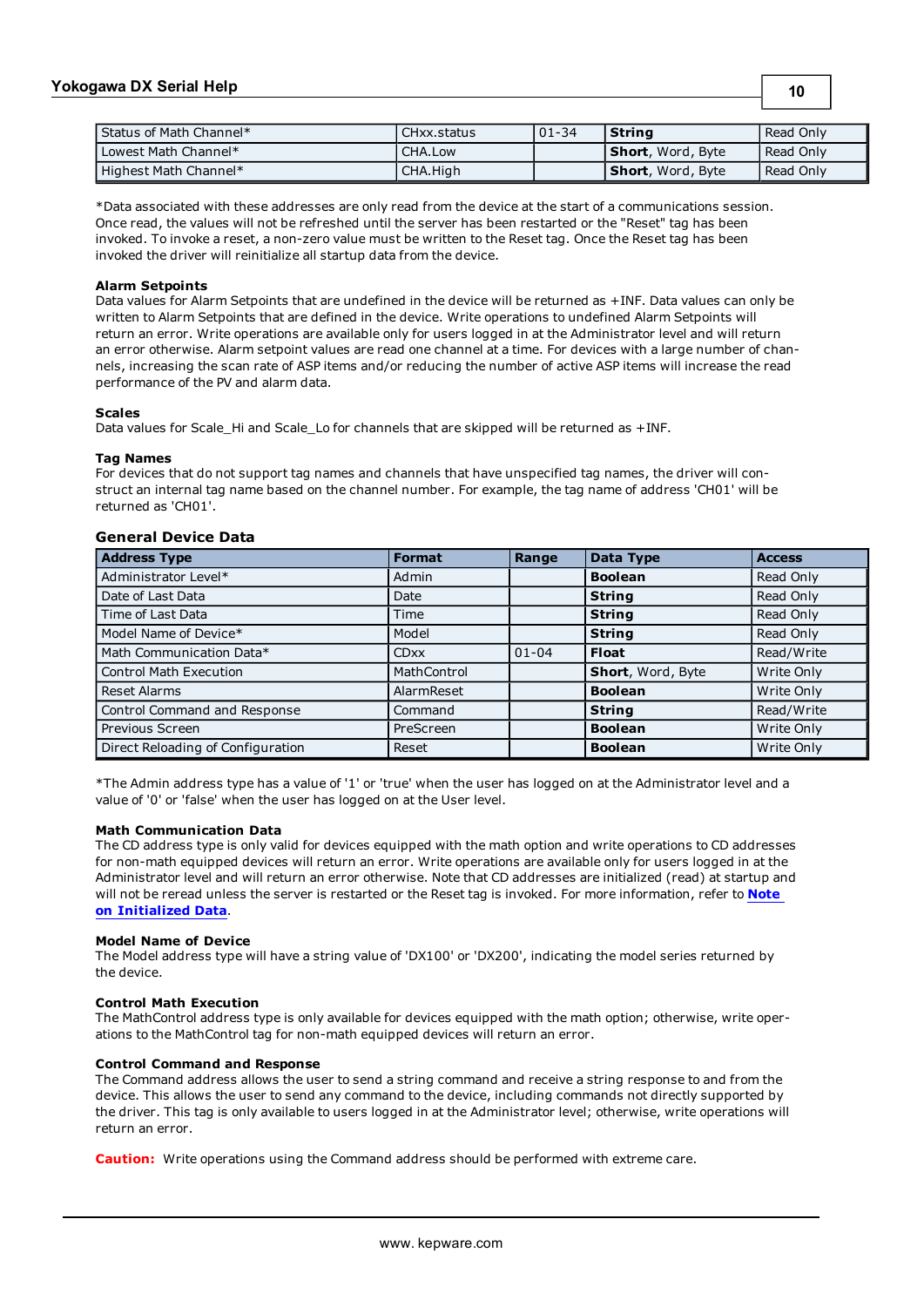**Note 1:** The actual number of addresses available for of each type depends on the configuration of the Yokogawa device. If the driver finds at Runtime that an address is not present in the device, it will post an error message and remove the tag from its scan list.

**Note 2:** Addresses that have Write Only access are assigned a default access of Read/Write. However, data values are unreadable for these addresses and the associated tags are not included in the scan list. The current data value for these tags will always be 0 for numeric data types and null string for string data types.

## <span id="page-10-0"></span>**DX104 Addressing**

The driver supports the following addresses for this device. The default data type for each address type is shown in **bold**.

## **Measured Channels**

| <b>Address Type</b>                | <b>Format</b>           | Range     | Data Type                | <b>Access</b> |
|------------------------------------|-------------------------|-----------|--------------------------|---------------|
| Process Value of Channel           | CHxx or CHxx.PV         | $01 - 04$ | <b>Double, Float</b>     | Read Only     |
| Alarm Summary of Channel           | CHxx.Alarm              | $01 - 04$ | Short, Word, Byte        | Read Only     |
| Alarm Level1 Status of Channel     | CHxx.Alarm1             | $01 - 04$ | Short, Word, Byte        | Read Only     |
| Alarm Level2 Status of Channel     | CHxx.Alarm2             | $01 - 04$ | Short, Word, Byte        | Read Only     |
| Alarm Level3 Status of Channel     | CHxx.Alarm3             | $01 - 04$ | Short, Word, Byte        | Read Only     |
| Alarm Level4 Status of Channel     | CHxx.Alarm4             | $01 - 04$ | Short, Word, Byte        | Read Only     |
| Set and Read Level1 Alarm Setpoint | CHxx.ASP1               | $01 - 04$ | Double, Float            | Read/Write    |
| Set and Read Level2 Alarm Setpoint | CHxx.ASP2               | $01 - 04$ | <b>Double, Float</b>     | Read/Write    |
| Set and Read Level3 Alarm Setpoint | CH <sub>xx</sub> , ASP3 | $01 - 04$ | Double, Float            | Read/Write    |
| Set and Read Level4 Alarm Setpoint | CH <sub>xx</sub> .ASP4  | $01 - 04$ | Double, Float            | Read/Write    |
| Upper Scale Value of Channel*      | CHxx.scale Hi           | $01 - 04$ | Double, Float            | Read Only     |
| Lower Scale Value of Channel*      | CHxx.scale Lo           | $01 - 04$ | Double, Float            | Read Only     |
| Unit String of Channel*            | CHxx.unit               | $01 - 04$ | <b>String</b>            | Read Only     |
| Tagname of Channel*                | CHxx.tag                | $01 - 04$ | <b>String</b>            | Read Only     |
| Status of Channel*                 | CHxx.status             | $01 - 04$ | <b>String</b>            | Read Only     |
| Lowest Measuring Channel*          | CH.Low                  |           | Short, Word, Byte        | Read Only     |
| Highest Measuring Channel*         | CH.High                 |           | <b>Short, Word, Byte</b> | Read Only     |

## **Math Channels**

| <b>Address Type</b>                 | <b>Format</b>           | Range     | Data Type            | <b>Access</b> |
|-------------------------------------|-------------------------|-----------|----------------------|---------------|
| Process Value of Math Channel       | CHxx or CHxx.PV         | $31 - 34$ | <b>Double, Float</b> | Read Only     |
| Alarm Summary of Math Channel       | CHxx.Alarm              | $31 - 34$ | Short, Word, Byte    | Read Only     |
| Alarm Level1 Status of Math Channel | CHxx.Alarm1             | $31 - 34$ | Short, Word, Byte    | Read Only     |
| Alarm Level2 Status of Math Channel | CHxx.Alarm2             | $31 - 34$ | Short, Word, Byte    | Read Only     |
| Alarm Level3 Status of Math Channel | CHxx.Alarm3             | $31 - 34$ | Short, Word, Byte    | Read Only     |
| Alarm Level4 Status of Math Channel | CHxx.Alarm4             | $31 - 34$ | Short, Word, Byte    | Read Only     |
| Set and Read Level1 Alarm Setpoint  | CHxx.ASP1               | $31 - 34$ | <b>Double, Float</b> | Read/Write    |
| Set and Read Level2 Alarm Setpoint  | CHxx.ASP2               | $31 - 34$ | <b>Double, Float</b> | Read/Write    |
| Set and Read Level3 Alarm Setpoint  | CH <sub>xx</sub> , ASP3 | $31 - 34$ | Double, Float        | Read/Write    |
| Set and Read Level4 Alarm Setpoint  | CH <sub>xx</sub> , ASP4 | $31 - 34$ | <b>Double, Float</b> | Read/Write    |
| Upper Scale Value of Math Channel*  | CHxx.scale Hi           | $31 - 34$ | <b>Double, Float</b> | Read Only     |
| Lower Scale Value of Math Channel*  | CHxx.scale Lo           | $31 - 34$ | <b>Double, Float</b> | Read Only     |
| Unit String of Math Channel*        | CHxx.unit               | $31 - 34$ | <b>String</b>        | Read Only     |
| Tagname of Math Channel*            | CHxx.tag                | $31 - 34$ | <b>String</b>        | Read Only     |
| Status of Math Channel*             | CHxx.status             | $31 - 34$ | <b>String</b>        | Read Only     |
| Lowest Math Channel*                | CHA.Low                 |           | Short, Word, Byte    | Read Only     |
| Highest Math Channel*               | CHA.High                |           | Short, Word, Byte    | Read Only     |

<span id="page-10-1"></span>\*Data associated with these addresses are only read from the device at the start of a communications session. Once read, the values will not be refreshed until the server has been restarted or the "Reset" tag has been invoked. To invoke a reset, a non-zero value must be written to the Reset tag. Once the Reset tag has been invoked the driver will reinitialize all startup data from the device.

#### **Alarm Setpoints**

**11**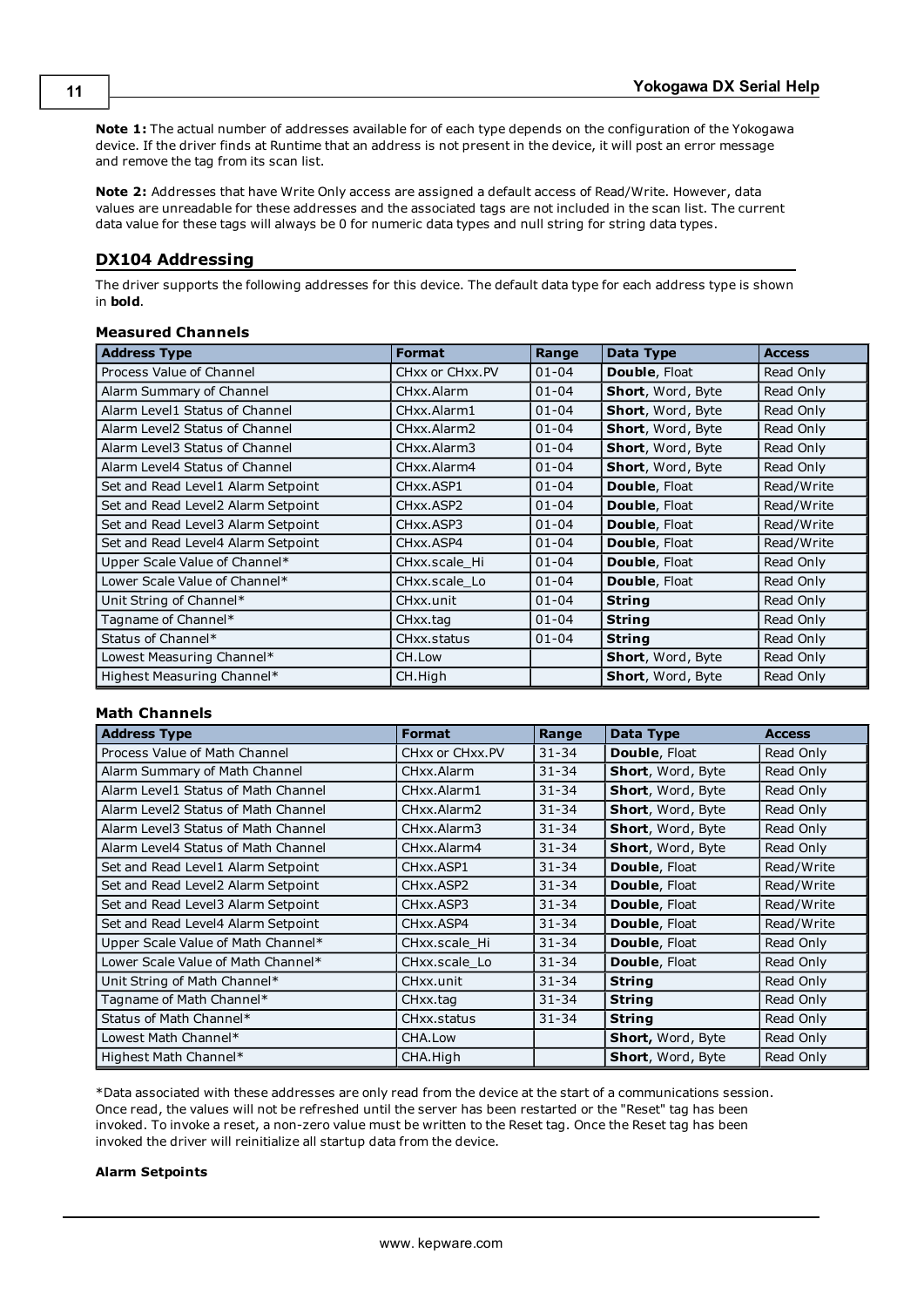Data values for Alarm Setpoints that are undefined in the device will be returned as +INF. Data values can only be written to Alarm Setpoints that are defined in the device. Write operations to undefined Alarm Setpoints will return an error. Write operations are available only for users logged in at the Administrator level and will return an error otherwise. Alarm setpoint values are read one channel at a time. For devices with a large number of channels, increasing the scan rate of ASP items and/or reducing the number of active ASP items will increase the read performance of the PV and alarm data.

#### **Scales**

Data values for Scale\_Hi and Scale\_Lo for channels that are skipped will be returned as +INF.

#### **Tag Names**

For devices that do not support tag names and channels that have unspecified tag names, the driver will construct an internal tag name based on the channel number. For example, the tag name of address 'CH01' will be returned as 'CH01'.

### **General Device Data**

| <b>Address Type</b>               | <b>Format</b> | Range     | Data Type         | <b>Access</b> |
|-----------------------------------|---------------|-----------|-------------------|---------------|
| Administrator Level*              | Admin         |           | <b>Boolean</b>    | Read Only     |
| Date of Last Data                 | Date          |           | <b>String</b>     | Read Only     |
| Time of Last Data                 | Time          |           | <b>String</b>     | Read Only     |
| Model Name of Device*             | Model         |           | <b>String</b>     | Read Only     |
| Math Communication Data*          | <b>CDxx</b>   | $01 - 04$ | <b>Float</b>      | Read/Write    |
| Control Math Execution            | MathControl   |           | Short, Word, Byte | Write Only    |
| Reset Alarms                      | AlarmReset    |           | <b>Boolean</b>    | Write Only    |
| Control Command and Response      | Command       |           | <b>String</b>     | Read/Write    |
| Previous Screen                   | PreScreen     |           | <b>Boolean</b>    | Write Only    |
| Direct Reloading of Configuration | Reset         |           | <b>Boolean</b>    | Write Only    |

\*The Admin address type has a value of '1' or 'true' when the user has logged on at the Administrator level and a value of '0' or 'false' when the user has logged on at the User level.

#### **Math Communication Data**

The CD address type is only valid for devices equipped with the math option and write operations to CD addresses for non-math equipped devices will return an error. Write operations are available only for users logged in at the Administrator level and will return an error otherwise. Note that CD addresses are initialized (read) at startup and will not be reread unless the server is restarted or the Reset tag is invoked. For more information, refer to **[Note](#page-10-1) [on](#page-10-1) [Initialized](#page-10-1) [Data](#page-10-1)**.

#### **Model Name of Device**

The Model address type will have a string value of 'DX100' or 'DX200', indicating the model series returned by the device.

#### **Control Math Execution**

The MathControl address type is only available for devices equipped with the math option; otherwise, write operations to the MathControl tag for non-math equipped devices will return an error.

#### **Control Command and Response**

The Command address allows the user to send a string command and receive a string response to and from the device. This allows the user to send any command to the device, including commands not directly supported by the driver. This tag is only available to users logged in at the Administrator level; otherwise, write operations will return an error.

**Caution:** Write operations using the Command address should be performed with extreme care.

**Note 1:** The actual number of addresses available for of each type depends on the configuration of the Yokogawa device. If the driver finds at Runtime that an address is not present in the device, it will post an error message and remove the tag from its scan list.

**Note 2:** Addresses that have Write Only access are assigned a default access of Read/Write. However, data values are unreadable for these addresses and the associated tags are not included in the scan list. The current data value for these tags will always be 0 for numeric data types and null string for string data types.

## <span id="page-11-0"></span>**DX106 Addressing**

The driver supports the following addresses for this device. The default data type for each address type is shown in **bold**.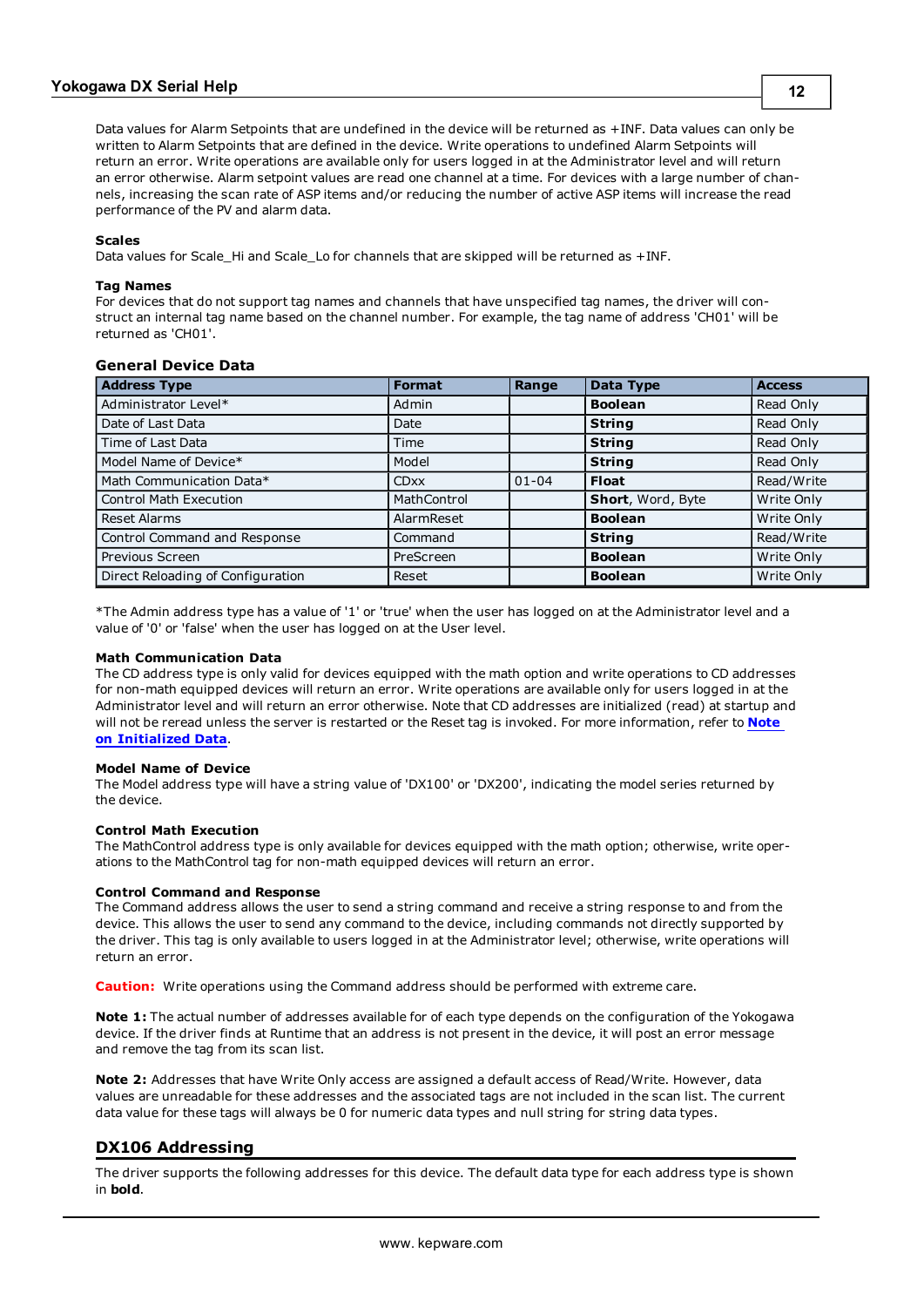## **Measured Channels**

| <b>Address Type</b>                | <b>Format</b>                       | Range     | Data Type            | <b>Access</b> |
|------------------------------------|-------------------------------------|-----------|----------------------|---------------|
| Process Value of Channel           | CHxx or CHxx.PV                     | $01 - 06$ | Double, Float        | Read Only     |
| Alarm Summary of Channel           | CHxx.Alarm                          | $01 - 06$ | Short, Word, Byte    | Read Only     |
| Alarm Level1 Status of Channel     | CHxx.Alarm1                         | $01 - 06$ | Short, Word, Byte    | Read Only     |
| Alarm Level2 Status of Channel     | CHxx.Alarm2                         | $01 - 06$ | Short, Word, Byte    | Read Only     |
| Alarm Level3 Status of Channel     | CHxx.Alarm3                         | $01 - 06$ | Short, Word, Byte    | Read Only     |
| Alarm Level4 Status of Channel     | CHxx.Alarm4                         | $01 - 06$ | Short, Word, Byte    | Read Only     |
| Set and Read Level1 Alarm Setpoint | CHxx.ASP1                           | $01 - 06$ | <b>Double, Float</b> | Read/Write    |
| Set and Read Level2 Alarm Setpoint | CH <sub>xx</sub> , ASP <sub>2</sub> | $01 - 06$ | <b>Double, Float</b> | Read/Write    |
| Set and Read Level3 Alarm Setpoint | CH <sub>xx</sub> , ASP3             | $01 - 06$ | <b>Double, Float</b> | Read/Write    |
| Set and Read Level4 Alarm Setpoint | CH <sub>xx</sub> .ASP4              | $01 - 06$ | <b>Double, Float</b> | Read/Write    |
| Upper Scale Value of Channel*      | CHxx.scale Hi                       | $01 - 06$ | Double, Float        | Read Only     |
| Lower Scale Value of Channel*      | CHxx.scale Lo                       | $01 - 06$ | <b>Double, Float</b> | Read Only     |
| Unit String of Channel*            | CHxx.unit                           | $01 - 06$ | <b>String</b>        | Read Only     |
| Tagname of Channel*                | CHxx.tag                            | $01 - 06$ | <b>String</b>        | Read Only     |
| Status of Channel*                 | CHxx.status                         | $01 - 06$ | <b>String</b>        | Read Only     |
| Lowest Measuring Channel*          | CH.Low                              |           | Short, Word, Byte    | Read Only     |
| Highest Measuring Channel*         | CH.High                             |           | Short, Word, Byte    | Read Only     |

#### **Math Channels**

| <b>Address Type</b>                 | <b>Format</b>                       | Range     | Data Type            | <b>Access</b> |
|-------------------------------------|-------------------------------------|-----------|----------------------|---------------|
| Process Value of Math Channel       | CHxx or CHxx.PV                     | $31 - 42$ | <b>Double, Float</b> | Read Only     |
| Alarm Summary of Math Channel       | CHxx.Alarm                          | $31 - 42$ | Short, Word, Byte    | Read Only     |
| Alarm Level1 Status of Math Channel | CHxx.Alarm1                         | $31 - 42$ | Short, Word, Byte    | Read Only     |
| Alarm Level2 Status of Math Channel | CHxx.Alarm2                         | $31 - 42$ | Short, Word, Byte    | Read Only     |
| Alarm Level3 Status of Math Channel | CHxx.Alarm3                         | $31 - 42$ | Short, Word, Byte    | Read Only     |
| Alarm Level4 Status of Math Channel | CHxx.Alarm4                         | $31 - 42$ | Short, Word, Byte    | Read Only     |
| Set and Read Level1 Alarm Setpoint  | CHxx.ASP1                           | $31 - 42$ | <b>Double, Float</b> | Read/Write    |
| Set and Read Level2 Alarm Setpoint  | CH <sub>xx</sub> , ASP <sub>2</sub> | $31 - 42$ | <b>Double, Float</b> | Read/Write    |
| Set and Read Level3 Alarm Setpoint  | CH <sub>xx</sub> , ASP3             | $31 - 42$ | <b>Double, Float</b> | Read/Write    |
| Set and Read Level4 Alarm Setpoint  | CH <sub>xx</sub> , ASP4             | $31 - 42$ | <b>Double, Float</b> | Read/Write    |
| Upper Scale Value of Math Channel*  | CHxx.scale Hi                       | $31 - 42$ | <b>Double, Float</b> | Read Only     |
| Lower Scale Value of Math Channel*  | CHxx.scale Lo                       | $31 - 42$ | <b>Double, Float</b> | Read Only     |
| Unit String of Math Channel*        | CHxx.unit                           | $01 - 42$ | <b>String</b>        | Read Only     |
| Tagname of Math Channel*            | CHxx.tag                            | $01 - 42$ | <b>String</b>        | Read Only     |
| Status of Math Channel*             | CHxx.status                         | $01 - 42$ | <b>String</b>        | Read Only     |
| Lowest Math Channel*                | CHA.Low                             |           | Short, Word, Byte    | Read Only     |
| Highest Math Channel*               | CHA.High                            |           | Short, Word, Byte    | Read Only     |

<span id="page-12-0"></span>\*Data associated with these addresses are only read from the device at the start of a communications session. Once read, the values will not be refreshed until the server has been restarted or the "Reset" tag has been invoked. To invoke a reset, a non-zero value must be written to the Reset tag. Once the Reset tag has been invoked the driver will reinitialize all startup data from the device.

#### **Alarm Setpoints**

Data values for Alarm Setpoints that are undefined in the device will be returned as +INF. Data values can only be written to Alarm Setpoints that are defined in the device. Write operations to undefined Alarm Setpoints will return an error. Write operations are available only for users logged in at the Administrator level and will return an error otherwise. Alarm setpoint values are read one channel at a time. For devices with a large number of channels, increasing the scan rate of ASP items and/or reducing the number of active ASP items will increase the read performance of the PV and alarm data.

#### **Scales**

Data values for Scale\_Hi and Scale\_Lo for channels that are skipped will be returned as +INF.

#### **Tag Names**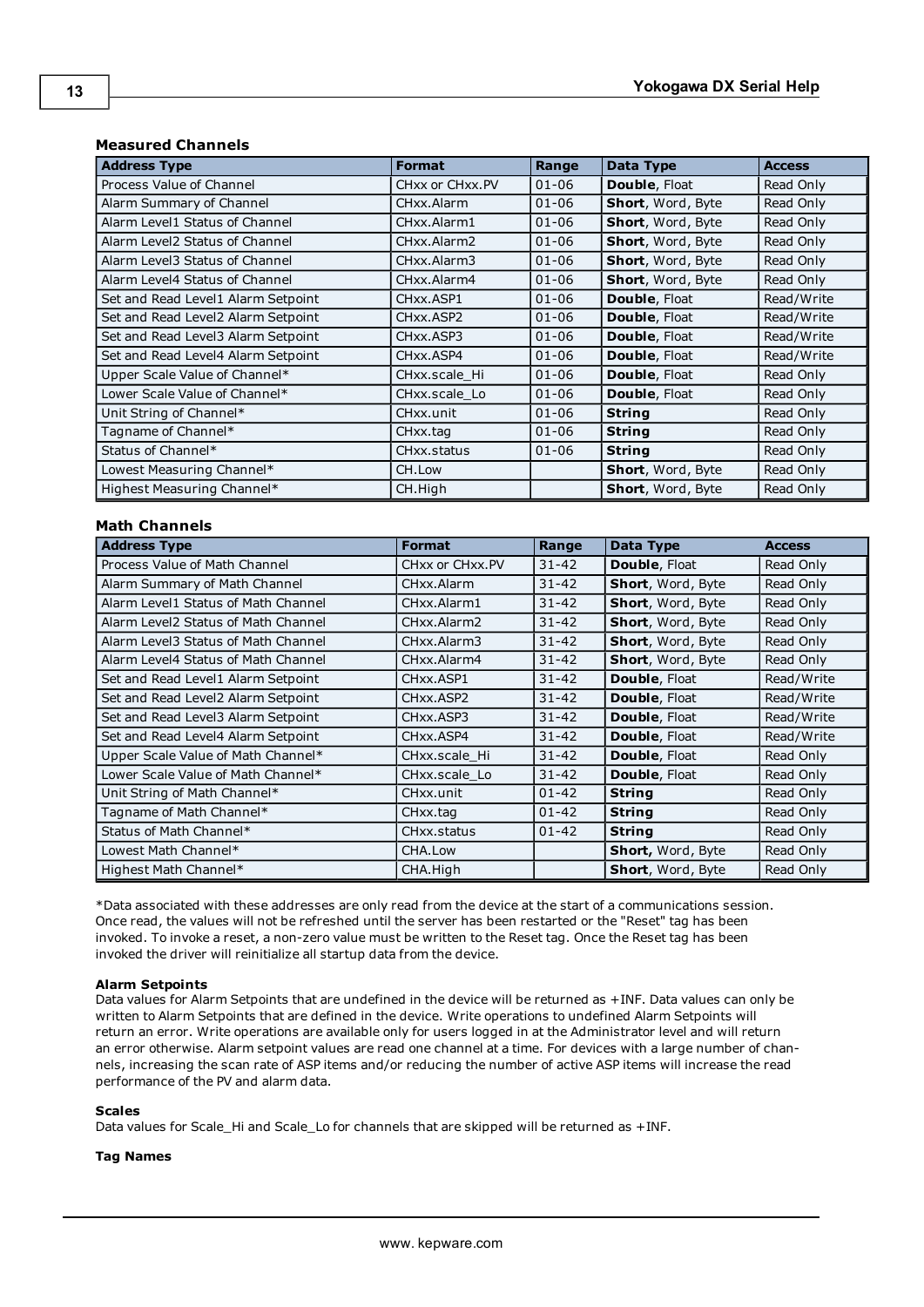For devices that do not support tag names and channels that have unspecified tag names, the driver will construct an internal tag name based on the channel number. For example, the tag name of address 'CH01' will be returned as 'CH01'.

## **General Device Data**

| <b>Address Type</b>               | <b>Format</b> | Range     | Data Type         | <b>Access</b> |
|-----------------------------------|---------------|-----------|-------------------|---------------|
| Administrator Level*              | Admin         |           | <b>Boolean</b>    | Read Only     |
| Date of Last Data                 | Date          |           | <b>String</b>     | Read Only     |
| Time of Last Data                 | Time          |           | <b>String</b>     | Read Only     |
| Model Name of Device*             | Model         |           | <b>String</b>     | Read Only     |
| Math Communication Data*          | <b>CDxx</b>   | $01 - 12$ | <b>Float</b>      | Read/Write    |
| Control Math Execution            | MathControl   |           | Short, Word, Byte | Write Only    |
| <b>Reset Alarms</b>               | AlarmReset    |           | <b>Boolean</b>    | Write Only    |
| Control Command and Response      | Command       |           | <b>String</b>     | Read/Write    |
| Previous Screen                   | PreScreen     |           | <b>Boolean</b>    | Write Only    |
| Direct Reloading of Configuration | Reset         |           | <b>Boolean</b>    | Write Only    |

\*The Admin address type has a value of '1' or 'true' when the user has logged on at the Administrator level and a value of '0' or 'false' when the user has logged on at the User level.

#### **Math Communication Data**

The CD address type is only valid for devices equipped with the math option and write operations to CD addresses for non-math equipped devices will return an error. Write operations are available only for users logged in at the Administrator level and will return an error otherwise. Note that CD addresses are initialized (read) at startup and will not be reread unless the server is restarted or the Reset tag is invoked. For more information, refer to **[Note](#page-12-0) [on](#page-12-0) [Initialized](#page-12-0) [Data](#page-12-0)**.

#### **Model Name of Device**

The Model address type will have a string value of 'DX100' or 'DX200', indicating the model series returned by the device.

#### **Control Math Execution**

The MathControl address type is only available for devices equipped with the math option; otherwise, write operations to the MathControl tag for non-math equipped devices will return an error.

#### **Control Command and Response**

The Command address allows the user to send a string command and receive a string response to and from the device. This allows the user to send any command to the device, including commands not directly supported by the driver. This tag is only available to users logged in at the Administrator level; otherwise, write operations will return an error.

**Caution:** Write operations using the Command address should be performed with extreme care.

**Note 1:** The actual number of addresses available for of each type depends on the configuration of the Yokogawa device. If the driver finds at Runtime that an address is not present in the device, it will post an error message and remove the tag from its scan list.

**Note 2:** Addresses that have Write Only access are assigned a default access of Read/Write. However, data values are unreadable for these addresses and the associated tags are not included in the scan list. The current data value for these tags will always be 0 for numeric data types and null string for string data types.

## <span id="page-13-0"></span>**DX112 Addressing**

The driver supports the following addresses for this device. The default data type for each address type is shown in **bold**.

## **Measured Channels**

| <b>Address Type</b>            | <b>Format</b>   | Range      | Data Type                 | <b>Access</b> |
|--------------------------------|-----------------|------------|---------------------------|---------------|
| Process Value of Channel       | CHxx or CHxx.PV | $01 - 12$  | Double, Float             | Read Only     |
| Alarm Summary of Channel       | CHxx.Alarm      | $101 - 12$ | Short, Word, Byte         | Read Only     |
| Alarm Level1 Status of Channel | CHxx.Alarm1     | $01 - 12$  | Short, Word, Byte         | Read Only     |
| Alarm Level2 Status of Channel | CHxx.Alarm2     | $101 - 12$ | Short, Word, Byte         | Read Only     |
| Alarm Level3 Status of Channel | CHxx.Alarm3     | $01 - 12$  | <b>Short</b> , Word, Byte | Read Only     |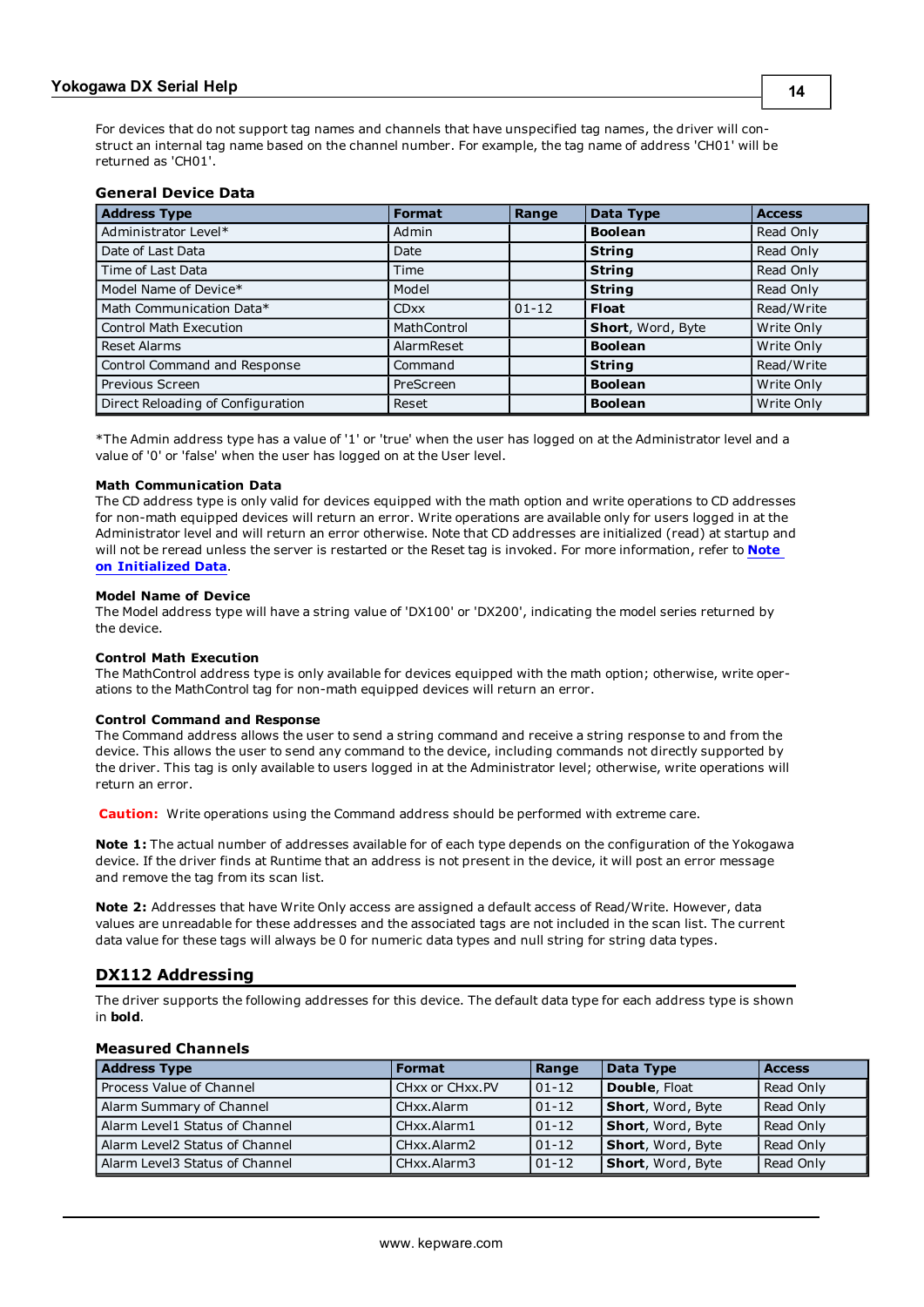| Alarm Level4 Status of Channel     | CHxx.Alarm4                         | $01 - 12$ | Short, Word, Byte        | Read Only  |
|------------------------------------|-------------------------------------|-----------|--------------------------|------------|
| Set and Read Level1 Alarm Setpoint | CHxx.ASP1                           | $01 - 12$ | Double, Float            | Read/Write |
| Set and Read Level2 Alarm Setpoint | CH <sub>xx</sub> , ASP <sub>2</sub> | $01 - 12$ | Double, Float            | Read/Write |
| Set and Read Level3 Alarm Setpoint | CHxx.ASP3                           | $01 - 12$ | Double, Float            | Read/Write |
| Set and Read Level4 Alarm Setpoint | CHxx.ASP4                           | $01 - 12$ | Double, Float            | Read/Write |
| Upper Scale Value of Channel*      | CHxx.scale Hi                       | $01 - 12$ | Double, Float            | Read Only  |
| Lower Scale Value of Channel*      | CHxx.scale Lo                       | $01 - 12$ | Double, Float            | Read Only  |
| Unit String of Channel*            | CHxx.unit                           | $01 - 12$ | <b>String</b>            | Read Only  |
| Tagname of Channel*                | CHxx.tag                            | $01 - 12$ | <b>String</b>            | Read Only  |
| Status of Channel*                 | CHxx.status                         | $01 - 12$ | <b>String</b>            | Read Only  |
| Lowest Measuring Channel*          | CH.Low                              |           | Short, Word, Byte        | Read Only  |
| Highest Measuring Channel*         | CH.High                             |           | <b>Short, Word, Byte</b> | Read Only  |

## **Math Channels**

| <b>Address Type</b>                 | <b>Format</b>                       | Range     | Data Type                | <b>Access</b> |
|-------------------------------------|-------------------------------------|-----------|--------------------------|---------------|
| Process Value of Math Channel       | CHxx or CHxx.PV                     | $31 - 42$ | <b>Double, Float</b>     | Read Only     |
| Alarm Summary of Math Channel       | CHxx.Alarm                          | $31 - 42$ | Short, Word, Byte        | Read Only     |
| Alarm Level1 Status of Math Channel | CHxx.Alarm1                         | $31 - 42$ | Short, Word, Byte        | Read Only     |
| Alarm Level2 Status of Math Channel | CHxx.Alarm2                         | $31 - 42$ | Short, Word, Byte        | Read Only     |
| Alarm Level3 Status of Math Channel | CHxx.Alarm3                         | $31 - 42$ | Short, Word, Byte        | Read Only     |
| Alarm Level4 Status of Math Channel | CHxx.Alarm4                         | $31 - 42$ | Short, Word, Byte        | Read Only     |
| Set and Read Level1 Alarm Setpoint  | CHxx.ASP1                           | $31 - 42$ | <b>Double, Float</b>     | Read/Write    |
| Set and Read Level2 Alarm Setpoint  | CH <sub>xx</sub> , ASP <sub>2</sub> | $31 - 42$ | Double, Float            | Read/Write    |
| Set and Read Level3 Alarm Setpoint  | CHxx.ASP3                           | $31 - 42$ | Double, Float            | Read/Write    |
| Set and Read Level4 Alarm Setpoint  | CH <sub>xx</sub> , ASP4             | $31 - 42$ | Double, Float            | Read/Write    |
| Upper Scale Value of Math Channel*  | CHxx.scale Hi                       | $31 - 42$ | <b>Double, Float</b>     | Read Only     |
| Lower Scale Value of Math Channel*  | CHxx.scale Lo                       | $31 - 42$ | Double, Float            | Read Only     |
| Unit String of Math Channel*        | CHxx.unit                           | $01 - 42$ | <b>String</b>            | Read Only     |
| Tagname of Math Channel*            | CHxx.tag                            | $01 - 42$ | <b>String</b>            | Read Only     |
| Status of Math Channel*             | CH <sub>xx</sub> .status            | $01 - 42$ | <b>String</b>            | Read Only     |
| Lowest Math Channel*                | CHA.Low                             |           | <b>Short, Word, Byte</b> | Read Only     |
| Highest Math Channel*               | CHA.High                            |           | Short, Word, Byte        | Read Only     |

<span id="page-14-0"></span>\*Data associated with these addresses are only read from the device at the start of a communications session. Once read, the values will not be refreshed until the server has been restarted or the "Reset" tag has been invoked. To invoke a reset, a non zero value must be written to the Reset tag. Once the Reset tag has been invoked the driver will reinitialize all startup data from the device.

#### **Alarm Setpoints**

Data values for Alarm Setpoints that are undefined in the device will be returned as +INF. Data values can only be written to Alarm Setpoints that are defined in the device. Write operations to undefined Alarm Setpoints will return an error. Write operations are available only for users logged in at the Administrator level and will return an error otherwise. Alarm setpoint values are read one channel at a time. For devices with a large number of channels, increasing the scan rate of ASP items and/or reducing the number of active ASP items will increase the read performance of the PV and alarm data.

#### **Scales**

Data values for Scale\_Hi and Scale\_Lo for channels that are skipped will be returned as +INF.

#### **Tag Names**

For devices that do not support tag names and channels that have unspecified tag names, the driver will construct an internal tag name based on the channel number. For example, the tag name of address 'CH01' will be returned as 'CH01'.

#### **General Device Data**

| <b>Address Type</b>  | <b>Format</b> | Range | Data Type      | <b>Access</b> |
|----------------------|---------------|-------|----------------|---------------|
| Administrator Level* | Admin         |       | <b>Boolean</b> | Read Only     |
| Date of Last Data    | Date          |       | String         | l Read Only   |
| Time of Last Data    | Time          |       | <b>String</b>  | Read Only     |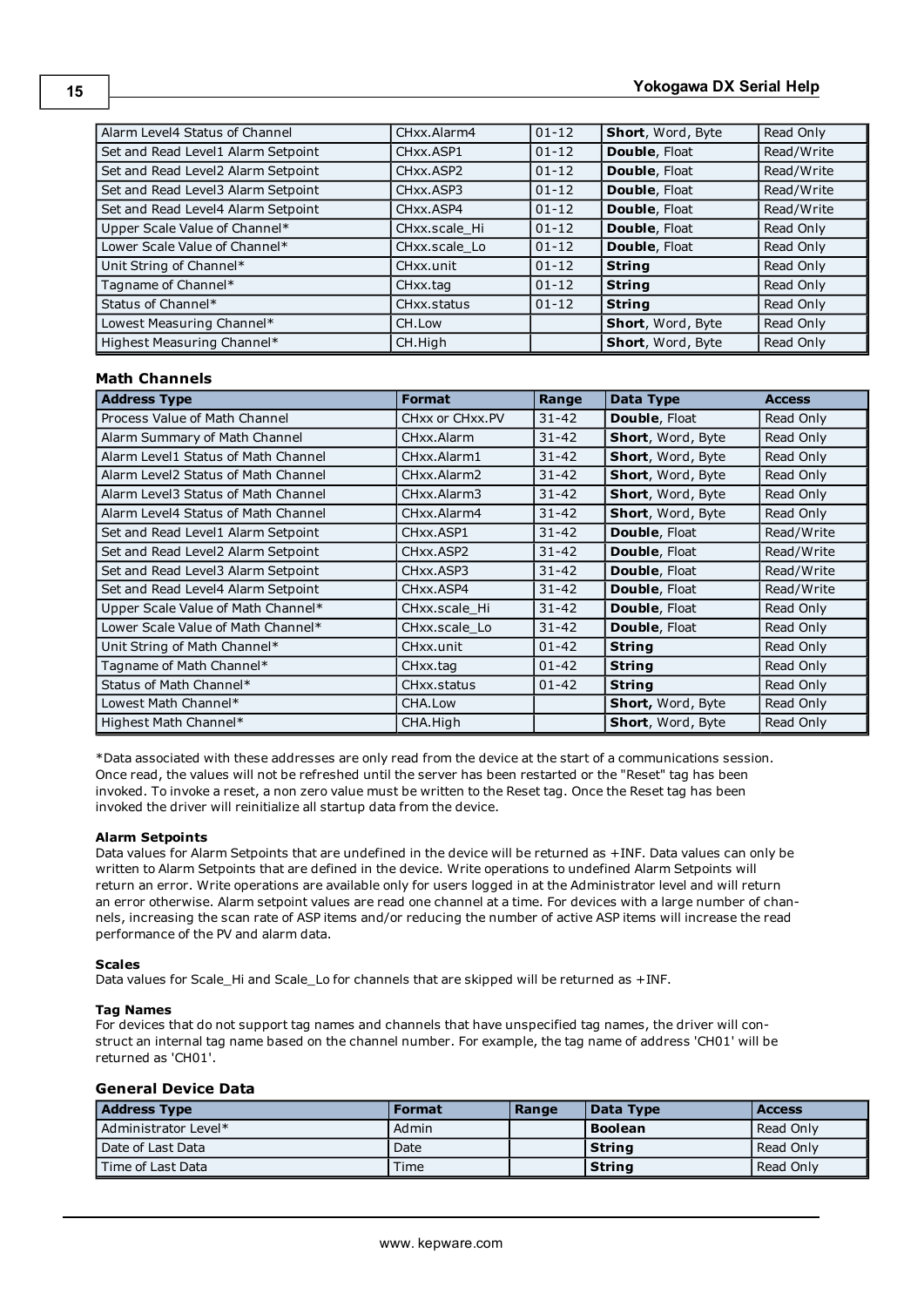## **Yokogawa DX Serial Help**

| Model Name of Device*             | Model       |           | <b>String</b>     | Read Only  |
|-----------------------------------|-------------|-----------|-------------------|------------|
| Math Communication Data*          | <b>CDxx</b> | $01 - 12$ | <b>Float</b>      | Read/Write |
| <b>Control Math Execution</b>     | MathControl |           | Short, Word, Byte | Write Only |
| Reset Alarms                      | AlarmReset  |           | <b>Boolean</b>    | Write Only |
| Control Command and Response      | Command     |           | <b>String</b>     | Read/Write |
| Previous Screen                   | PreScreen   |           | <b>Boolean</b>    | Write Only |
| Direct Reloading of Configuration | Reset       |           | <b>Boolean</b>    | Write Only |

\*The Admin address type has a value of '1' or 'true' when the user has logged on at the Administrator level and a value of '0' or 'false' when the user has logged on at the User level.

#### **Math Communication Data**

The CD address type is only valid for devices equipped with the math option and write operations to CD addresses for non-math equipped devices will return an error. Write operations are available only for users logged in at the Administrator level and will return an error otherwise. Note that CD addresses are initialized (read) at startup and will not be reread unless the server is restarted or the Reset tag is invoked. For more information, refer to **[Note](#page-14-0) [on](#page-14-0) [Initialized](#page-14-0) [Data](#page-14-0)**.

#### **Model Name of Device**

The Model address type will have a string value of 'DX100' or 'DX200', indicating the model series returned by the device.

#### **Control Math Execution**

The MathControl address type is only available for devices equipped with the math option; otherwise, write operations to the MathControl tag for non-math equipped devices will return an error.

#### **Control Command and Response**

The Command address allows the user to send a string command and receive a string response to and from the device. This allows the user to send any command to the device, including commands not directly supported by the driver. This tag is only available to users logged in at the Administrator level; otherwise, write operations will return an error.

**Caution:** Write operations using the Command address should be performed with extreme care.

**Note 1:** The actual number of addresses available for of each type depends on the configuration of the Yokogawa device. If the driver finds at Runtime that an address is not present in the device, it will post an error message and remove the tag from its scan list.

**Note 2:** Addresses that have Write Only access are assigned a default access of Read/Write. However, data values are unreadable for these addresses and the associated tags are not included in the scan list. The current data value for these tags will always be 0 for numeric data types and null string for string data types.

## <span id="page-15-0"></span>**DX204 Addressing**

The driver supports the following addresses for this device. The default data type for each address type is shown in **bold**.

## **Measured Channels**

| <b>Address Type</b>                | <b>Format</b>                     | Range     | Data Type            | <b>Access</b> |
|------------------------------------|-----------------------------------|-----------|----------------------|---------------|
| Process Value of Channel           | CHxx or CHxx.PV                   | $01 - 04$ | Double, Float        | Read Only     |
| Alarm Summary of Channel           | CHxx.Alarm                        | $01 - 04$ | Short, Word, Byte    | Read Only     |
| Alarm Level1 Status of Channel     | CHxx.Alarm1                       | $01 - 04$ | Short, Word, Byte    | Read Only     |
| Alarm Level2 Status of Channel     | CHxx.Alarm2                       | $01 - 04$ | Short, Word, Byte    | Read Only     |
| Alarm Level3 Status of Channel     | CHxx.Alarm3                       | $01 - 04$ | Short, Word, Byte    | Read Only     |
| Alarm Level4 Status of Channel     | CHxx.Alarm4                       | $01 - 04$ | Short, Word, Byte    | Read Only     |
| Set and Read Level1 Alarm Setpoint | CHxx.ASP1                         | $01 - 04$ | Double, Float        | Read/Write    |
| Set and Read Level2 Alarm Setpoint | CH <sub>xx</sub> ASP <sub>2</sub> | $01 - 04$ | Double, Float        | Read/Write    |
| Set and Read Level3 Alarm Setpoint | CH <sub>xx</sub> , ASP3           | $01 - 04$ | Double, Float        | Read/Write    |
| Set and Read Level4 Alarm Setpoint | CH <sub>xx</sub> , ASP4           | $01 - 04$ | Double, Float        | Read/Write    |
| Upper Scale Value of Channel*      | CHxx.scale Hi                     | $01 - 04$ | <b>Double, Float</b> | Read Only     |
| Lower Scale Value of Channel*      | CHxx.scale Lo                     | $01 - 04$ | Double, Float        | Read Only     |
| Unit String of Channel*            | CHxx.unit                         | $01 - 04$ | <b>String</b>        | Read Only     |

**16**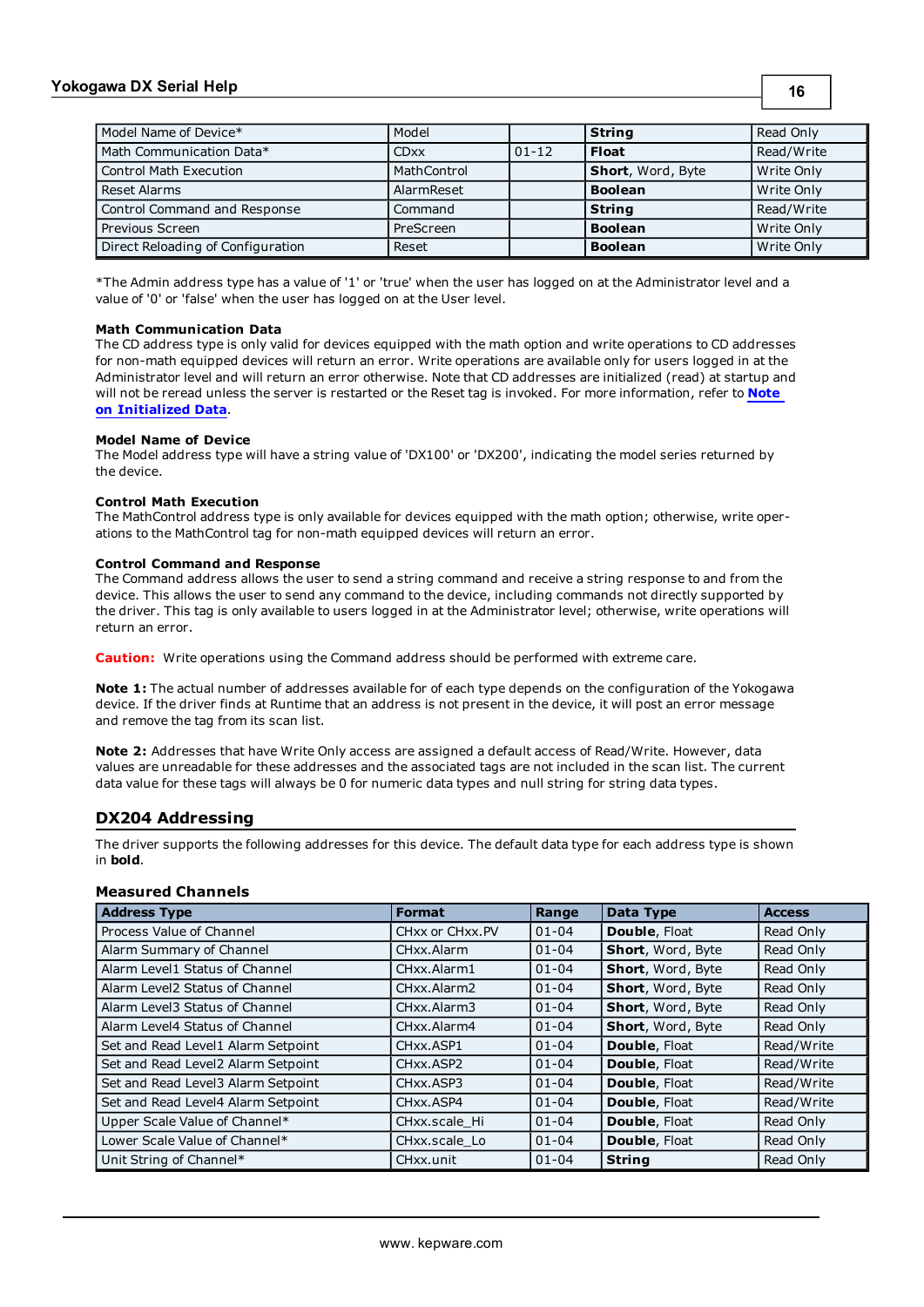| Tagname of Channel*        | CHxx.tag    | $101 - 04$ | <b>String</b>             | Read Only |
|----------------------------|-------------|------------|---------------------------|-----------|
| Status of Channel*         | CHxx.status | $101 - 04$ | <b>String</b>             | Read Only |
| Lowest Measuring Channel*  | CH.Low      |            | <b>Short</b> , Word, Byte | Read Only |
| Highest Measuring Channel* | CH.High     |            | <b>Short</b> , Word, Byte | Read Only |

## **Math Channels**

| <b>Address Type</b>                 | <b>Format</b>   | Range     | Data Type            | <b>Access</b> |
|-------------------------------------|-----------------|-----------|----------------------|---------------|
| Process Value of Math Channel       | CHxx or CHxx.PV | $31 - 38$ | Double, Float        | Read Only     |
| Alarm Summary of Math Channel       | CHxx.Alarm      | $31 - 38$ | Short, Word, Byte    | Read Only     |
| Alarm Level1 Status of Math Channel | CHxx.Alarm1     | $31 - 38$ | Short, Word, Byte    | Read Only     |
| Alarm Level2 Status of Math Channel | CHxx.Alarm2     | $31 - 38$ | Short, Word, Byte    | Read Only     |
| Alarm Level3 Status of Math Channel | CHxx.Alarm3     | $31 - 38$ | Short, Word, Byte    | Read Only     |
| Alarm Level4 Status of Math Channel | CHxx.Alarm4     | $31 - 38$ | Short, Word, Byte    | Read Only     |
| Set and Read Level1 Alarm Setpoint  | CHxx.ASP1       | $31 - 38$ | Double, Float        | Read/Write    |
| Set and Read Level2 Alarm Setpoint  | CHxx.ASP2       | $31 - 38$ | Double, Float        | Read/Write    |
| Set and Read Level3 Alarm Setpoint  | CHxx.ASP3       | $31 - 38$ | Double, Float        | Read/Write    |
| Set and Read Level4 Alarm Setpoint  | CHxx.ASP4       | $31 - 38$ | Double, Float        | Read/Write    |
| Upper Scale Value of Math Channel*  | CHxx.scale Hi   | $31 - 38$ | <b>Double, Float</b> | Read Only     |
| Lower Scale Value of Math Channel*  | CHxx.scale Lo   | $31 - 38$ | <b>Double, Float</b> | Read Only     |
| Unit String of Math Channel*        | CHxx.unit       | $01 - 38$ | <b>String</b>        | Read Only     |
| Tagname of Math Channel*            | CHxx.tag        | $01 - 38$ | <b>String</b>        | Read Only     |
| Status of Math Channel*             | CHxx.status     | $01 - 38$ | <b>String</b>        | Read Only     |
| Lowest Math Channel*                | CHA.Low         |           | Short, Word, Byte    | Read Only     |
| Highest Math Channel*               | CHA.High        |           | Short, Word, Byte    | Read Only     |

<span id="page-16-0"></span>\*Data associated with these addresses are only read from the device at the start of a communications session. Once read, the values will not be refreshed until the server has been restarted or the "Reset" tag has been invoked. To invoke a reset, a non-zero value must be written to the Reset tag. Once the Reset tag has been invoked the driver will reinitialize all startup data from the device.

#### **Alarm Setpoints**

Data values for Alarm Setpoints that are undefined in the device will be returned as +INF. Data values can only be written to Alarm Setpoints that are defined in the device. Write operations to undefined Alarm Setpoints will return an error. Write operations are available only for users logged in at the Administrator level and will return an error otherwise. Alarm setpoint values are read one channel at a time. For devices with a large number of channels, increasing the scan rate of ASP items and/or reducing the number of active ASP items will increase the read performance of the PV and alarm data.

#### **Scales**

Data values for Scale\_Hi and Scale\_Lo for channels that are skipped will be returned as +INF.

#### **Tag Names**

For devices that do not support tag names and channels that have unspecified tag names, the driver will construct an internal tag name based on the channel number. For example, the tag name of address 'CH01' will be returned as 'CH01'.

## **General Device Data**

| <b>Address Type</b>               | <b>Format</b> | Range     | Data Type         | <b>Access</b> |
|-----------------------------------|---------------|-----------|-------------------|---------------|
| Administrator Level*              | Admin         |           | <b>Boolean</b>    | Read Only     |
| Date of Last Data                 | Date          |           | <b>String</b>     | Read Only     |
| Time of Last Data                 | Time          |           | <b>String</b>     | Read Only     |
| Model Name of Device*             | Model         |           | <b>String</b>     | Read Only     |
| Math Communication Data*          | <b>CD</b> xx  | $01 - 08$ | <b>Float</b>      | Read/Write    |
| <b>Control Math Execution</b>     | MathControl   |           | Short, Word, Byte | Write Only    |
| <b>Reset Alarms</b>               | AlarmReset    |           | <b>Boolean</b>    | Write Only    |
| Control Command and Response      | Command       |           | <b>String</b>     | Read/Write    |
| Previous Screen                   | PreScreen     |           | <b>Boolean</b>    | Write Only    |
| Direct Reloading of Configuration | Reset         |           | <b>Boolean</b>    | Write Only    |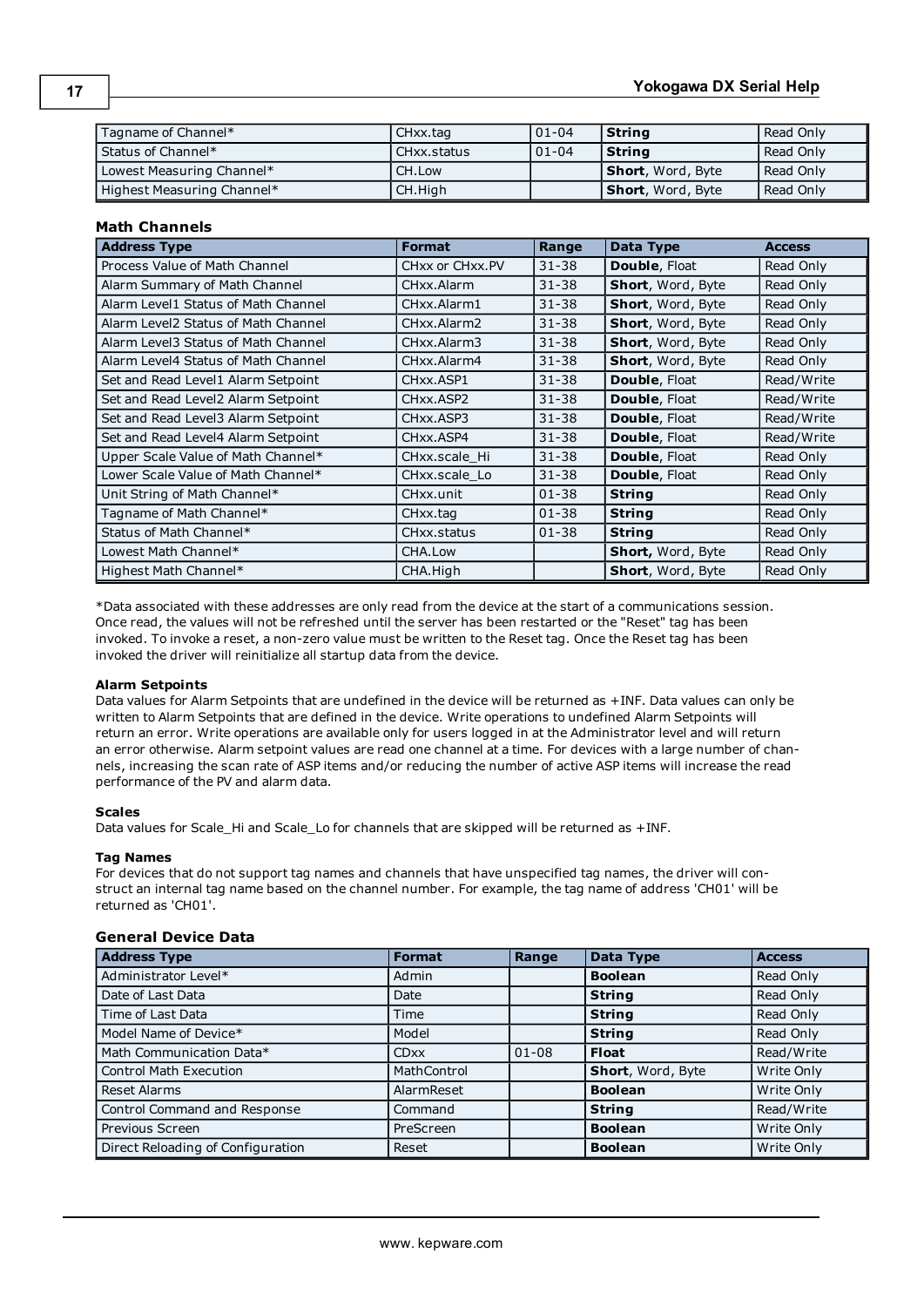#### **Math Communication Data**

The CD address type is only valid for devices equipped with the math option and write operations to CD addresses for non-math equipped devices will return an error. Write operations are available only for users logged in at the Administrator level and will return an error otherwise. Note that CD addresses are initialized (read) at startup and will not be reread unless the server is restarted or the Reset tag is invoked. For more information, refer to **[Note](#page-16-0) [on](#page-16-0) [Initialized](#page-16-0) [Data](#page-16-0)**.

#### **Model Name of Device**

The Model address type will have a string value of 'DX100' or 'DX200', indicating the model series returned by the device.

#### **Control Math Execution**

The MathControl address type is only available for devices equipped with the math option; otherwise, write operations to the MathControl tag for non-math equipped devices will return an error.

#### **Control Command and Response**

The Command address allows the user to send a string command and receive a string response to and from the device. This allows the user to send any command to the device, including commands not directly supported by the driver. This tag is only available to users logged in at the Administrator level; otherwise, write operations will return an error.

**Caution:** Write operations using the Command address should be performed with extreme care.

**Note 1:** The actual number of addresses available for of each type depends on the configuration of the Yokogawa device. If the driver finds at Runtime that an address is not present in the device, it will post an error message and remove the tag from its scan list.

**Note 2:** Addresses that have Write Only access are assigned a default access of Read/Write. However, data values are unreadable for these addresses and the associated tags are not included in the scan list. The current data value for these tags will always be 0 for numeric data types and null string for string data types.

## <span id="page-17-0"></span>**DX208 Addressing**

The driver supports the following addresses for this device. The default data type for each address type is shown in **bold**.

#### **Measured Channels**

| <b>Address Type</b>                | <b>Format</b>                     | Range     | Data Type                | <b>Access</b> |
|------------------------------------|-----------------------------------|-----------|--------------------------|---------------|
| Process Value of Channel           | CHxx or CHxx.PV                   | $01 - 08$ | <b>Double, Float</b>     | Read Only     |
| Alarm Summary of Channel           | CHxx.Alarm                        | $01 - 08$ | Short, Word, Byte        | Read Only     |
| Alarm Level1 Status of Channel     | CHxx.Alarm1                       | $01 - 08$ | Short, Word, Byte        | Read Only     |
| Alarm Level2 Status of Channel     | CHxx.Alarm2                       | $01 - 08$ | Short, Word, Byte        | Read Only     |
| Alarm Level3 Status of Channel     | CHxx.Alarm3                       | $01 - 08$ | Short, Word, Byte        | Read Only     |
| Alarm Level4 Status of Channel     | CHxx.Alarm4                       | $01 - 08$ | Short, Word, Byte        | Read Only     |
| Set and Read Level1 Alarm Setpoint | CH <sub>xx</sub> ASP <sub>1</sub> | $01 - 08$ | <b>Double, Float</b>     | Read/Write    |
| Set and Read Level2 Alarm Setpoint | CHxx.ASP2                         | $01 - 08$ | <b>Double, Float</b>     | Read/Write    |
| Set and Read Level3 Alarm Setpoint | CH <sub>xx</sub> , ASP3           | $01 - 08$ | <b>Double, Float</b>     | Read/Write    |
| Set and Read Level4 Alarm Setpoint | CH <sub>xx</sub> , ASP4           | $01 - 08$ | <b>Double, Float</b>     | Read/Write    |
| Upper Scale Value of Channel*      | CHxx.scale Hi                     | $01 - 08$ | Double, Float            | Read Only     |
| Lower Scale Value of Channel*      | CHxx.scale Lo                     | $01 - 08$ | <b>Double, Float</b>     | Read Only     |
| Unit String of Channel*            | CHxx.unit                         | $01 - 08$ | <b>String</b>            | Read Only     |
| Tagname of Channel*                | CHxx.tag                          | $01 - 08$ | <b>String</b>            | Read Only     |
| Status of Channel*                 | CHxx.status                       | $01 - 08$ | <b>String</b>            | Read Only     |
| Lowest Measuring Channel*          | CH.Low                            |           | Short, Word, Byte        | Read Only     |
| Highest Measuring Channel*         | CH.High                           |           | <b>Short, Word, Byte</b> | Read Only     |

## **Math Channels**

| <b>Address Type</b>                  | Format          | Range      | Data Type             | <b>Access</b> |
|--------------------------------------|-----------------|------------|-----------------------|---------------|
| <b>Process Value of Math Channel</b> | CHxx or CHxx.PV | $131 - 38$ | <b>Double</b> , Float | Read Only     |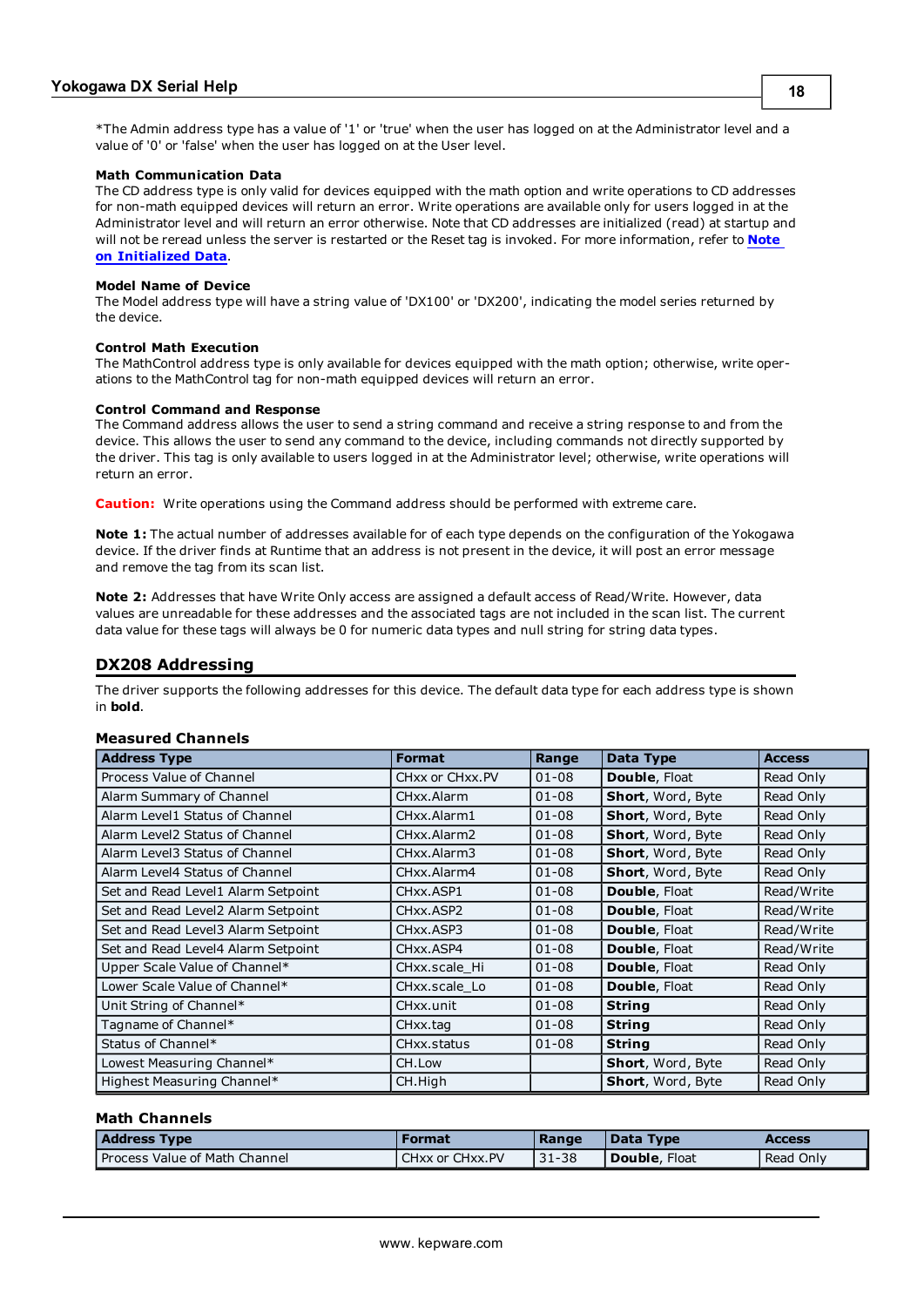| Alarm Summary of Math Channel       | CHxx.Alarm                          | $31 - 38$ | Short, Word, Byte | Read Only  |
|-------------------------------------|-------------------------------------|-----------|-------------------|------------|
| Alarm Level1 Status of Math Channel | CHxx.Alarm1                         | $31 - 38$ | Short, Word, Byte | Read Only  |
| Alarm Level2 Status of Math Channel | CHxx.Alarm2                         | $31 - 38$ | Short, Word, Byte | Read Only  |
| Alarm Level3 Status of Math Channel | CHxx.Alarm3                         | $31 - 38$ | Short, Word, Byte | Read Only  |
| Alarm Level4 Status of Math Channel | CHxx.Alarm4                         | $31 - 38$ | Short, Word, Byte | Read Only  |
| Set and Read Level1 Alarm Setpoint  | CH <sub>xx</sub> .ASP1              | $31 - 38$ | Double, Float     | Read/Write |
| Set and Read Level2 Alarm Setpoint  | CH <sub>xx</sub> , ASP <sub>2</sub> | $31 - 38$ | Double, Float     | Read/Write |
| Set and Read Level3 Alarm Setpoint  | CH <sub>xx</sub> , ASP3             | $31 - 38$ | Double, Float     | Read/Write |
| Set and Read Level4 Alarm Setpoint  | CH <sub>xx</sub> , ASP4             | $31 - 38$ | Double, Float     | Read/Write |
| Upper Scale Value of Math Channel*  | CHxx.scale_Hi                       | $31 - 38$ | Double, Float     | Read Only  |
| Lower Scale Value of Math Channel*  | CHxx.scale Lo                       | $31 - 38$ | Double, Float     | Read Only  |
| Unit String of Math Channel*        | CHxx.unit                           | $01 - 38$ | <b>String</b>     | Read Only  |
| Tagname of Math Channel*            | CHxx.tag                            | $01 - 38$ | <b>String</b>     | Read Only  |
| Status of Math Channel*             | CHxx.status                         | $01 - 38$ | <b>String</b>     | Read Only  |
| Lowest Math Channel*                | CHA.Low                             |           | Short, Word, Byte | Read Only  |
| Highest Math Channel*               | CHA.High                            |           | Short, Word, Byte | Read Only  |

<span id="page-18-0"></span>\*Data associated with these addresses are only read from the device at the start of a communications session. Once read, the values will not be refreshed until the server has been restarted or the "Reset" tag has been invoked. To invoke a reset, a non-zero value must be written to the Reset tag. Once the Reset tag has been invoked the driver will reinitialize all startup data from the device.

#### **Alarm Setpoints**

Data values for Alarm Setpoints that are undefined in the device will be returned as +INF. Data values can only be written to Alarm Setpoints that are defined in the device. Write operations to undefined Alarm Setpoints will return an error. Write operations are available only for users logged in at the Administrator level and will return an error otherwise. Alarm setpoint values are read one channel at a time. For devices with a large number of channels, increasing the scan rate of ASP items and/or reducing the number of active ASP items will increase the read performance of the PV and alarm data.

#### **Scales**

Data values for Scale\_Hi and Scale\_Lo for channels that are skipped will be returned as +INF.

#### **Tag Names**

For devices that do not support tag names and channels that have unspecified tag names, the driver will construct an internal tag name based on the channel number. For example, the tag name of address 'CH01' will be returned as 'CH01'.

## **General Device Data**

| <b>Address Type</b>               | <b>Format</b> | Range     | Data Type         | <b>Access</b> |
|-----------------------------------|---------------|-----------|-------------------|---------------|
| Administrator Level*              | Admin         |           | <b>Boolean</b>    | Read Only     |
| Date of Last Data                 | Date          |           | <b>String</b>     | Read Only     |
| Time of Last Data                 | Time          |           | <b>String</b>     | Read Only     |
| Model Name of Device*             | Model         |           | <b>String</b>     | Read Only     |
| Math Communication Data*          | <b>CDxx</b>   | $01 - 08$ | <b>Float</b>      | Read/Write    |
| <b>Control Math Execution</b>     | MathControl   |           | Short, Word, Byte | Write Only    |
| <b>Reset Alarms</b>               | AlarmReset    |           | <b>Boolean</b>    | Write Only    |
| Control Command and Response      | Command       |           | <b>String</b>     | Read/Write    |
| Previous Screen                   | PreScreen     |           | <b>Boolean</b>    | Write Only    |
| Direct Reloading of Configuration | Reset         |           | <b>Boolean</b>    | Write Only    |

\*The Admin address type has a value of '1' or 'true' when the user has logged on at the Administrator level and a value of '0' or 'false' when the user has logged on at the User level.

#### **Math Communication Data**

The CD address type is only valid for devices equipped with the math option and write operations to CD addresses for non-math equipped devices will return an error. Write operations are available only for users logged in at the Administrator level and will return an error otherwise. Note that CD addresses are initialized (read) at startup and will not be reread unless the server is restarted or the Reset tag is invoked. For more information, refer to **[Note](#page-18-0) [on](#page-18-0) [Initialized](#page-18-0) [Data](#page-18-0)**.

#### **Model Name of Device**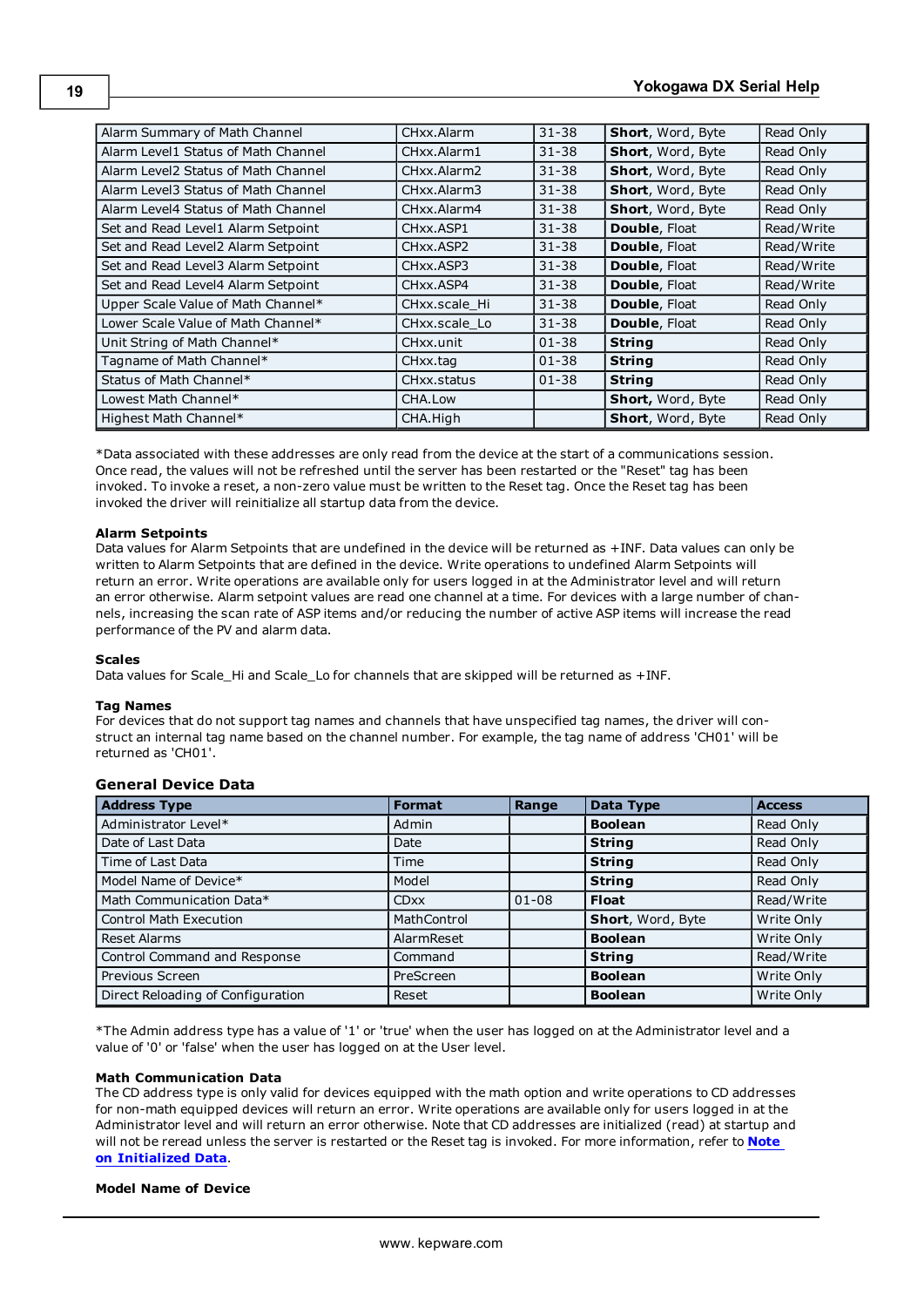#### **Control Math Execution**

The MathControl address type is only available for devices equipped with the math option; otherwise, write operations to the MathControl tag for non-math equipped devices will return an error.

#### **Control Command and Response**

The Command address allows the user to send a string command and receive a string response to and from the device. This allows the user to send any command to the device, including commands not directly supported by the driver. This tag is only available to users logged in at the Administrator level; otherwise, write operations will return an error.

**Caution:** Write operations using the Command address should be performed with extreme care.

**Note 1:** The actual number of addresses available for of each type depends on the configuration of the Yokogawa device. If the driver finds at Runtime that an address is not present in the device, it will post an error message and remove the tag from its scan list.

**Note 2:** Addresses that have Write Only access are assigned a default access of Read/Write. However, data values are unreadable for these addresses and the associated tags are not included in the scan list. The current data value for these tags will always be 0 for numeric data types and null string for string data types.

## <span id="page-19-0"></span>**DX210 Addressing**

The driver supports the following addresses for this device. The default data type for each address type is shown in **bold**.

## **Measured Channels**

| <b>Address Type</b>                | <b>Format</b>            | Range     | Data Type                | <b>Access</b> |
|------------------------------------|--------------------------|-----------|--------------------------|---------------|
| Process Value of Channel           | CHxx or CHxx.PV          | $01 - 10$ | <b>Double, Float</b>     | Read Only     |
| Alarm Summary of Channel           | CHxx.Alarm               | $01 - 10$ | Short, Word, Byte        | Read Only     |
| Alarm Level1 Status of Channel     | CHxx.Alarm1              | $01 - 10$ | <b>Short, Word, Byte</b> | Read Only     |
| Alarm Level2 Status of Channel     | CHxx.Alarm2              | $01 - 10$ | <b>Short, Word, Byte</b> | Read Only     |
| Alarm Level3 Status of Channel     | CHxx.Alarm3              | $01 - 10$ | <b>Short, Word, Byte</b> | Read Only     |
| Alarm Level4 Status of Channel     | CHxx.Alarm4              | $01 - 10$ | <b>Short, Word, Byte</b> | Read Only     |
| Set and Read Level1 Alarm Setpoint | CHxx.ASP1                | $01 - 10$ | Double, Float            | Read/Write    |
| Set and Read Level2 Alarm Setpoint | CHxx.ASP2                | $01 - 10$ | Double, Float            | Read/Write    |
| Set and Read Level3 Alarm Setpoint | CH <sub>xx</sub> , ASP3  | $01 - 10$ | <b>Double, Float</b>     | Read/Write    |
| Set and Read Level4 Alarm Setpoint | CH <sub>xx</sub> , ASP4  | $01 - 10$ | Double, Float            | Read/Write    |
| Upper Scale Value of Channel*      | CHxx.scale Hi            | $01 - 10$ | <b>Double, Float</b>     | Read Only     |
| Lower Scale Value of Channel*      | CHxx.scale Lo            | $01 - 10$ | Double, Float            | Read Only     |
| Unit String of Channel*            | CHxx.unit                | $01 - 10$ | <b>String</b>            | Read Only     |
| Tagname of Channel*                | CHxx.tag                 | $01 - 10$ | <b>String</b>            | Read Only     |
| Status of Channel*                 | CH <sub>xx</sub> .status | $01 - 10$ | <b>String</b>            | Read Only     |
| Lowest Measuring Channel*          | CH.Low                   |           | <b>Short, Word, Byte</b> | Read Only     |
| Highest Measuring Channel*         | CH.High                  |           | <b>Short, Word, Byte</b> | Read Only     |

## **Math Channels**

| <b>Address Type</b>                 | <b>Format</b>                      | Range     | Data Type         | <b>Access</b> |
|-------------------------------------|------------------------------------|-----------|-------------------|---------------|
| Process Value of Math Channel       | CHxx or CHxx.PV                    | $31 - 60$ | Double, Float     | Read Only     |
| Alarm Summary of Math Channel       | CHxx.Alarm                         | $31 - 60$ | Short, Word, Byte | Read Only     |
| Alarm Level1 Status of Math Channel | CHxx. Alarm1                       | $31 - 60$ | Short, Word, Byte | Read Only     |
| Alarm Level2 Status of Math Channel | CHxx.Alarm2                        | $31 - 60$ | Short, Word, Byte | Read Only     |
| Alarm Level3 Status of Math Channel | CHxx.Alarm3                        | $31 - 60$ | Short, Word, Byte | Read Only     |
| Alarm Level4 Status of Math Channel | CHxx.Alarm4                        | $31 - 60$ | Short, Word, Byte | Read Only     |
| Set and Read Level1 Alarm Setpoint  | CH <sub>xx</sub> .ASP <sub>1</sub> | $31 - 60$ | Double, Float     | Read/Write    |
| Set and Read Level2 Alarm Setpoint  | CHxx.ASP2                          | $31 - 60$ | Double, Float     | Read/Write    |
| Set and Read Level3 Alarm Setpoint  | CHxx.ASP3                          | $31 - 60$ | Double, Float     | Read/Write    |
| Set and Read Level4 Alarm Setpoint  | CHxx.ASP4                          | $31 - 60$ | Double, Float     | Read/Write    |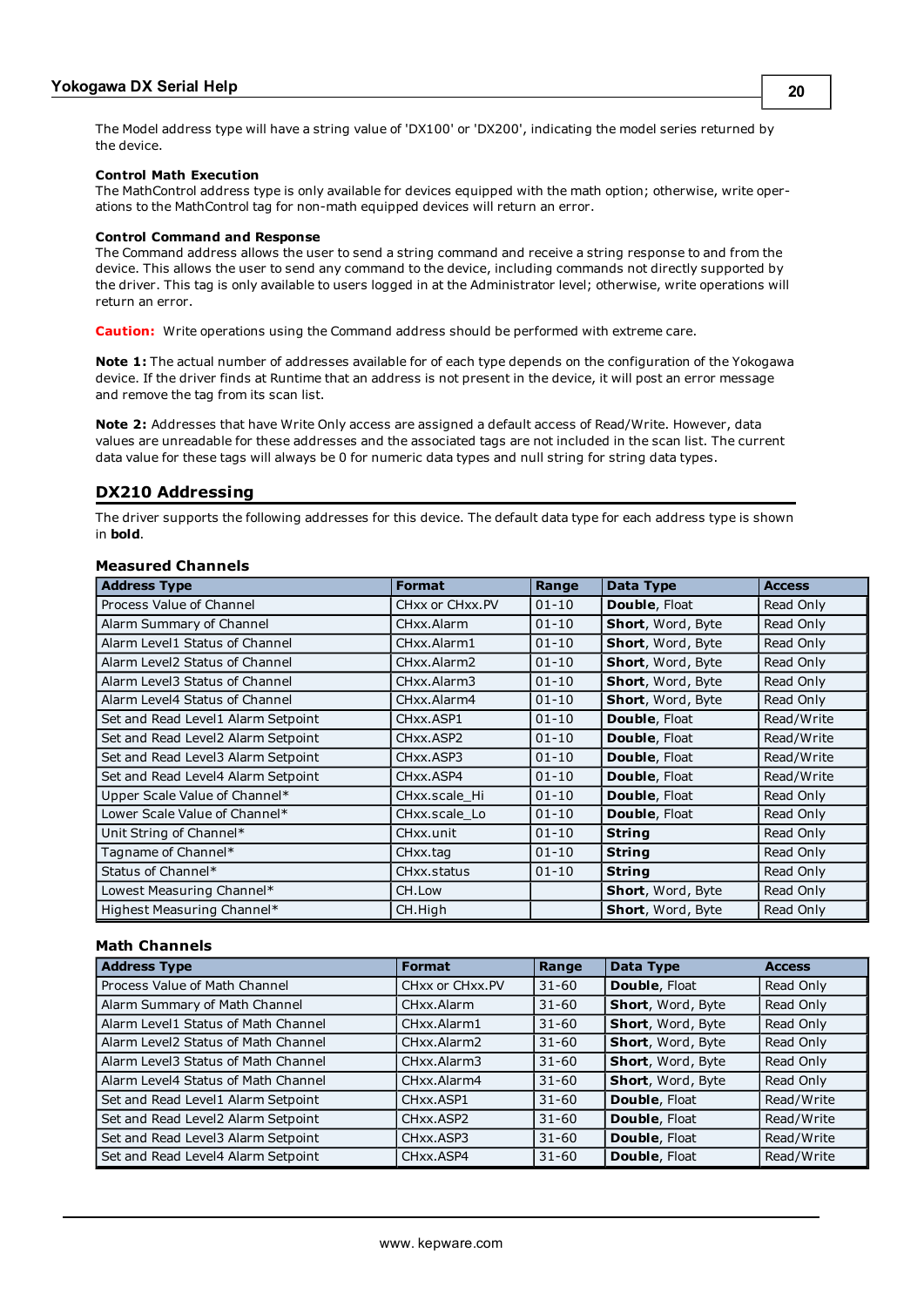| Upper Scale Value of Math Channel* | CHxx.scale Hi | $31 - 60$ | <b>Double, Float</b> | Read Only |
|------------------------------------|---------------|-----------|----------------------|-----------|
| Lower Scale Value of Math Channel* | CHxx.scale Lo | $31 - 60$ | <b>Double, Float</b> | Read Only |
| Unit String of Math Channel*       | CHxx.unit     | $01 - 60$ | <b>String</b>        | Read Only |
| Tagname of Math Channel*           | CHxx.tag      | $01 - 60$ | <b>String</b>        | Read Only |
| Status of Math Channel*            | CHxx.status   | $01 - 60$ | <b>String</b>        | Read Only |
| Lowest Math Channel*               | CHA.Low       |           | Short, Word, Byte    | Read Only |
| Highest Math Channel*              | CHA.High      |           | Short, Word, Byte    | Read Only |

<span id="page-20-0"></span>\*Data associated with these addresses are only read from the device at the start of a communications session. Once read, the values will not be refreshed until the server has been restarted or the "Reset" tag has been invoked. To invoke a reset, a non-zero value must be written to the Reset tag. Once the Reset tag has been invoked the driver will reinitialize all startup data from the device.

### **Alarm Setpoints**

Data values for Alarm Setpoints that are undefined in the device will be returned as +INF. Data values can only be written to Alarm Setpoints that are defined in the device. Write operations to undefined Alarm Setpoints will return an error. Write operations are available only for users logged in at the Administrator level and will return an error otherwise. Alarm setpoint values are read one channel at a time. For devices with a large number of channels, increasing the scan rate of ASP items and/or reducing the number of active ASP items will increase the read performance of the PV and alarm data.

#### **Scales**

Data values for Scale\_Hi and Scale\_Lo for channels that are skipped will be returned as +INF.

#### **Tag Names**

For devices that do not support tag names and channels that have unspecified tag names, the driver will construct an internal tag name based on the channel number. For example, the tag name of address 'CH01' will be returned as 'CH01'.

#### **General Device Data**

| <b>Address Type</b>               | <b>Format</b> | Range     | Data Type         | <b>Access</b> |
|-----------------------------------|---------------|-----------|-------------------|---------------|
| Administrator Level*              | Admin         |           | <b>Boolean</b>    | Read Only     |
| Date of Last Data                 | Date          |           | <b>String</b>     | Read Only     |
| Time of Last Data                 | Time          |           | <b>String</b>     | Read Only     |
| Model Name of Device*             | Model         |           | <b>String</b>     | Read Only     |
| Math Communication Data*          | <b>CDxx</b>   | $01 - 30$ | <b>Float</b>      | Read/Write    |
| <b>Control Math Execution</b>     | MathControl   |           | Short, Word, Byte | Write Only    |
| <b>Reset Alarms</b>               | AlarmReset    |           | <b>Boolean</b>    | Write Only    |
| Control Command and Response      | Command       |           | <b>String</b>     | Read/Write    |
| Previous Screen                   | PreScreen     |           | <b>Boolean</b>    | Write Only    |
| Direct Reloading of Configuration | Reset         |           | <b>Boolean</b>    | Write Only    |

\*The Admin address type has a value of '1' or 'true' when the user has logged on at the Administrator level and a value of '0' or 'false' when the user has logged on at the User level.

#### **Math Communication Data**

The CD address type is only valid for devices equipped with the math option and write operations to CD addresses for non-math equipped devices will return an error. Write operations are available only for users logged in at the Administrator level and will return an error otherwise. Note that CD addresses are initialized (read) at startup and will not be reread unless the server is restarted or the Reset tag is invoked. For more information, refer to **[Note](#page-20-0) [on](#page-20-0) [Initialized](#page-20-0) [Data](#page-20-0)**.

#### **Model Name of Device**

The Model address type will have a string value of 'DX100' or 'DX200', indicating the model series returned by the device.

#### **Control Math Execution**

The MathControl address type is only available for devices equipped with the math option; otherwise, write operations to the MathControl tag for non-math equipped devices will return an error.

#### **Control Command and Response**

The Command address allows the user to send a string command and receive a string response to and from the device. This allows the user to send any command to the device, including commands not directly supported by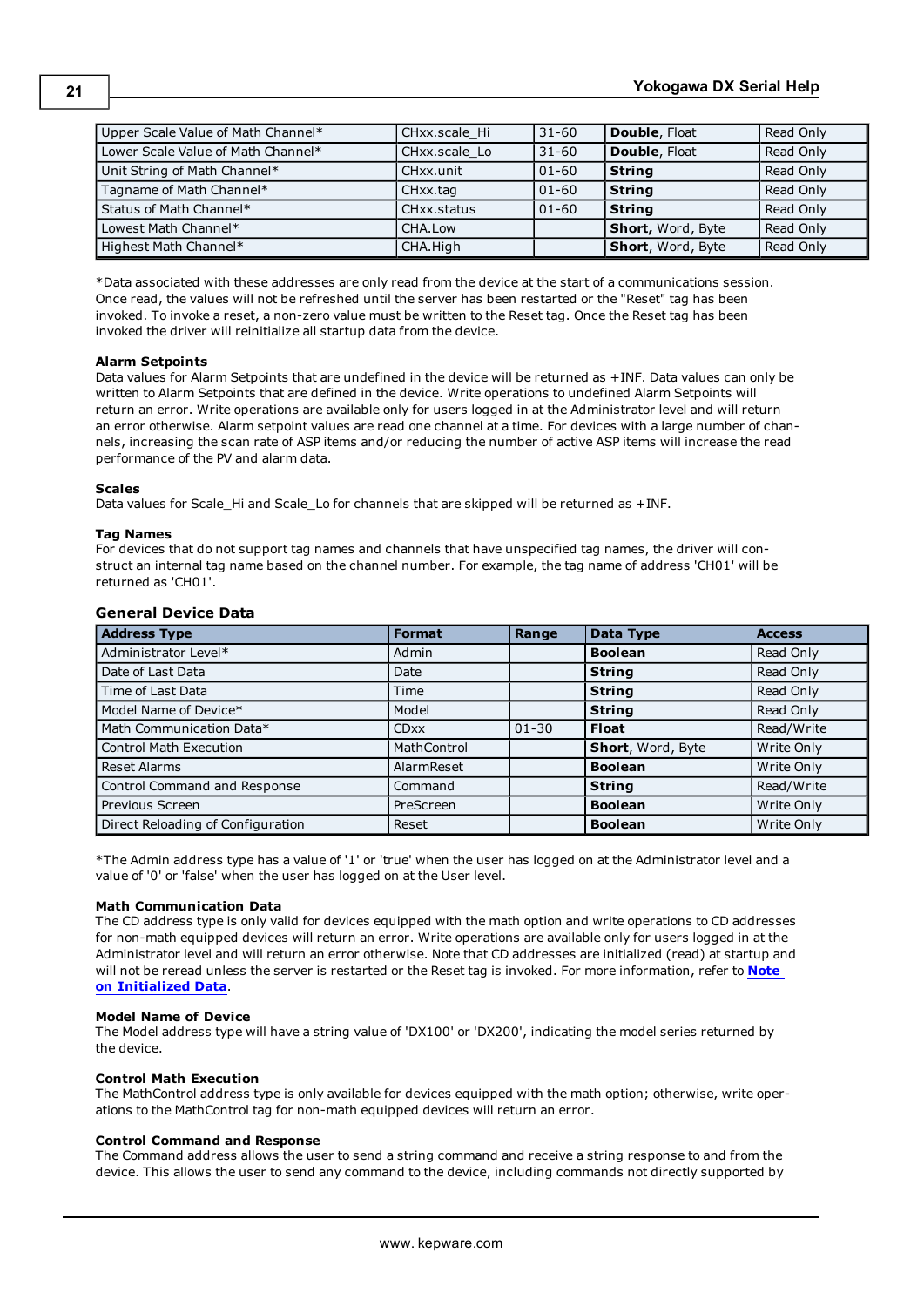**Caution:** Write operations using the Command address should be performed with extreme care.

**Note 1:** The actual number of addresses available for of each type depends on the configuration of the Yokogawa device. If the driver finds at Runtime that an address is not present in the device, it will post an error message and remove the tag from its scan list.

**Note 2:** Addresses that have Write Only access are assigned a default access of Read/Write. However, data values are unreadable for these addresses and the associated tags are not included in the scan list. The current data value for these tags will always be 0 for numeric data types and null string for string data types.

## <span id="page-21-0"></span>**DX220 Addressing**

The driver supports the following addresses for this device. The default data type for each address type is shown in **bold**.

#### **Measured Channels**

| <b>Address Type</b>                | <b>Format</b>           | Range     | Data Type                | <b>Access</b> |
|------------------------------------|-------------------------|-----------|--------------------------|---------------|
| Process Value of Channel           | CHxx or CHxx.PV         | $01 - 20$ | <b>Double, Float</b>     | Read Only     |
| Alarm Summary of Channel           | CHxx.Alarm              | $01 - 20$ | Short, Word, Byte        | Read Only     |
| Alarm Level1 Status of Channel     | CHxx.Alarm1             | $01 - 20$ | <b>Short, Word, Byte</b> | Read Only     |
| Alarm Level2 Status of Channel     | CHxx.Alarm2             | $01 - 20$ | <b>Short, Word, Byte</b> | Read Only     |
| Alarm Level3 Status of Channel     | CHxx.Alarm3             | $01 - 20$ | <b>Short, Word, Byte</b> | Read Only     |
| Alarm Level4 Status of Channel     | CHxx.Alarm4             | $01 - 20$ | <b>Short, Word, Byte</b> | Read Only     |
| Set and Read Level1 Alarm Setpoint | CHxx.ASP1               | $01 - 20$ | <b>Double, Float</b>     | Read/Write    |
| Set and Read Level2 Alarm Setpoint | CHxx.ASP2               | $01 - 20$ | <b>Double, Float</b>     | Read/Write    |
| Set and Read Level3 Alarm Setpoint | CH <sub>xx</sub> , ASP3 | $01 - 20$ | <b>Double, Float</b>     | Read/Write    |
| Set and Read Level4 Alarm Setpoint | CH <sub>xx</sub> , ASP4 | $01 - 20$ | <b>Double, Float</b>     | Read/Write    |
| Upper Scale Value of Channel*      | CHxx.scale Hi           | $01 - 20$ | <b>Double, Float</b>     | Read Only     |
| Lower Scale Value of Channel*      | CHxx.scale Lo           | $01 - 20$ | <b>Double, Float</b>     | Read Only     |
| Unit String of Channel*            | CHxx.unit               | $01 - 20$ | <b>String</b>            | Read Only     |
| Tagname of Channel*                | CHxx.tag                | $01 - 20$ | <b>String</b>            | Read Only     |
| Status of Channel*                 | CHxx.status             | $01 - 20$ | <b>String</b>            | Read Only     |
| Lowest Measuring Channel*          | CH.Low                  |           | <b>Short, Word, Byte</b> | Read Only     |
| Highest Measuring Channel*         | CH.High                 |           | <b>Short, Word, Byte</b> | Read Only     |

## **Math Channels**

| <b>Address Type</b>                 | <b>Format</b>   | Range     | Data Type            | <b>Access</b> |
|-------------------------------------|-----------------|-----------|----------------------|---------------|
| Process Value of Math Channel       | CHxx or CHxx.PV | $31 - 60$ | <b>Double, Float</b> | Read Only     |
| Alarm Summary of Math Channel       | CHxx.Alarm      | $31 - 60$ | Short, Word, Byte    | Read Only     |
| Alarm Level1 Status of Math Channel | CHxx.Alarm1     | $31 - 60$ | Short, Word, Byte    | Read Only     |
| Alarm Level2 Status of Math Channel | CHxx.Alarm2     | $31 - 60$ | Short, Word, Byte    | Read Only     |
| Alarm Level3 Status of Math Channel | CHxx.Alarm3     | $31 - 60$ | Short, Word, Byte    | Read Only     |
| Alarm Level4 Status of Math Channel | CHxx.Alarm4     | $31 - 60$ | Short, Word, Byte    | Read Only     |
| Set and Read Level1 Alarm Setpoint  | CHxx.ASP1       | $31 - 60$ | Double, Float        | Read/Write    |
| Set and Read Level2 Alarm Setpoint  | CHxx.ASP2       | $31 - 60$ | <b>Double, Float</b> | Read/Write    |
| Set and Read Level3 Alarm Setpoint  | CHxx.ASP3       | $31 - 60$ | Double, Float        | Read/Write    |
| Set and Read Level4 Alarm Setpoint  | CHxx.ASP4       | $31 - 60$ | <b>Double, Float</b> | Read/Write    |
| Upper Scale Value of Math Channel*  | CHxx.scale Hi   | $31 - 60$ | <b>Double, Float</b> | Read Only     |
| Lower Scale Value of Math Channel*  | CHxx.scale Lo   | $31 - 60$ | Double, Float        | Read Only     |
| Unit String of Math Channel*        | CHxx.unit       | $01 - 60$ | <b>String</b>        | Read Only     |
| Tagname of Math Channel*            | CHxx.tag        | $01 - 60$ | <b>String</b>        | Read Only     |
| Status of Math Channel*             | CHxx.status     | $01 - 60$ | <b>String</b>        | Read Only     |
| Lowest Math Channel*                | CHA.Low         |           | Short, Word, Byte    | Read Only     |
| Highest Math Channel*               | CHA.High        |           | Short, Word, Byte    | Read Only     |

<span id="page-21-1"></span>\*Data associated with these addresses are only read from the device at the start of a communications session. Once read, the values will not be refreshed until the server has been restarted or the "Reset" tag has been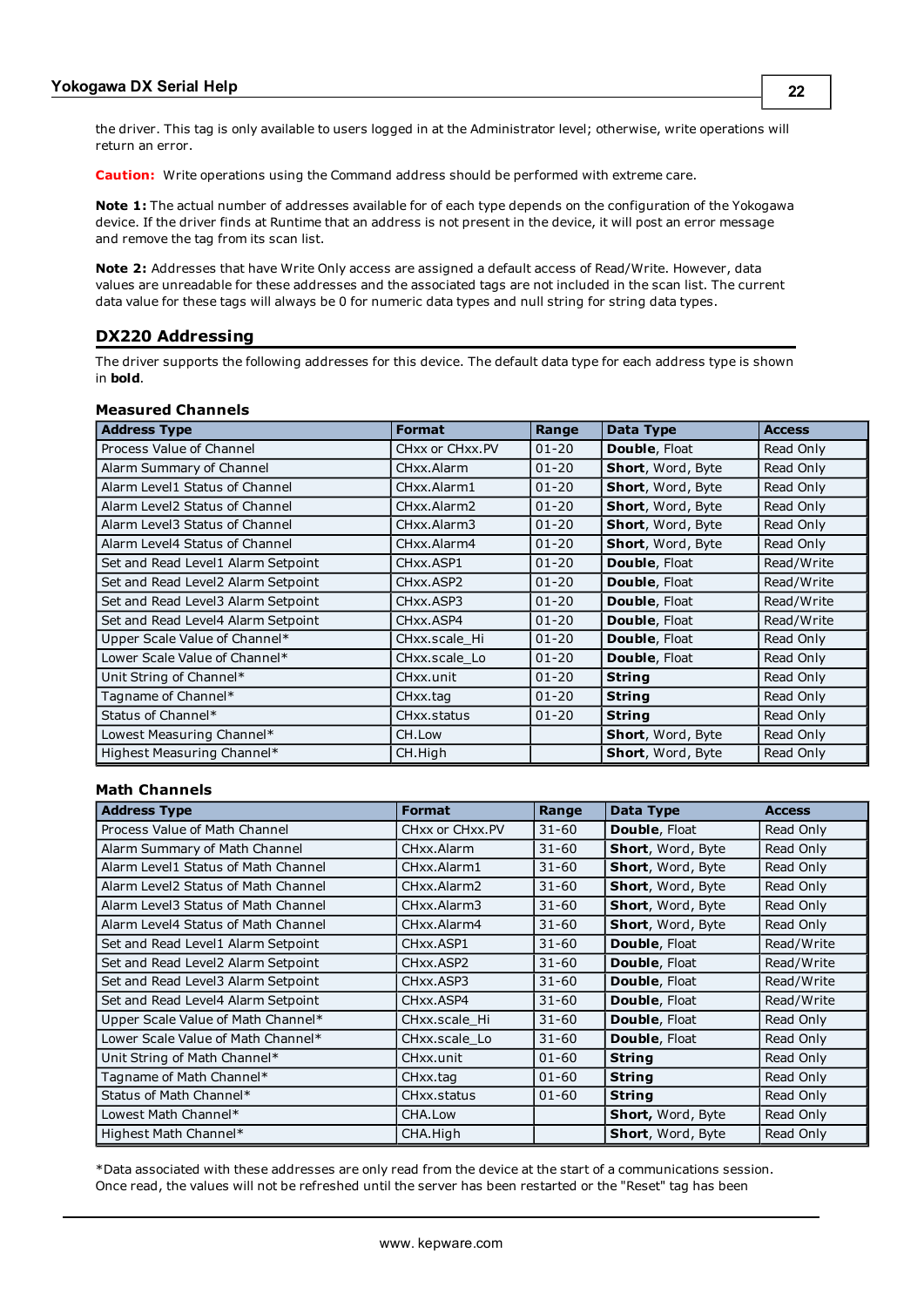invoked. To invoke a reset, a non-zero value must be written to the Reset tag. Once the Reset tag has been invoked the driver will reinitialize all startup data from the device.

#### **Alarm Setpoints**

Data values for Alarm Setpoints that are undefined in the device will be returned as +INF. Data values can only be written to Alarm Setpoints that are defined in the device. Write operations to undefined Alarm Setpoints will return an error. Write operations are available only for users logged in at the Administrator level and will return an error otherwise. Alarm setpoint values are read one channel at a time. For devices with a large number of channels, increasing the scan rate of ASP items and/or reducing the number of active ASP items will increase the read performance of the PV and alarm data.

#### **Scales**

Data values for Scale\_Hi and Scale\_Lo for channels that are skipped will be returned as +INF.

#### **Tag Names**

For devices that do not support tag names and channels that have unspecified tag names, the driver will construct an internal tag name based on the channel number. For example, the tag name of address 'CH01' will be returned as 'CH01'.

### **General Device Data**

| <b>Address Type</b>               | <b>Format</b> | Range     | Data Type         | <b>Access</b> |
|-----------------------------------|---------------|-----------|-------------------|---------------|
| Administrator Level*              | Admin         |           | <b>Boolean</b>    | Read Only     |
| Date of Last Data                 | Date          |           | <b>String</b>     | Read Only     |
| Time of Last Data                 | Time          |           | <b>String</b>     | Read Only     |
| Model Name of Device*             | Model         |           | <b>String</b>     | Read Only     |
| Math Communication Data*          | <b>CDxx</b>   | $01 - 30$ | <b>Float</b>      | Read/Write    |
| <b>Control Math Execution</b>     | MathControl   |           | Short, Word, Byte | Write Only    |
| <b>Reset Alarms</b>               | AlarmReset    |           | <b>Boolean</b>    | Write Only    |
| Control Command and Response      | Command       |           | <b>String</b>     | Read/Write    |
| Previous Screen                   | PreScreen     |           | <b>Boolean</b>    | Write Only    |
| Direct Reloading of Configuration | Reset         |           | <b>Boolean</b>    | Write Only    |

\*The Admin address type has a value of '1' or 'true' when the user has logged on at the Administrator level and a value of '0' or 'false' when the user has logged on at the User level.

#### **Math Communication Data**

The CD address type is only valid for devices equipped with the math option and write operations to CD addresses for non-math equipped devices will return an error. Write operations are available only for users logged in at the Administrator level and will return an error otherwise. Note that CD addresses are initialized (read) at startup and will not be reread unless the server is restarted or the Reset tag is invoked. For more information, refer to **[Note](#page-21-1) [on](#page-21-1) [Initialized](#page-21-1) [Data](#page-21-1)**.

#### **Model Name of Device**

The Model address type will have a string value of 'DX100' or 'DX200', indicating the model series returned by the device.

#### **Control Math Execution**

The MathControl address type is only available for devices equipped with the math option; otherwise, write operations to the MathControl tag for non-math equipped devices will return an error.

#### **Control Command and Response**

The Command address allows the user to send a string command and receive a string response to and from the device. This allows the user to send any command to the device, including commands not directly supported by the driver. This tag is only available to users logged in at the Administrator level; otherwise, write operations will return an error.

**Caution:** Write operations using the Command address should be performed with extreme care.

**Note 1:** The actual number of addresses available for of each type depends on the configuration of the Yokogawa device. If the driver finds at Runtime that an address is not present in the device, it will post an error message and remove the tag from its scan list.

**Note 2:** Addresses that have Write Only access are assigned a default access of Read/Write. However, data values are unreadable for these addresses and the associated tags are not included in the scan list. The current data value for these tags will always be 0 for numeric data types and null string for string data types.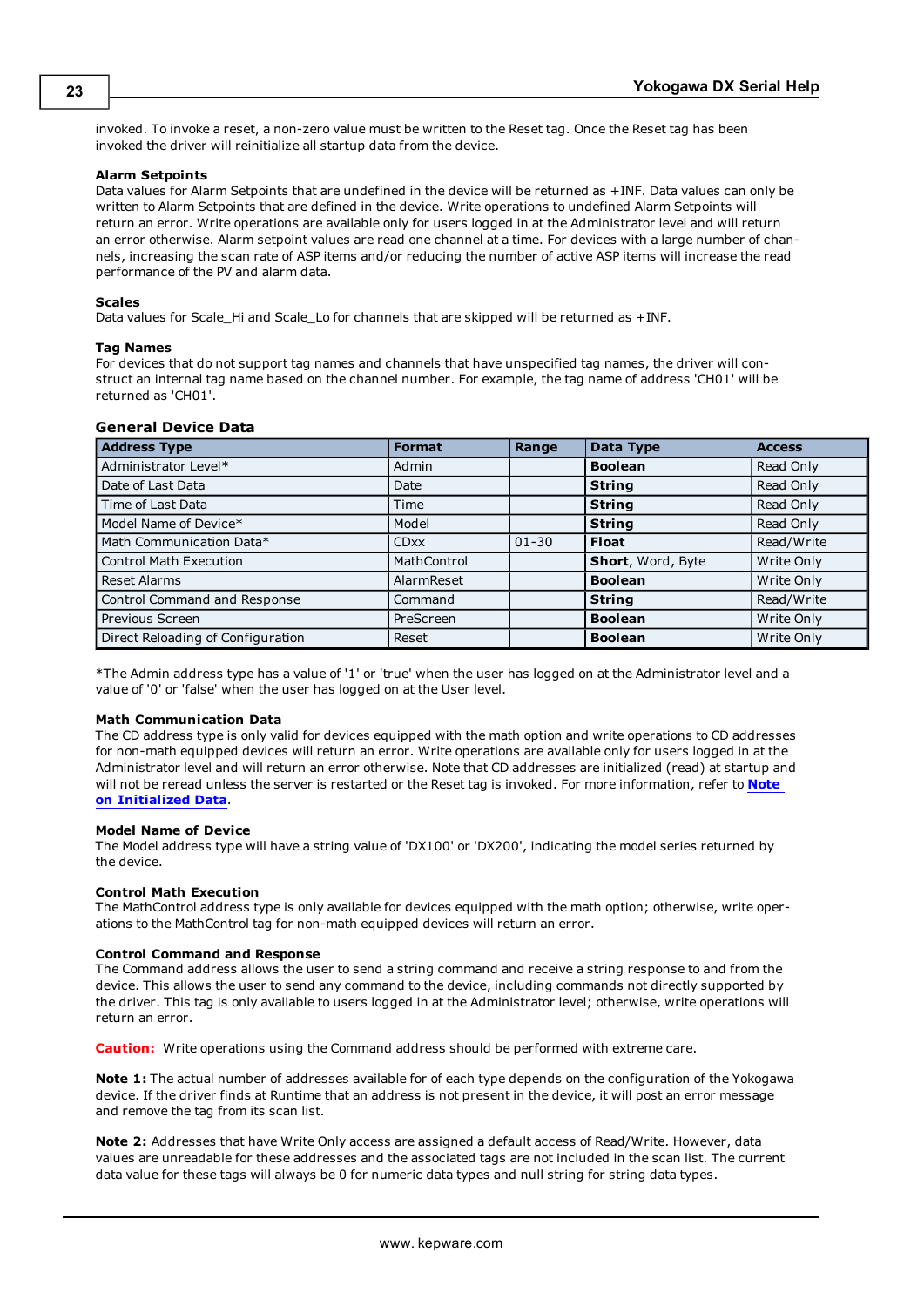## <span id="page-23-0"></span>**DX230 Addressing**

The driver supports the following addresses for this device. The default data type for each address type is shown in **bold**.

## **Measured Channels**

| <b>Address Type</b>                | <b>Format</b>                         | Range     | <b>Data Type</b>         | <b>Access</b> |
|------------------------------------|---------------------------------------|-----------|--------------------------|---------------|
| Process Value of Channel           | CHxx or CHxx.PV                       | $01 - 30$ | Double, Float            | Read Only     |
| Alarm Summary of Channel           | CHxx.Alarm                            | $01 - 30$ | <b>Short, Word, Byte</b> | Read Only     |
| Alarm Level1 Status of Channel     | CHxx.Alarm1                           | $01 - 30$ | <b>Short, Word, Byte</b> | Read Only     |
| Alarm Level2 Status of Channel     | CHxx.Alarm2                           | $01 - 30$ | Short, Word, Byte        | Read Only     |
| Alarm Level3 Status of Channel     | CH <sub>xx</sub> . Alarm <sub>3</sub> | $01 - 30$ | <b>Short, Word, Byte</b> | Read Only     |
| Alarm Level4 Status of Channel     | CHxx.Alarm4                           | $01 - 30$ | <b>Short, Word, Byte</b> | Read Only     |
| Set and Read Level1 Alarm Setpoint | CHxx.ASP1                             | $01 - 30$ | Double, Float            | Read/Write    |
| Set and Read Level2 Alarm Setpoint | CHxx.ASP2                             | $01 - 30$ | Double, Float            | Read/Write    |
| Set and Read Level3 Alarm Setpoint | CH <sub>xx</sub> , ASP3               | $01 - 30$ | Double, Float            | Read/Write    |
| Set and Read Level4 Alarm Setpoint | CH <sub>xx</sub> , ASP4               | $01 - 30$ | Double, Float            | Read/Write    |
| Upper Scale Value of Channel*      | CHxx.scale Hi                         | $01 - 30$ | <b>Double, Float</b>     | Read Only     |
| Lower Scale Value of Channel*      | CHxx.scale Lo                         | $01 - 30$ | <b>Double, Float</b>     | Read Only     |
| Unit String of Channel*            | CH <sub>xx</sub> unit                 | $01 - 30$ | <b>String</b>            | Read Only     |
| Tagname of Channel*                | CHxx.tag                              | $01 - 30$ | <b>String</b>            | Read Only     |
| Status of Channel*                 | CH <sub>xx</sub> .status              | $01 - 30$ | <b>String</b>            | Read Only     |
| Lowest Measuring Channel*          | CH.Low                                |           | <b>Short, Word, Byte</b> | Read Only     |
| Highest Measuring Channel*         | CH.High                               |           | Short, Word, Byte        | Read Only     |

### **Math Channels**

| <b>Address Type</b>                 | <b>Format</b>   | Range     | Data Type                | <b>Access</b> |
|-------------------------------------|-----------------|-----------|--------------------------|---------------|
| Process Value of Math Channel       | CHxx or CHxx.PV | $31 - 60$ | <b>Double, Float</b>     | Read Only     |
| Alarm Summary of Math Channel       | CHxx.Alarm      | $31 - 60$ | Short, Word, Byte        | Read Only     |
| Alarm Level1 Status of Math Channel | CHxx.Alarm1     | $31 - 60$ | Short, Word, Byte        | Read Only     |
| Alarm Level2 Status of Math Channel | CHxx.Alarm2     | $31 - 60$ | Short, Word, Byte        | Read Only     |
| Alarm Level3 Status of Math Channel | CHxx.Alarm3     | $31 - 60$ | Short, Word, Byte        | Read Only     |
| Alarm Level4 Status of Math Channel | CHxx.Alarm4     | $31 - 60$ | Short, Word, Byte        | Read Only     |
| Set and Read Level1 Alarm Setpoint  | CHxx.ASP1       | $31 - 60$ | <b>Double, Float</b>     | Read/Write    |
| Set and Read Level2 Alarm Setpoint  | CHxx.ASP2       | $31 - 60$ | <b>Double, Float</b>     | Read/Write    |
| Set and Read Level3 Alarm Setpoint  | CHxx.ASP3       | $31 - 60$ | <b>Double, Float</b>     | Read/Write    |
| Set and Read Level4 Alarm Setpoint  | CHxx.ASP4       | $31 - 60$ | <b>Double, Float</b>     | Read/Write    |
| Upper Scale Value of Math Channel*  | CHxx.scale Hi   | $31 - 60$ | <b>Double, Float</b>     | Read Only     |
| Lower Scale Value of Math Channel*  | CHxx.scale Lo   | $31 - 60$ | <b>Double, Float</b>     | Read Only     |
| Unit String of Math Channel*        | CHxx.unit       | $01 - 60$ | <b>String</b>            | Read Only     |
| Tagname of Math Channel*            | CHxx.tag        | $01 - 60$ | <b>String</b>            | Read Only     |
| Status of Math Channel*             | CHxx.status     | $01 - 60$ | <b>String</b>            | Read Only     |
| Lowest Math Channel*                | CHA.Low         |           | <b>Short, Word, Byte</b> | Read Only     |
| Highest Math Channel*               | CHA.High        |           | Short, Word, Byte        | Read Only     |

<span id="page-23-1"></span>\*Data associated with these addresses are only read from the device at the start of a communications session. Once read, the values will not be refreshed until the server has been restarted or the "Reset" tag has been invoked. To invoke a reset, a non-zero value must be written to the Reset tag. Once the Reset tag has been invoked the driver will reinitialize all startup data from the device.

#### **Alarm Setpoints**

Data values for Alarm Setpoints that are undefined in the device will be returned as +INF. Data values can only be written to Alarm Setpoints that are defined in the device. Write operations to undefined Alarm Setpoints will return an error. Write operations are available only for users logged in at the Administrator level and will return an error otherwise. Alarm setpoint values are read one channel at a time. For devices with a large number of channels, increasing the scan rate of ASP items and/or reducing the number of active ASP items will increase the read performance of the PV and alarm data.

#### **Scales**

Data values for Scale\_Hi and Scale\_Lo for channels that are skipped will be returned as +INF.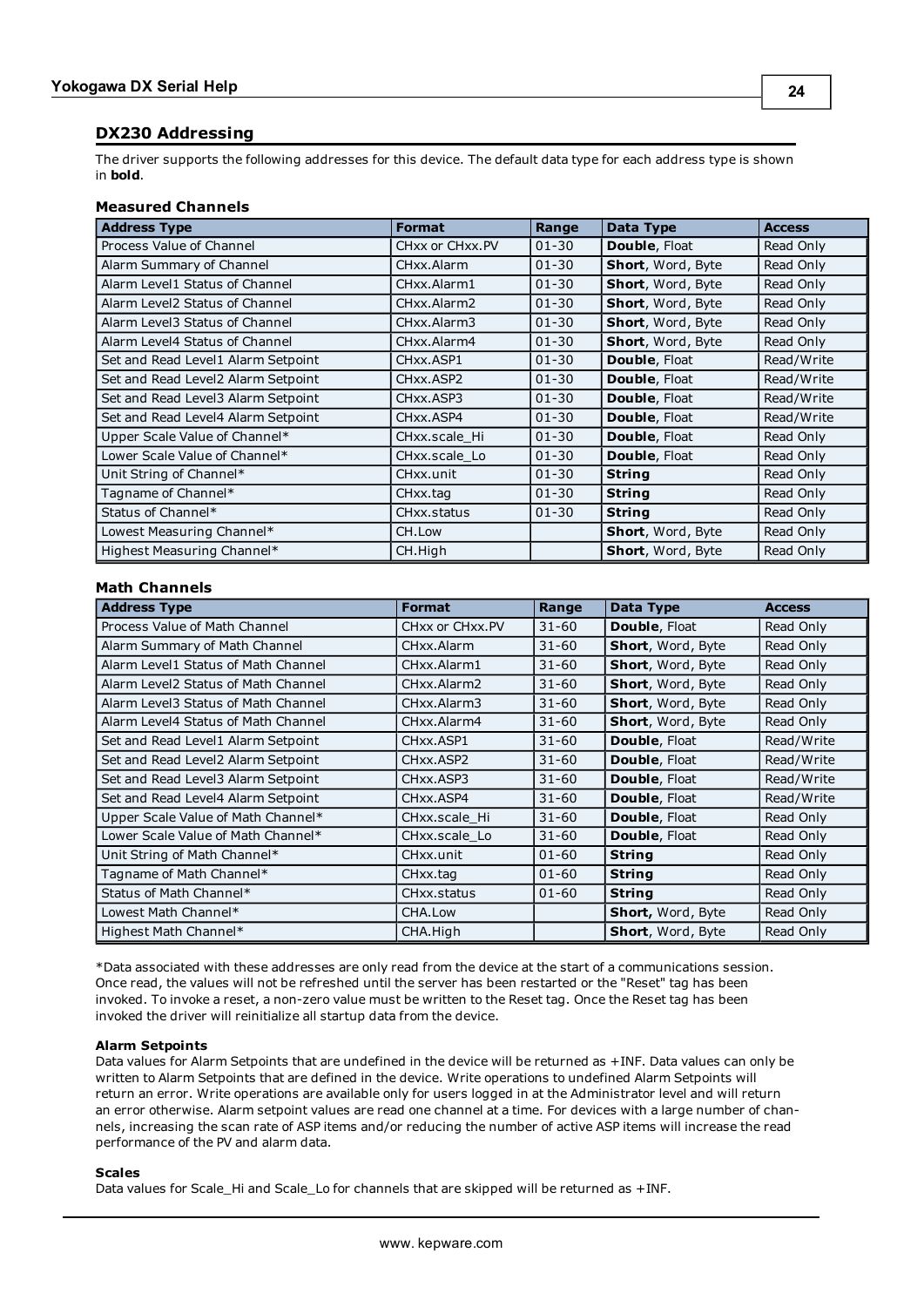#### **Tag Names**

For devices that do not support tag names and channels that have unspecified tag names, the driver will construct an internal tag name based on the channel number. For example, the tag name of address 'CH01' will be returned as 'CH01'.

## **General Device Data**

| <b>Address Type</b>               | <b>Format</b> | Range     | Data Type         | <b>Access</b> |
|-----------------------------------|---------------|-----------|-------------------|---------------|
| Administrator Level*              | Admin         |           | <b>Boolean</b>    | Read Only     |
| Date of Last Data                 | Date          |           | <b>String</b>     | Read Only     |
| Time of Last Data                 | Time          |           | <b>String</b>     | Read Only     |
| Model Name of Device*             | Model         |           | <b>String</b>     | Read Only     |
| Math Communication Data*          | <b>CDxx</b>   | $01 - 30$ | <b>Float</b>      | Read/Write    |
| <b>Control Math Execution</b>     | MathControl   |           | Short, Word, Byte | Write Only    |
| <b>Reset Alarms</b>               | AlarmReset    |           | <b>Boolean</b>    | Write Only    |
| Control Command and Response      | Command       |           | <b>String</b>     | Read/Write    |
| Previous Screen                   | PreScreen     |           | <b>Boolean</b>    | Write Only    |
| Direct Reloading of Configuration | Reset         |           | <b>Boolean</b>    | Write Only    |

\*The Admin address type has a value of '1' or 'true' when the user has logged on at the Administrator level and a value of '0' or 'false' when the user has logged on at the User level.

#### **Math Communication Data**

The CD address type is only valid for devices equipped with the math option and write operations to CD addresses for non-math equipped devices will return an error. Write operations are available only for users logged in at the Administrator level and will return an error otherwise. Note that CD addresses are initialized (read) at startup and will not be reread unless the server is restarted or the Reset tag is invoked. For more information, refer to **[Note](#page-23-1) [on](#page-23-1) [Initialized](#page-23-1) [Data](#page-23-1)**.

#### **Model Name of Device**

The Model address type will have a string value of 'DX100' or 'DX200', indicating the model series returned by the device.

#### **Control Math Execution**

The MathControl address type is only available for devices equipped with the math option; otherwise, write operations to the MathControl tag for non-math equipped devices will return an error.

#### **Control Command and Response**

The Command address allows the user to send a string command and receive a string response to and from the device. This allows the user to send any command to the device, including commands not directly supported by the driver. This tag is only available to users logged in at the Administrator level; otherwise, write operations will return an error.

**Caution:** Write operations using the Command address should be performed with extreme care.

**Note 1:** The actual number of addresses available for of each type depends on the configuration of the Yokogawa device. If the driver finds at Runtime that an address is not present in the device, it will post an error message and remove the tag from its scan list.

**Note 2:** Addresses that have Write Only access are assigned a default access of Read/Write. However, data values are unreadable for these addresses and the associated tags are not included in the scan list. The current data value for these tags will always be 0 for numeric data types and null string for string data types.

## <span id="page-24-0"></span>**MV100 Addressing**

The driver supports the following addresses for this device. The default data type for each address type is shown in **bold**.

#### **Measured Channels**

| <b>Address Type</b>            | Format          | Range      | Data Type                 | <b>Access</b> |
|--------------------------------|-----------------|------------|---------------------------|---------------|
| Process Value of Channel       | CHxx or CHxx.PV | $101 - 12$ | Double, Float             | Read Only     |
| Alarm Summary of Channel       | l CHxx.Alarm    | $01-12$    | <b>Short</b> , Word, Byte | Read Only     |
| Alarm Level1 Status of Channel | CHxx.Alarm1     | 01-12      | <b>Short</b> , Word, Byte | Read Only     |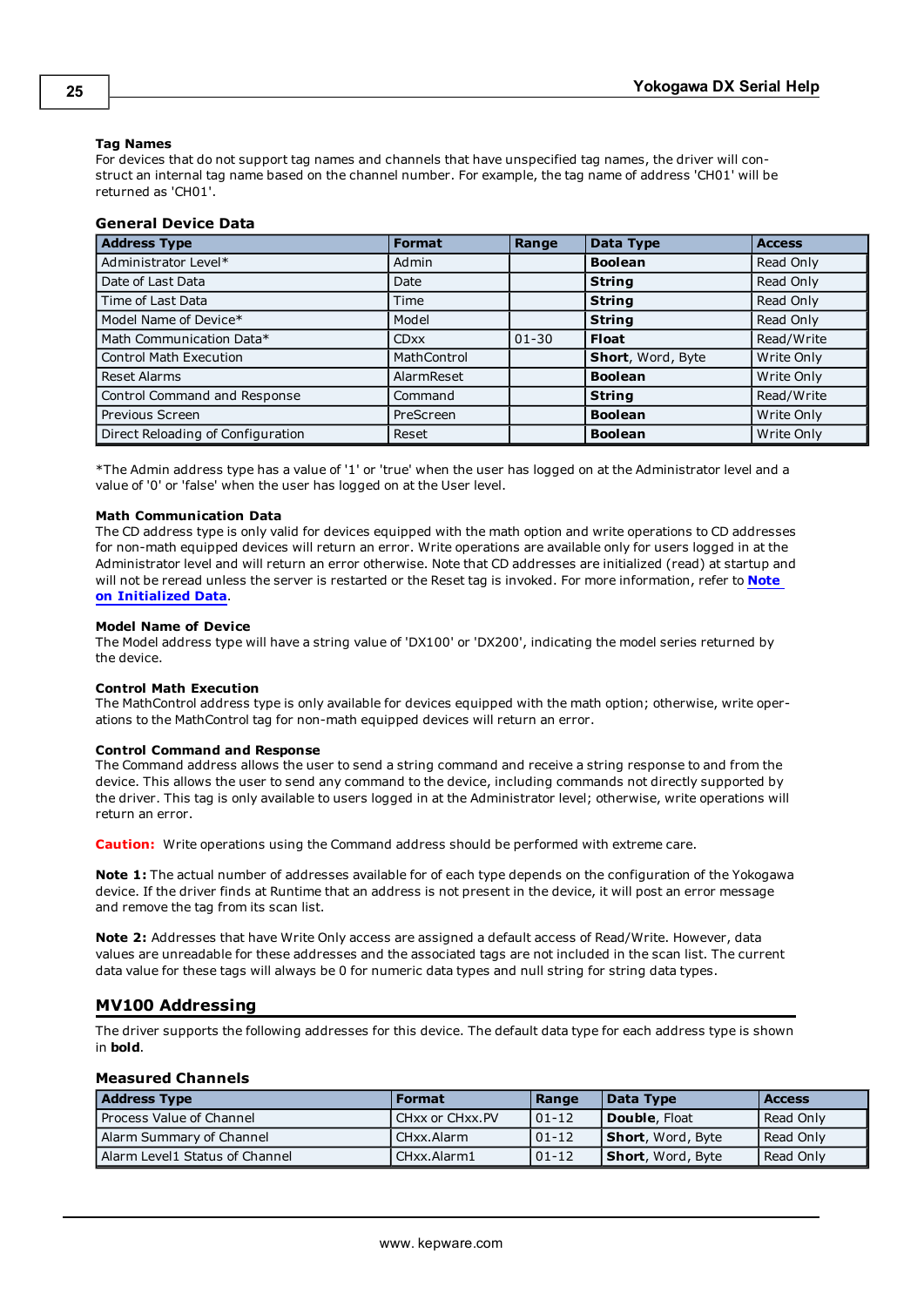## **Yokogawa DX Serial Help**

| Alarm Level2 Status of Channel     | CHxx.Alarm2                       | $01 - 12$ | Short, Word, Byte        | Read Only  |
|------------------------------------|-----------------------------------|-----------|--------------------------|------------|
| Alarm Level3 Status of Channel     | CHxx.Alarm3                       | $01 - 12$ | Short, Word, Byte        | Read Only  |
| Alarm Level4 Status of Channel     | CHxx.Alarm4                       | $01 - 12$ | Short, Word, Byte        | Read Only  |
| Set and Read Level1 Alarm Setpoint | CH <sub>xx</sub> ASP <sub>1</sub> | $01 - 12$ | Double, Float            | Read/Write |
| Set and Read Level2 Alarm Setpoint | CHxx.ASP2                         | $01 - 12$ | Double, Float            | Read/Write |
| Set and Read Level3 Alarm Setpoint | CHxx.ASP3                         | $01 - 12$ | Double, Float            | Read/Write |
| Set and Read Level4 Alarm Setpoint | CH <sub>xx</sub> , ASP4           | $01 - 12$ | <b>Double, Float</b>     | Read/Write |
| Upper Scale Value of Channel*      | CHxx.scale Hi                     | $01 - 12$ | Double, Float            | Read Only  |
| Lower Scale Value of Channel*      | CHxx.scale Lo                     | $01 - 12$ | <b>Double, Float</b>     | Read Only  |
| Unit String of Channel*            | CHxx.unit                         | $01 - 12$ | <b>String</b>            | Read Only  |
| Tagname of Channel*                | CHxx.tag                          | $01 - 12$ | <b>String</b>            | Read Only  |
| Status of Channel*                 | CH <sub>xx</sub> .status          | $01 - 12$ | <b>String</b>            | Read Only  |
| Precision of Channel*              | CHxx.Precision                    | $01 - 12$ | Short, Word, Byte        | Read Only  |
| Lowest Measuring Channel*          | CH.Low                            |           | Short, Word, Byte        | Read Only  |
| Highest Measuring Channel*         | CH.High                           |           | <b>Short, Word, Byte</b> | Read Only  |

**26**

## **Math Channels**

| <b>Address Type</b>                 | <b>Format</b>                       | Range     | Data Type            | <b>Access</b> |
|-------------------------------------|-------------------------------------|-----------|----------------------|---------------|
| Process Value of Math Channel       | CHxx or CHxx.PV                     | $31 - 42$ | <b>Double, Float</b> | Read Only     |
| Alarm Summary of Math Channel       | CHxx.Alarm                          | $31 - 42$ | Short, Word, Byte    | Read Only     |
| Alarm Level1 Status of Math Channel | CHxx.Alarm1                         | $31 - 42$ | Short, Word, Byte    | Read Only     |
| Alarm Level2 Status of Math Channel | CHxx.Alarm2                         | $31 - 42$ | Short, Word, Byte    | Read Only     |
| Alarm Level3 Status of Math Channel | CHxx.Alarm3                         | $31 - 42$ | Short, Word, Byte    | Read Only     |
| Alarm Level4 Status of Math Channel | CHxx.Alarm4                         | $31 - 42$ | Short, Word, Byte    | Read Only     |
| Set and Read Level1 Alarm Setpoint  | CHxx.ASP1                           | $31 - 42$ | Double, Float        | Read/Write    |
| Set and Read Level2 Alarm Setpoint  | CH <sub>xx</sub> , ASP <sub>2</sub> | $31 - 42$ | Double, Float        | Read/Write    |
| Set and Read Level3 Alarm Setpoint  | CHxx.ASP3                           | $31 - 42$ | <b>Double, Float</b> | Read/Write    |
| Set and Read Level4 Alarm Setpoint  | CHxx.ASP4                           | $31 - 42$ | Double, Float        | Read/Write    |
| Upper Scale Value of Math Channel*  | CHxx.scale Hi                       | $31 - 42$ | Double, Float        | Read Only     |
| Lower Scale Value of Math Channel*  | CHxx.scale Lo                       | $31 - 42$ | Double, Float        | Read Only     |
| Unit String of Math Channel*        | CHxx.unit                           | $01 - 42$ | <b>String</b>        | Read Only     |
| Tagname of Math Channel*            | CHxx.tag                            | $01 - 42$ | <b>String</b>        | Read Only     |
| Status of Math Channel*             | CHxx.status                         | $01 - 42$ | <b>String</b>        | Read Only     |
| Precision of Channel*               | CH <sub>xx</sub> Precision          | $01 - 42$ | Short, Word, Byte    | Read Only     |
| Lowest Math Channel*                | CHA.Low                             |           | Short, Word, Byte    | Read Only     |
| Highest Math Channel*               | CHA.High                            |           | Short, Word, Byte    | Read Only     |

<span id="page-25-0"></span>\*Data associated with these addresses are only read from the device at the start of a communications session. Once read, the values will not be refreshed until the server has been restarted or the "Reset" tag has been invoked. To invoke a reset, a non-zero value must be written to the Reset tag. Once the Reset tag has been invoked the driver will reinitialize all startup data from the device.

#### **Alarm Setpoints**

Data values for Alarm Setpoints that are undefined in the device will be returned as +INF. Data values can only be written to Alarm Setpoints that are defined in the device. Write operations to undefined Alarm Setpoints will return an error. Write operations are available only for users logged in at the Administrator level and will return an error otherwise. Alarm setpoint values are read one channel at a time. For devices with a large number of channels, increasing the scan rate of ASP items and/or reducing the number of active ASP items will increase the read performance of the PV and alarm data.

#### **Scales**

Data values for Scale\_Hi and Scale\_Lo for channels that are skipped will be returned as +INF.

#### **Tag Names**

For devices that do not support tag names and channels that have unspecified tag names, the driver will construct an internal tag name based on the channel number. For example, the tag name of address 'CH01' will be returned as 'CH01'.

## **General Device Data**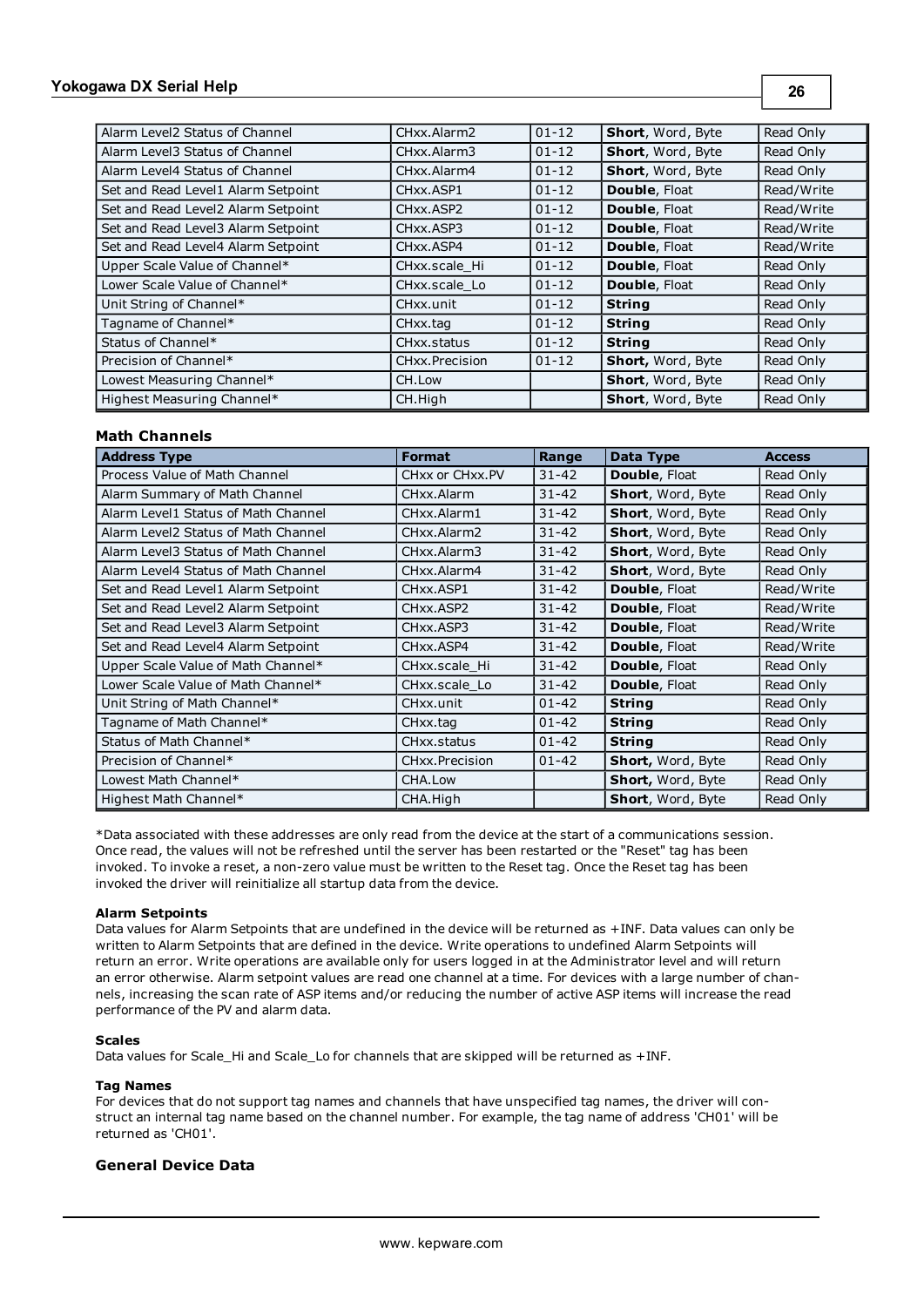| <b>Address Type</b>               | <b>Format</b> | Range     | Data Type         | <b>Access</b> |
|-----------------------------------|---------------|-----------|-------------------|---------------|
| Administrator Level*              | Admin         |           | <b>Boolean</b>    | Read Only     |
| Date of Last Data                 | Date          |           | <b>String</b>     | Read Only     |
| Time of Last Data                 | Time          |           | <b>String</b>     | Read Only     |
| Model Name of Device*             | Model         |           | <b>String</b>     | Read Only     |
| Math Communication Data*          | <b>CDxx</b>   | $01 - 30$ | <b>Float</b>      | Read/Write    |
| <b>Control Math Execution</b>     | MathControl   |           | Short, Word, Byte | Write Only    |
| <b>Reset Alarms</b>               | AlarmReset    |           | <b>Boolean</b>    | Write Only    |
| Control Command and Response      | Command       |           | <b>String</b>     | Read/Write    |
| Previous Screen                   | PreScreen     |           | <b>Boolean</b>    | Write Only    |
| Direct Reloading of Configuration | Reset         |           | <b>Boolean</b>    | Write Only    |

\* The Admin address type has a value of '1' or 'true' when the user has logged on at the Administrator level and a value of '0' or 'false' when the user has logged on at the User level.

#### **Math Communication Data**

The CD address type is only valid for devices equipped with the math option and write operations to CD addresses for non-math equipped devices will return an error. Write operations are available only for users logged in at the Administrator level and will return an error otherwise. Note that CD addresses are initialized (read) at startup and will not be reread unless the server is restarted or the Reset tag is invoked. For more information, refer to **[Note](#page-25-0) [on](#page-25-0) [Initialized](#page-25-0) [Data](#page-25-0)**.

#### **Model Name of Device**

The Model address type will have a string value of 'DX100' or 'DX200', indicating the model series returned by the device.

#### **Control Math Execution**

The MathControl address type is only available for devices equipped with the math option; otherwise, write operations to the MathControl tag for non-math equipped devices will return an error.

#### **Control Command and Response**

The Command address allows the user to send a string command and receive a string response to and from the device. This allows the user to send any command to the device, including commands not directly supported by the driver. This tag is only available to users logged in at the Administrator level; otherwise, write operations will return an error.

**Caution:** Write operations using the Command address should be performed with extreme care.

**Note 1:** The actual number of addresses available for of each type depends on the configuration of the Yokogawa device. If the driver finds at Runtime that an address is not present in the device, it will post an error message and remove the tag from its scan list.

**Note 2:** Addresses that have Write Only access are assigned a default access of Read/Write. However, data values are unreadable for these addresses and the associated tags are not included in the scan list. The current data value for these tags will always be 0 for numeric data types and null string for string data types.

## <span id="page-26-0"></span>**MV200 Addressing**

The driver supports the following addresses for this device. The default data type for each address type is shown in **bold**.

### **Measured Channels**

| <b>Address Type</b>                | <b>Format</b>           | Range     | Data Type            | <b>Access</b> |
|------------------------------------|-------------------------|-----------|----------------------|---------------|
| Process Value of Channel           | CHxx or CHxx.PV         | $01 - 30$ | Double, Float        | Read Only     |
| Alarm Summary of Channel           | CHxx.Alarm              | $01 - 30$ | Short, Word, Byte    | Read Only     |
| Alarm Level1 Status of Channel     | CHxx.Alarm1             | $01 - 30$ | Short, Word, Byte    | Read Only     |
| Alarm Level2 Status of Channel     | CHxx.Alarm2             | $01 - 30$ | Short, Word, Byte    | Read Only     |
| Alarm Level3 Status of Channel     | CHxx.Alarm3             | $01 - 30$ | Short, Word, Byte    | Read Only     |
| Alarm Level4 Status of Channel     | CHxx.Alarm4             | $01 - 30$ | Short, Word, Byte    | Read Only     |
| Set and Read Level1 Alarm Setpoint | CHxx.ASP1               | $01 - 30$ | <b>Double, Float</b> | Read/Write    |
| Set and Read Level2 Alarm Setpoint | CHxx.ASP2               | $01 - 30$ | <b>Double, Float</b> | Read/Write    |
| Set and Read Level3 Alarm Setpoint | CH <sub>xx</sub> , ASP3 | $01 - 30$ | Double, Float        | Read/Write    |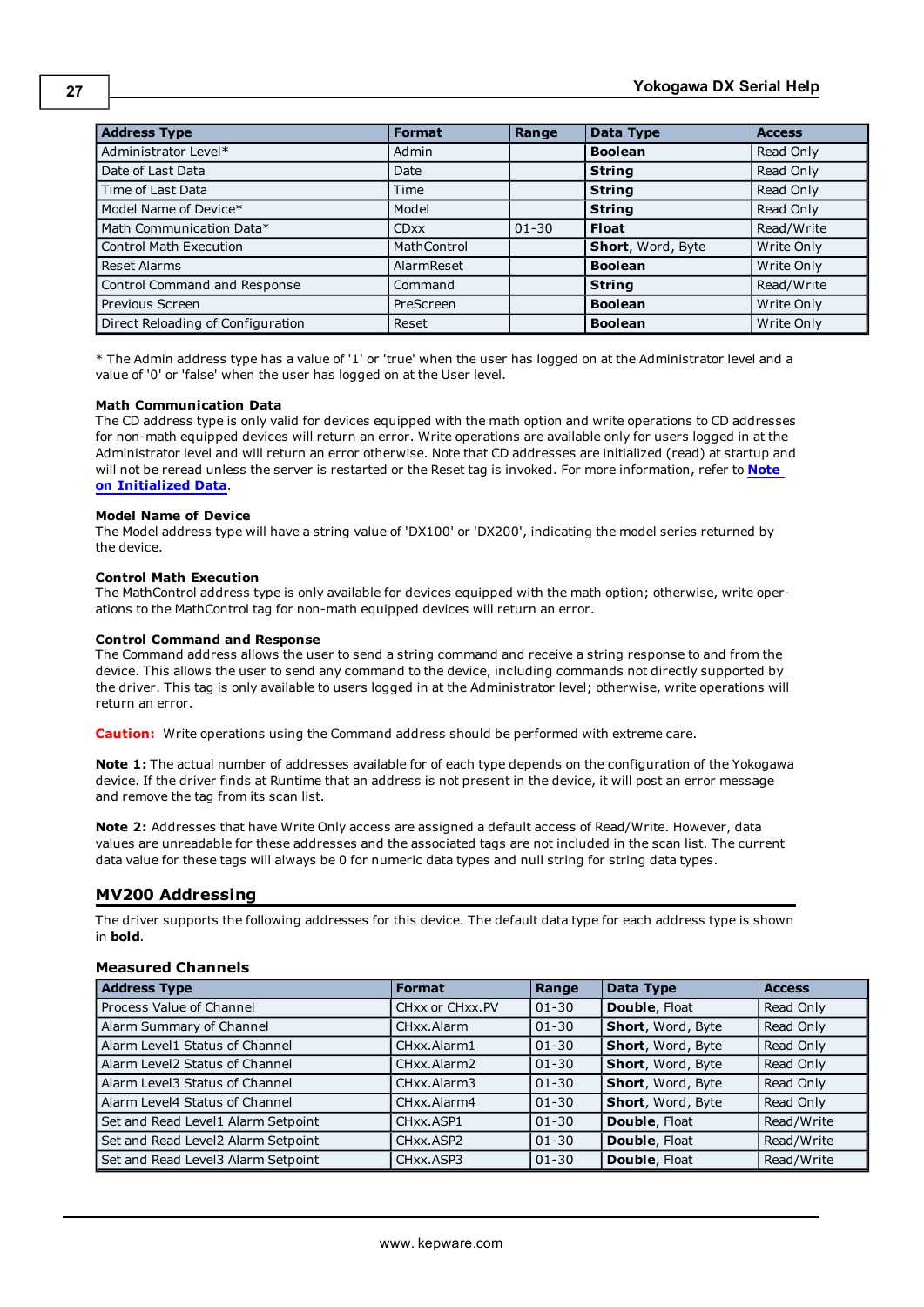## **Yokogawa DX Serial Help**

**28**

| Set and Read Level4 Alarm Setpoint | CHxx.ASP4                | $ 01-30 $ | <b>Double, Float</b> | Read/Write |
|------------------------------------|--------------------------|-----------|----------------------|------------|
| Upper Scale Value of Channel*      | CHxx.scale Hi            | 01-30     | Double, Float        | Read Only  |
| Lower Scale Value of Channel*      | CHxx.scale Lo            | $01 - 30$ | Double, Float        | Read Only  |
| Unit String of Channel*            | CHxx.unit                | $ 01-30 $ | <b>String</b>        | Read Only  |
| Tagname of Channel*                | CHxx.tag                 | 01-30     | <b>String</b>        | Read Only  |
| Status of Channel*                 | CH <sub>xx</sub> .status | $01 - 30$ | <b>String</b>        | Read Only  |
| Precision of Channel*              | CHxx.Precision           | $01 - 30$ | Short, Word, Byte    | Read Only  |
| Lowest Measuring Channel*          | CH.Low                   |           | Short, Word, Byte    | Read Only  |
| Highest Measuring Channel*         | CH.High                  |           | Short, Word, Byte    | Read Only  |

## **Math Channels**

| <b>Address Type</b>                 | <b>Format</b>   | Range     | Data Type            | <b>Access</b> |
|-------------------------------------|-----------------|-----------|----------------------|---------------|
| Process Value of Math Channel       | CHxx or CHxx.PV | $31 - 60$ | <b>Double, Float</b> | Read Only     |
| Alarm Summary of Math Channel       | CHxx.Alarm      | $31 - 60$ | Short, Word, Byte    | Read Only     |
| Alarm Level1 Status of Math Channel | CHxx.Alarm1     | $31 - 60$ | Short, Word, Byte    | Read Only     |
| Alarm Level2 Status of Math Channel | CHxx.Alarm2     | $31 - 60$ | Short, Word, Byte    | Read Only     |
| Alarm Level3 Status of Math Channel | CHxx.Alarm3     | $31 - 60$ | Short, Word, Byte    | Read Only     |
| Alarm Level4 Status of Math Channel | CHxx.Alarm4     | $31 - 60$ | Short, Word, Byte    | Read Only     |
| Set and Read Level1 Alarm Setpoint  | CHxx.ASP1       | $31 - 60$ | Double, Float        | Read/Write    |
| Set and Read Level2 Alarm Setpoint  | CHxx.ASP2       | $31 - 60$ | Double, Float        | Read/Write    |
| Set and Read Level3 Alarm Setpoint  | CHxx.ASP3       | $31 - 60$ | <b>Double, Float</b> | Read/Write    |
| Set and Read Level4 Alarm Setpoint  | CHxx.ASP4       | $31 - 60$ | <b>Double, Float</b> | Read/Write    |
| Upper Scale Value of Math Channel*  | CHxx.scale Hi   | $31 - 60$ | <b>Double, Float</b> | Read Only     |
| Lower Scale Value of Math Channel*  | CHxx.scale_Lo   | $31 - 60$ | Double, Float        | Read Only     |
| Unit String of Math Channel*        | CHxx.unit       | $01 - 60$ | <b>String</b>        | Read Only     |
| Tagname of Math Channel*            | CHxx.tag        | $01 - 60$ | <b>String</b>        | Read Only     |
| Status of Math Channel*             | CHxx.status     | $01 - 60$ | <b>String</b>        | Read Only     |
| Precision of Channel*               | CHxx.Precision  | $01 - 60$ | Short, Word, Byte    | Read Only     |
| Lowest Math Channel*                | CHA.Low         |           | Short, Word, Byte    | Read Only     |
| Highest Math Channel*               | CHA.High        |           | Short, Word, Byte    | Read Only     |

<span id="page-27-0"></span>\*Data associated with these addresses are only read from the device at the start of a communications session. Once read, the values will not be refreshed until the server has been restarted or the "Reset" tag has been invoked. To invoke a reset, a non-zero value must be written to the Reset tag. Once the Reset tag has been invoked the driver will reinitialize all startup data from the device.

#### **Alarm Setpoints**

Data values for Alarm Setpoints that are undefined in the device will be returned as +INF. Data values can only be written to Alarm Setpoints that are defined in the device. Write operations to undefined Alarm Setpoints will return an error. Write operations are available only for users logged in at the Administrator level and will return an error otherwise. Alarm setpoint values are read one channel at a time. For devices with a large number of channels, increasing the scan rate of ASP items and/or reducing the number of active ASP items will increase the read performance of the PV and alarm data.

#### **Scales**

Data values for Scale\_Hi and Scale\_Lo for channels that are skipped will be returned as +INF.

## **Tag Names**

For devices that do not support tag names and channels that have unspecified tag names, the driver will construct an internal tag name based on the channel number. For example, the tag name of address 'CH01' will be returned as 'CH01'.

## **General Device Data**

| <b>Address Type</b>      | <b>Format</b> | Range     | <b>Data Type</b> | <b>Access</b> |
|--------------------------|---------------|-----------|------------------|---------------|
| Administrator Level*     | Admin         |           | <b>Boolean</b>   | Read Only     |
| Date of Last Data        | Date          |           | String           | Read Only     |
| Time of Last Data        | Time          |           | String           | Read Only     |
| Model Name of Device*    | Model         |           | String           | Read Only     |
| Math Communication Data* | <b>CD</b> xx  | $01 - 30$ | <b>Float</b>     | Read/Write    |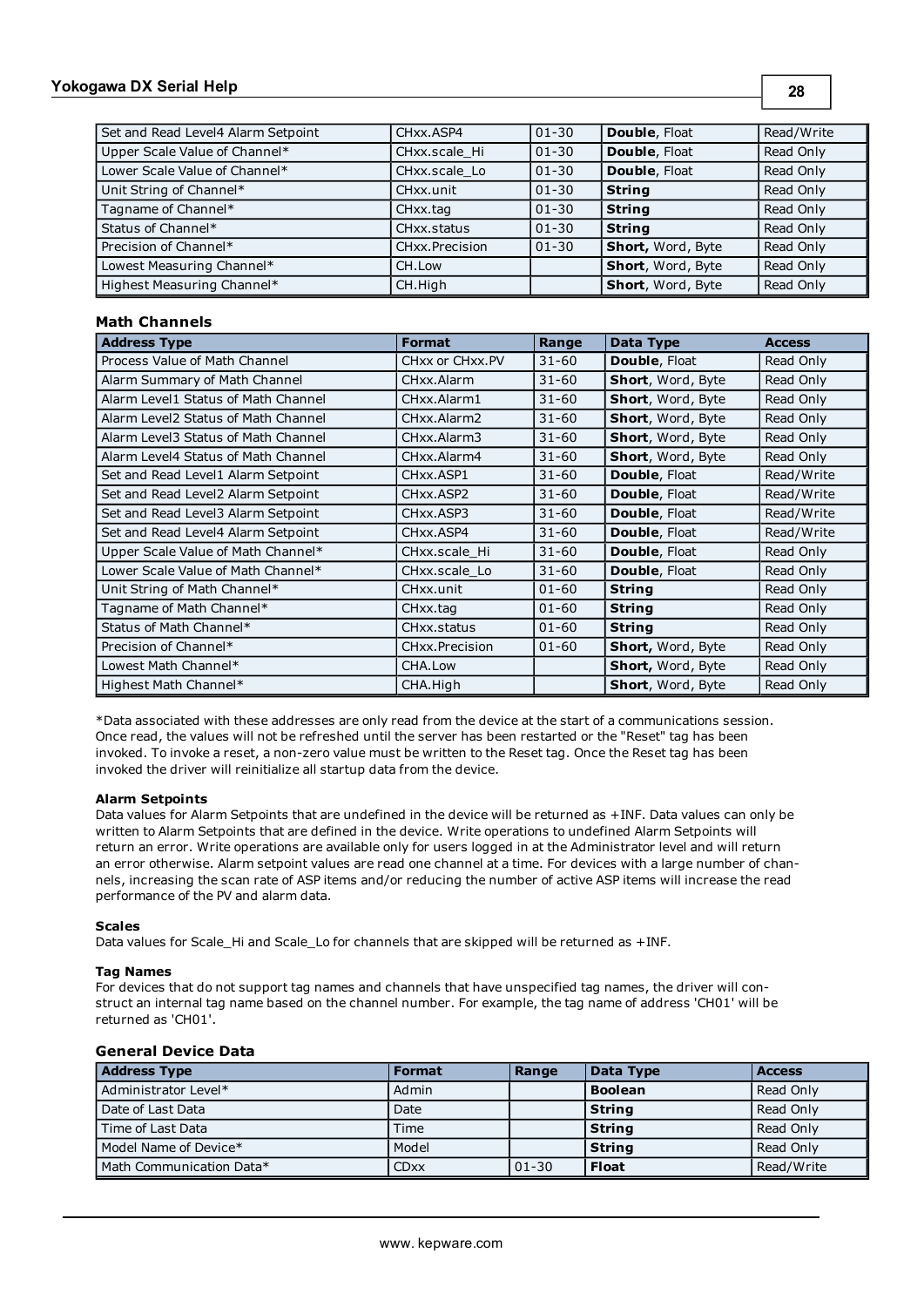| Control Math Execution            | MathControl | <b>Short</b> , Word, Byte | Write Only |
|-----------------------------------|-------------|---------------------------|------------|
| l Reset Alarms                    | AlarmReset  | l Boolean                 | Write Only |
| Control Command and Response      | Command     | String                    | Read/Write |
| Previous Screen                   | PreScreen   | <b>Boolean</b>            | Write Only |
| Direct Reloading of Configuration | Reset       | <b>Boolean</b>            | Write Only |

\*The Admin address type has a value of '1' or 'true' when the user has logged on at the Administrator level and a value of '0' or 'false' when the user has logged on at the User level.

#### **Math Communication Data**

The CD address type is only valid for devices equipped with the math option and write operations to CD addresses for non-math equipped devices will return an error. Write operations are available only for users logged in at the Administrator level and will return an error otherwise. Note that CD addresses are initialized (read) at startup and will not be reread unless the server is restarted or the Reset tag is invoked. For more information, refer to **[Note](#page-27-0) [on](#page-27-0) [Initialized](#page-27-0) [Data](#page-27-0)**.

#### **Model Name of Device**

The Model address type will have a string value of 'DX100' or 'DX200', indicating the model series returned by the device.

### **Control Math Execution**

The MathControl address type is only available for devices equipped with the math option; otherwise, write operations to the MathControl tag for non-math equipped devices will return an error.

### **Control Command and Response**

The Command address allows the user to send a string command and receive a string response to and from the device. This allows the user to send any command to the device, including commands not directly supported by the driver. This tag is only available to users logged in at the Administrator level; otherwise, write operations will return an error.

**Caution:** Write operations using the Command address should be performed with extreme care.

**Note 1:** The actual number of addresses available for of each type depends on the configuration of the Yokogawa device. If the driver finds at Runtime that an address is not present in the device, it will post an error message and remove the tag from its scan list.

**Note 2:** Addresses that have Write Only access are assigned a default access of Read/Write. However, data values are unreadable for these addresses and the associated tags are not included in the scan list. The current data value for these tags will always be 0 for numeric data types and null string for string data types.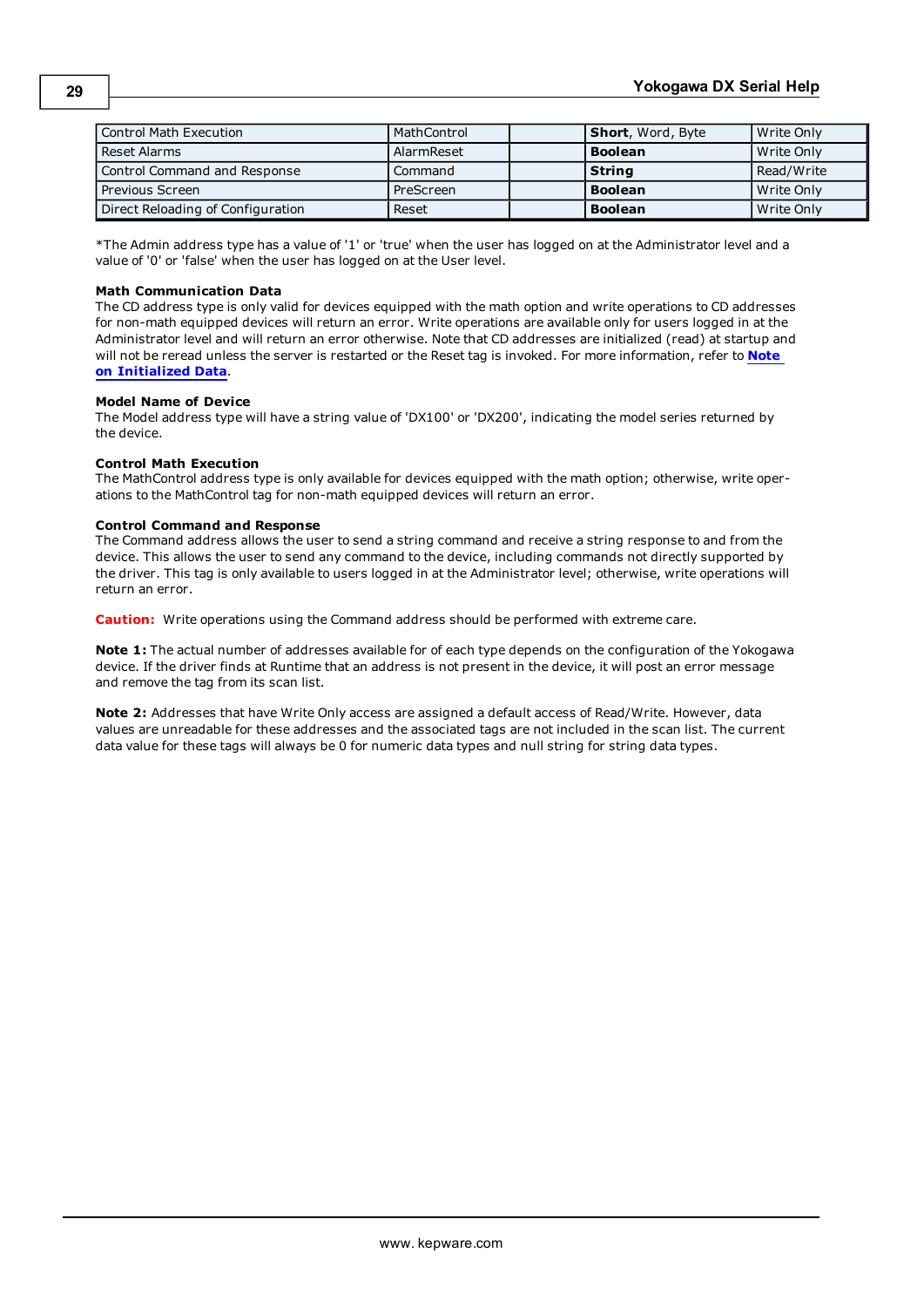## <span id="page-29-0"></span>**Automatic Tag Database Generation**

This driver's Automatic Tag Database Generation features have been designed to make configuring the OPC application a plug-and-play operation. It can be configured to automatically build a list of OPC tags within the OPC Server that correspond to device-specific data. The automatically-generated OPC tags can then be browsed from the OPC client.

The tags that are generated depend on the nature of the driver. If the target device supports its own local tag database, the driver will read the device's tag information and use this data to generate OPC tags within the OPC Server. If the device does not natively support its own named tags, the driver will create a list of tags based on driver-specific information. An example of these two conditions is as follows:

- 1. A data acquisition system that supports its own local tag database. The driver will use the tag names found in the device to build the OPC Server's OPC tags.
- 2. An Ethernet I/O system that supports I/O module type detection. The driver will automatically generate OPC tags in the OPC Server that are based on the types of I/O modules that are plugged into the Ethernet I/O rack.

Automatic tag database generation is completely configurable. The following dialog is used to define how the OPC Server and the associated communications driver will handle Automatic Tag Database Generation.

| <b>Device Properties</b>                                         |            |        |                                       | х    |
|------------------------------------------------------------------|------------|--------|---------------------------------------|------|
| Scan Mode<br>General<br>Database Creation                        | Redundancy | Timing | Auto-Demotion<br>Device Configuration |      |
| Settings<br>Automatic tag database generation on device startup: |            |        |                                       |      |
| Do not generate on startup                                       |            |        |                                       |      |
| Perform the following action on previously generated tags:       |            |        |                                       |      |
| Delete on create<br>Add generated tags to the following group:   |            |        |                                       |      |
| MyGroup                                                          |            |        |                                       |      |
| M Allow automatically generated subgroups                        |            |        |                                       |      |
| Auto Create                                                      |            |        |                                       |      |
|                                                                  |            |        |                                       |      |
|                                                                  |            |        |                                       |      |
|                                                                  |            |        |                                       |      |
| ок                                                               | Cancel     |        | Apply                                 | Help |

The **Automatic tag database generation on device startup** selection is used to configure when OPC tags will be automatically generated. Descriptions of the options are as follows:

- **Do not generate on startup:** This option prevents the driver from adding any OPC tags to the OPC Server's tag space. This is the default setting.
- **Always generate on startup:** This option causes the driver to evaluate the device for tag information. OPC tags will be added to the tag space of the server each time the server is launched.
- **Generate on first startup:** This option causes the driver to evaluate the target device for tag information the first time the OPC Server project runs. OPC tags will be added to the server tag space as needed.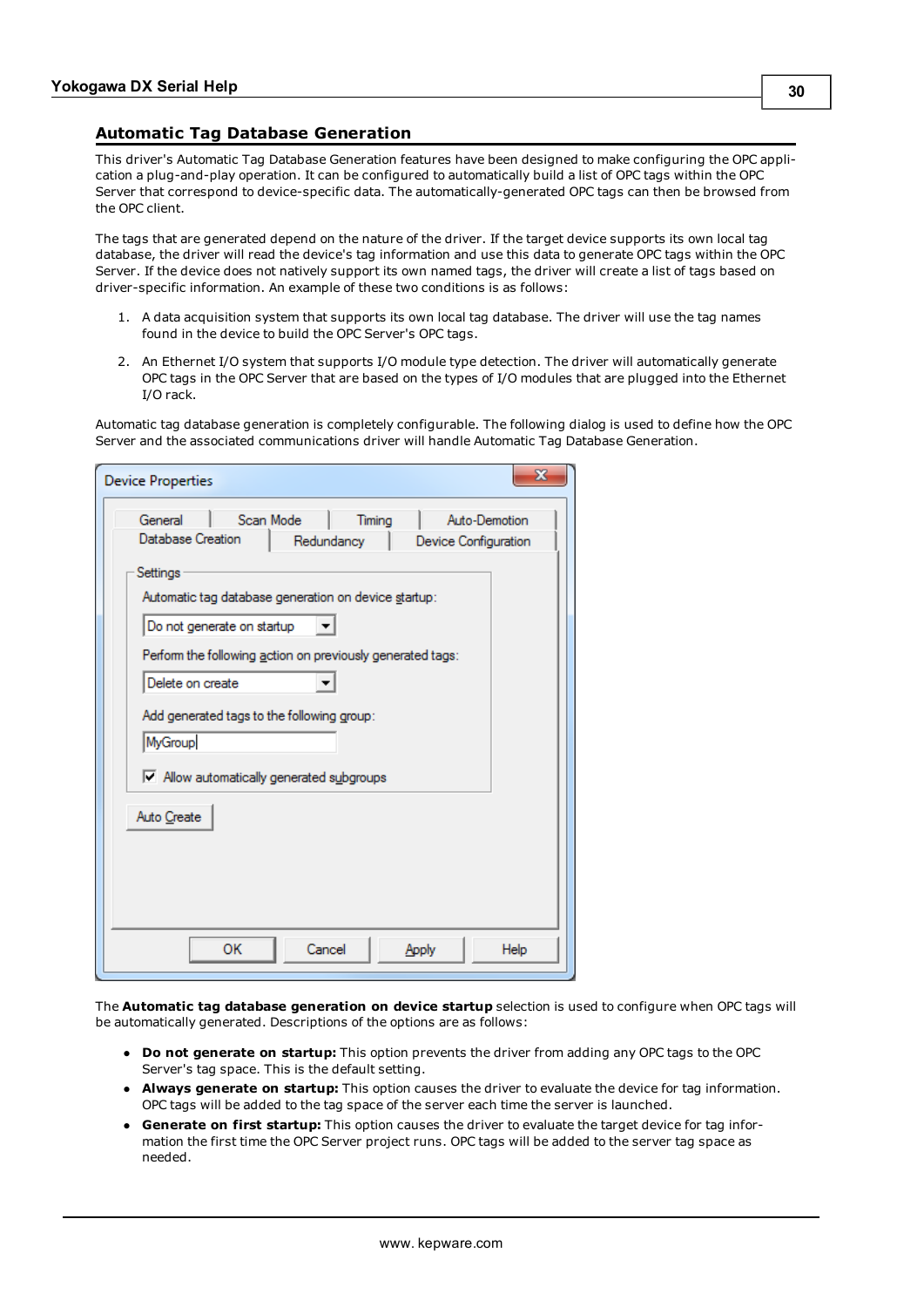**Note:** Any tags that are added to the server's tag space must be saved with the project. The OPC Server project can be configured to automatically save from the **Tools** | **Options** menu.

When automatic tag generation is enabled, the server needs to know what to do with the OPC tags that were added from previous runs (or with OPC tags that have been added or modified after being added by the communications driver originally). The selection **Perform the following action** controls how the server will handle OPC tags that were automatically generated and currently exist in the OPC Server project. This feature prevents automatically-generated tags from piling up in the server. In the Ethernet I/O example above, this would occur if users continued to change the I/O modules in the rack while the OPC Server was configured to always generate new OPC tags on startup. Under this condition, tags would be added to the server every time the communications driver detected a new I/O module. If the old tags are not removed, they will accumulate in the server's tag space. Descriptions of the selections are as follows:

- 1. **Delete on create:** This option allows the server to remove any tags that had previously been added to the tag space before the communications driver can add any new tags. This is the default setting.
- 2. **Overwrite as necessary:** This option allows the server to only remove tags that the communications driver will replace with new tags. Any tags that are not being overwritten will remain in the server's tag space.
- 3. **Do not overwrite:** This option prevents the server from removing any tags that had previously been generated or that already exist in the server. With this selection, the communications driver can only add tags that are completely new.
- 4. **Do not overwrite, log error:** This option has the same effect as the third, but also posts an error message to the OPC Server's Event Log when a tag overwrite would have occurred.

**Note:** The removal of OPC tags not only affects tags that have been automatically generated by the communications driver, but also any tags that have been added using names that match generated tags. It is recommended that users avoid adding tags to the server using names that match tags that may be automatically generated by the driver.

**Add generated tags to the following group** can be used to keep automatically-generated tags from mixing with tags that have been entered manually. This parameter specifies a sub group that will be used when adding all automatically-generated tags for this device. The name of the sub group can be up to 31 characters in length. The following image displays how this parameter affects where automatically-generated tags are placed in the server's tag space. It provides a root branch to which all automatically-generated tags will be added.

| File<br>Edit<br>View<br>$\begin{array}{c} \begin{array}{c} \begin{array}{c} \end{array} \\ \begin{array}{c} \end{array} \end{array} \end{array} \begin{array}{c} \begin{array}{c} \end{array} \end{array} \begin{array}{c} \begin{array}{c} \end{array} \end{array} \begin{array}{c} \end{array} \begin{array}{c} \end{array} \end{array}$ | Tools Runtime<br>Help<br>噾 |
|--------------------------------------------------------------------------------------------------------------------------------------------------------------------------------------------------------------------------------------------------------------------------------------------------------------------------------------------|----------------------------|
|                                                                                                                                                                                                                                                                                                                                            | Address<br>Tag Name        |
| Device1                                                                                                                                                                                                                                                                                                                                    | CH1_Alarm1<br>CH01.alarm1  |
| <b>Alarms</b>                                                                                                                                                                                                                                                                                                                              | CH1 Alarm2<br>CH01.alarm2  |
| PV                                                                                                                                                                                                                                                                                                                                         | CH1_Alarm3 CH01.alarm3     |
| Units                                                                                                                                                                                                                                                                                                                                      | CH1 Alarm4<br>CH01.alarm4  |
|                                                                                                                                                                                                                                                                                                                                            | CH2 Alarm1 CH02.alarm1     |
|                                                                                                                                                                                                                                                                                                                                            | CH2_Alarm2 CH02.alarm2     |
|                                                                                                                                                                                                                                                                                                                                            | CH2 Alarm3 CH02.alarm3     |
|                                                                                                                                                                                                                                                                                                                                            | CH2 Alarm4 CH02.alarm4     |
|                                                                                                                                                                                                                                                                                                                                            |                            |

**No sub group specified.**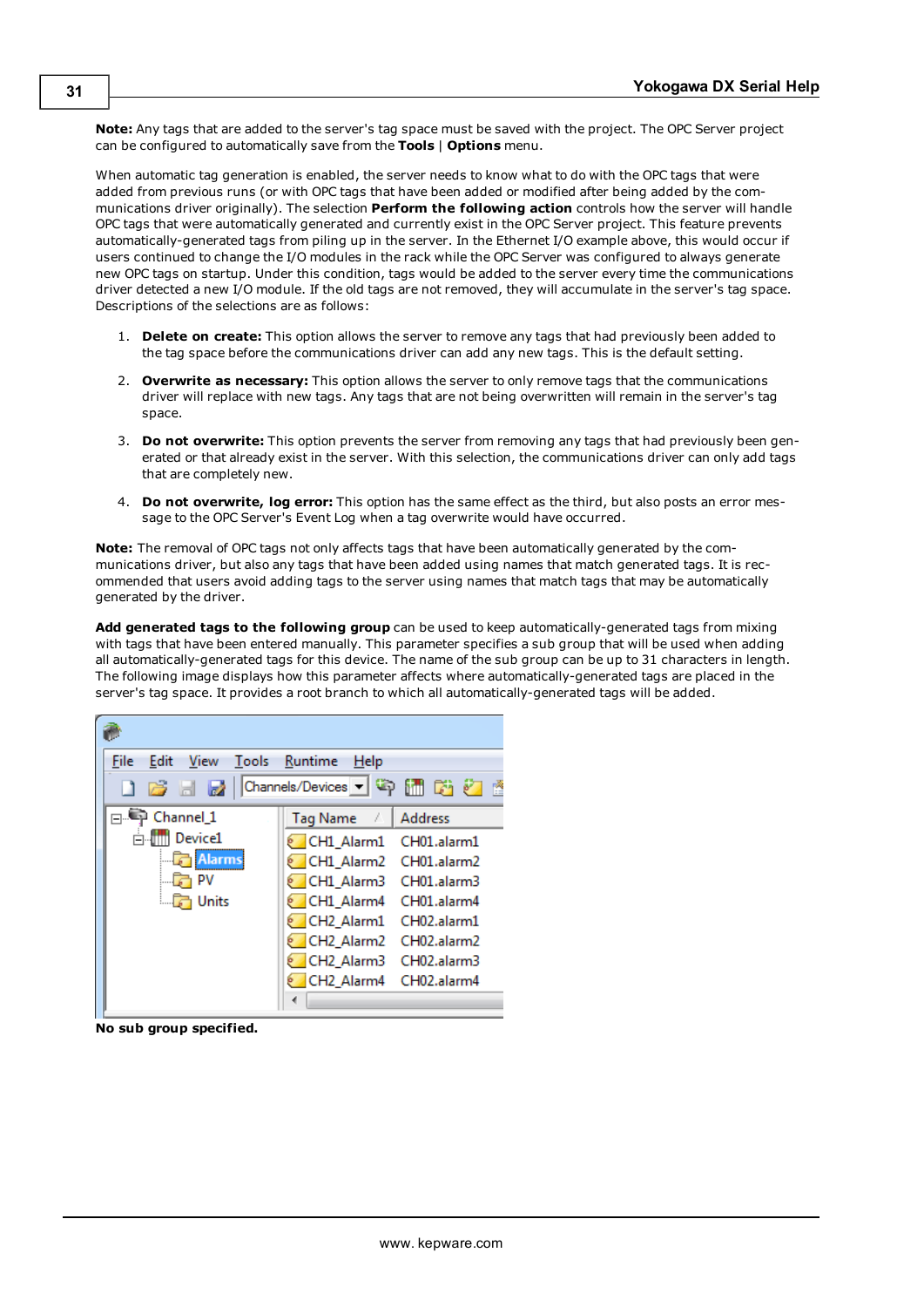| File<br>Edit<br>Tools Runtime<br>View                                                           | Help                               |                |
|-------------------------------------------------------------------------------------------------|------------------------------------|----------------|
| $\begin{array}{c} \text{I} & \text{I} & \text{I} \\ \text{I} & \text{I} & \text{I} \end{array}$ |                                    |                |
| □ Channel 1                                                                                     | Tag Name<br>Λ.                     | <b>Address</b> |
| Device1                                                                                         | CH1 Alarm1                         | CH01.alarm1    |
| ⊟ MyGroup                                                                                       | CH1 Alarm2                         | CH01.alarm2    |
| <b>Alarms</b>                                                                                   | CH1 Alarm3                         | CH01.alarm3    |
| PV                                                                                              | CH1 Alarm4                         | CH01.alarm4    |
| Units                                                                                           | CH <sub>2</sub> Alarm1             | CH02.alarm1    |
|                                                                                                 | CH <sub>2</sub> Alarm <sub>2</sub> | CH02.alarm2    |
|                                                                                                 | CH <sub>2</sub> Alarm <sub>3</sub> | CH02.alarm3    |
|                                                                                                 | CH <sub>2</sub> Alarm4             | CH02.alarm4    |
|                                                                                                 |                                    |                |

**Sub group named MyGroup specified.**

**Auto Create** manually initiates the creation of automatically-generated OPC tags, and also forces the communications driver to reevaluate the device for possible tag changes. It can also be accessed from the System Tags, thus allowing the OPC client application to initiate tag database creation.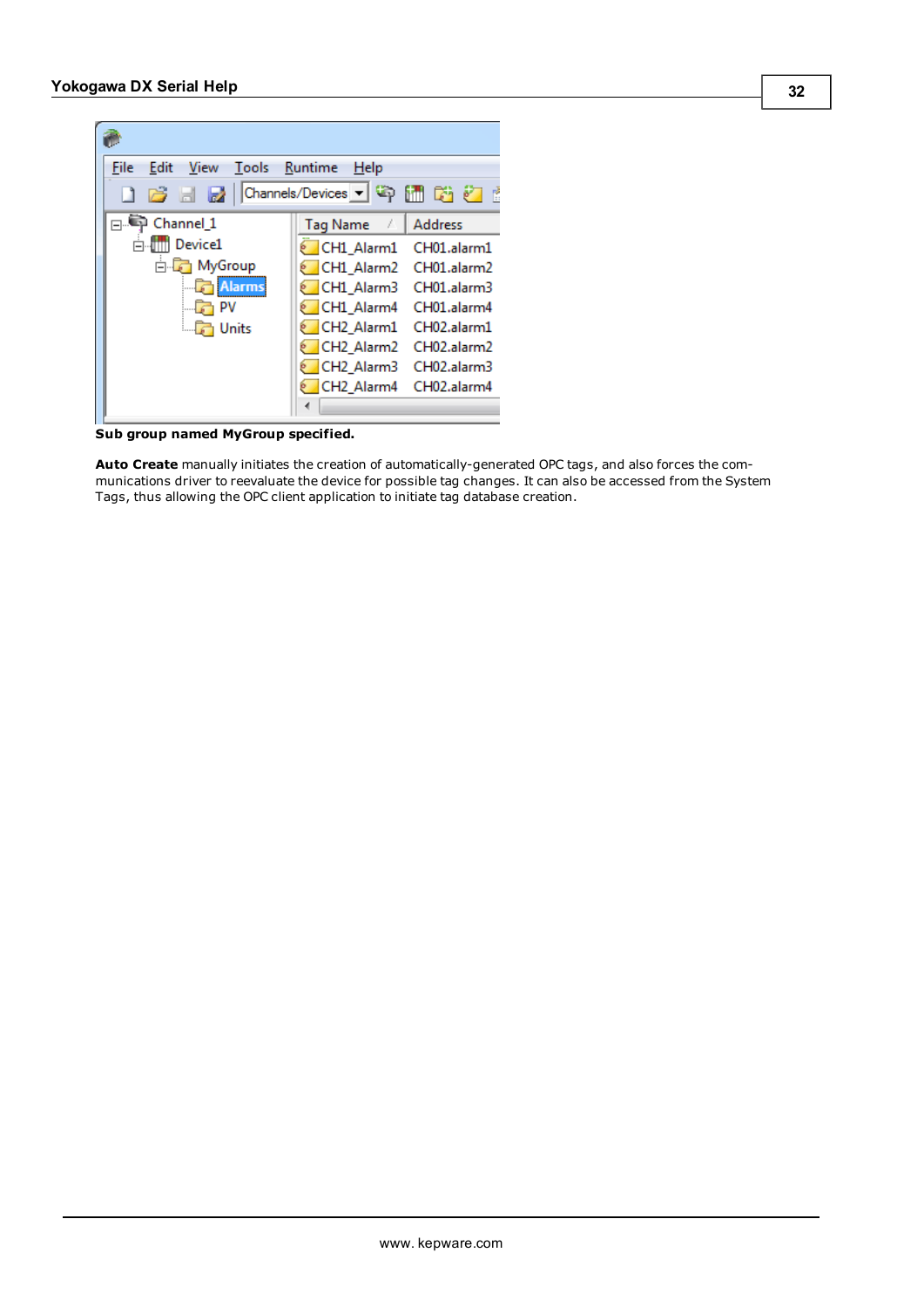## <span id="page-32-0"></span>**Error Descriptions**

The following error/warning messages may be generated. Click on the link for a description of the message.

#### **Address Validation**

**[Address](#page-32-2) ['<address>'](#page-32-2) [is](#page-32-2) [out](#page-32-2) [of](#page-32-2) [range](#page-32-2) [for](#page-32-2) [the](#page-32-2) [specified](#page-32-2) [device](#page-32-2) [or](#page-32-2) [register](#page-32-2) [Data](#page-32-3) [Type](#page-32-3) ['<type>'](#page-32-3) [is](#page-32-3) [not](#page-32-3) [valid](#page-32-3) [for](#page-32-3) [device](#page-32-3) [address](#page-32-3) ['<address>'](#page-32-3) [Device](#page-32-4) [address](#page-32-4) ['<address>'](#page-32-4) [contains](#page-32-4) [a](#page-32-4) [syntax](#page-32-4) [error](#page-32-4) [Device](#page-33-0) [address](#page-33-0) ['<address>'](#page-33-0) [is](#page-33-0) [Read](#page-33-0) [Only](#page-33-0) [Missing](#page-33-1) [address](#page-33-1)**

### **Serial Communications**

**[Communications](#page-33-3) [error](#page-33-3) [on](#page-33-3) ['<channel](#page-33-3) [name>'](#page-33-3) [\[<error](#page-33-3) [mask>\]](#page-33-3) [COMn](#page-33-4) [does](#page-33-4) [not](#page-33-4) [exist](#page-33-4) [COMn](#page-34-0) [is](#page-34-0) [in](#page-34-0) [use](#page-34-0) [by](#page-34-0) [another](#page-34-0) [application](#page-34-0) [Error](#page-34-1) [opening](#page-34-1) [COMn](#page-34-1) [Unable](#page-34-2) [to](#page-34-2) [set](#page-34-2) [comm](#page-34-2) [parameters](#page-34-2) [on](#page-34-2) [COMn](#page-34-2)**

## **Device Status Messages**

**[Device](#page-34-4) ['<device](#page-34-4) [name>'](#page-34-4) [is](#page-34-4) [not](#page-34-4) [responding](#page-34-4) [Unable](#page-35-0) [to](#page-35-0) [write](#page-35-0) [to](#page-35-0) ['<address>'](#page-35-0) [on](#page-35-0) [device](#page-35-0) ['<device](#page-35-0) [name>](#page-35-0)**

## <span id="page-32-1"></span>**Address Validation**

The following error/warning messages may be generated. Click on the link for a description of the message.

### **Address Validation**

**[Address](#page-32-2) ['<address>'](#page-32-2) [is](#page-32-2) [out](#page-32-2) [of](#page-32-2) [range](#page-32-2) [for](#page-32-2) [the](#page-32-2) [specified](#page-32-2) [device](#page-32-2) [or](#page-32-2) [register](#page-32-2) [Data](#page-32-3) [Type](#page-32-3) ['<type>'](#page-32-3) [is](#page-32-3) [not](#page-32-3) [valid](#page-32-3) [for](#page-32-3) [device](#page-32-3) [address](#page-32-3) ['<address>'](#page-32-3) [Device](#page-32-4) [address](#page-32-4) ['<address>'](#page-32-4) [contains](#page-32-4) [a](#page-32-4) [syntax](#page-32-4) [error](#page-32-4) [Device](#page-33-0) [address](#page-33-0) ['<address>'](#page-33-0) [is](#page-33-0) [Read](#page-33-0) [Only](#page-33-0) [Missing](#page-33-1) [address](#page-33-1)**

## <span id="page-32-2"></span>**Address '<address>' is out of range for the specified device or register**

**Error Type:**

Warning

#### **Possible Cause:**

A tag address that has been specified dynamically references a location that is beyond the range of supported locations for the device.

## **Solution:**

<span id="page-32-3"></span>Verify the address is correct; if it is not, re-enter it in the client application.

## Data Type '<type>' is not valid for device address '<address>'

## **Error Type:**

Warning

#### **Possible Cause:**

A tag address that has been specified dynamically has been assigned an invalid data type.

#### **Solution:**

<span id="page-32-4"></span>Modify the requested data type in the client application.

## Device address '<address>' contains a syntax error

#### **Error Type:**

Warning

#### **Possible Cause:**

A tag address that has been specified dynamically contains one or more invalid characters.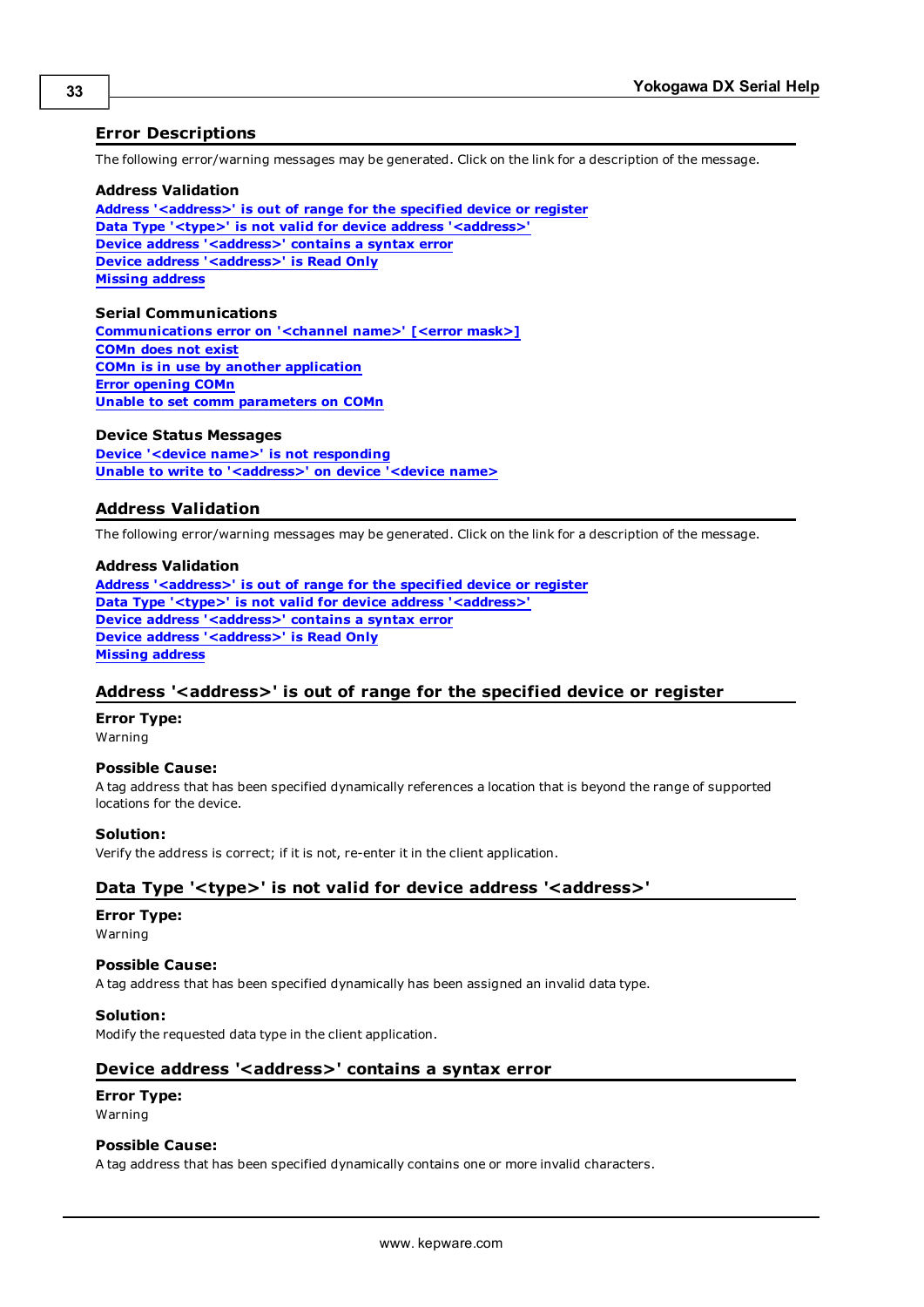## **Solution:**

<span id="page-33-0"></span>Re-enter the address in the client application.

## **Device address '<address>' is Read Only**

## **Error Type:**

Warning

## **Possible Cause:**

A tag address that has been specified dynamically has a requested access mode that is not compatible with what the device supports for that address.

## **Solution:**

<span id="page-33-1"></span>Change the access mode in the client application.

## **Missing address**

**Error Type:**

Warning

### **Possible Cause:**

A tag address that has been specified dynamically has no length.

### **Solution:**

<span id="page-33-2"></span>Re-enter the address in the client application.

## **Serial Communications**

The following error/warning messages may be generated. Click on the link for a description of the message.

#### **Serial Communications**

**[Communications](#page-33-3) [error](#page-33-3) [on](#page-33-3) ['<channel](#page-33-3) [name>'](#page-33-3) [\[<error](#page-33-3) [mask>\]](#page-33-3) [COMn](#page-33-4) [does](#page-33-4) [not](#page-33-4) [exist](#page-33-4) [COMn](#page-34-0) [is](#page-34-0) [in](#page-34-0) [use](#page-34-0) [by](#page-34-0) [another](#page-34-0) [application](#page-34-0) [Error](#page-34-1) [opening](#page-34-1) [COMn](#page-34-1) [Unable](#page-34-2) [to](#page-34-2) [set](#page-34-2) [comm](#page-34-2) [parameters](#page-34-2) [on](#page-34-2) [COMn](#page-34-2)**

## <span id="page-33-3"></span>**Communications error on '<channel name>' [<error mask>]**

**Error Type:**

Serious

## **Error Mask Definitions:**

- **B** = Hardware break detected.
- **F** = Framing error.
- $E = I/O$  error.
- **O** = Character buffer overrun.
- **R** = RX buffer overrun.
- **P** = Received byte parity error.
- **T** = TX buffer full.

## **Possible Cause:**

- 1. The serial connection between the device and the host PC is bad.
- 2. The communications parameters for the serial connection are incorrect.

#### **Solution:**

- 1. Verify the cabling between the PC and the PLC device.
- <span id="page-33-4"></span>2. Verify that the specified communications parameters match those of the device.

## **COMn does not exist**

#### **Error Type:**

Fatal

#### **Possible Cause:**

The specified COM port is not present on the target computer.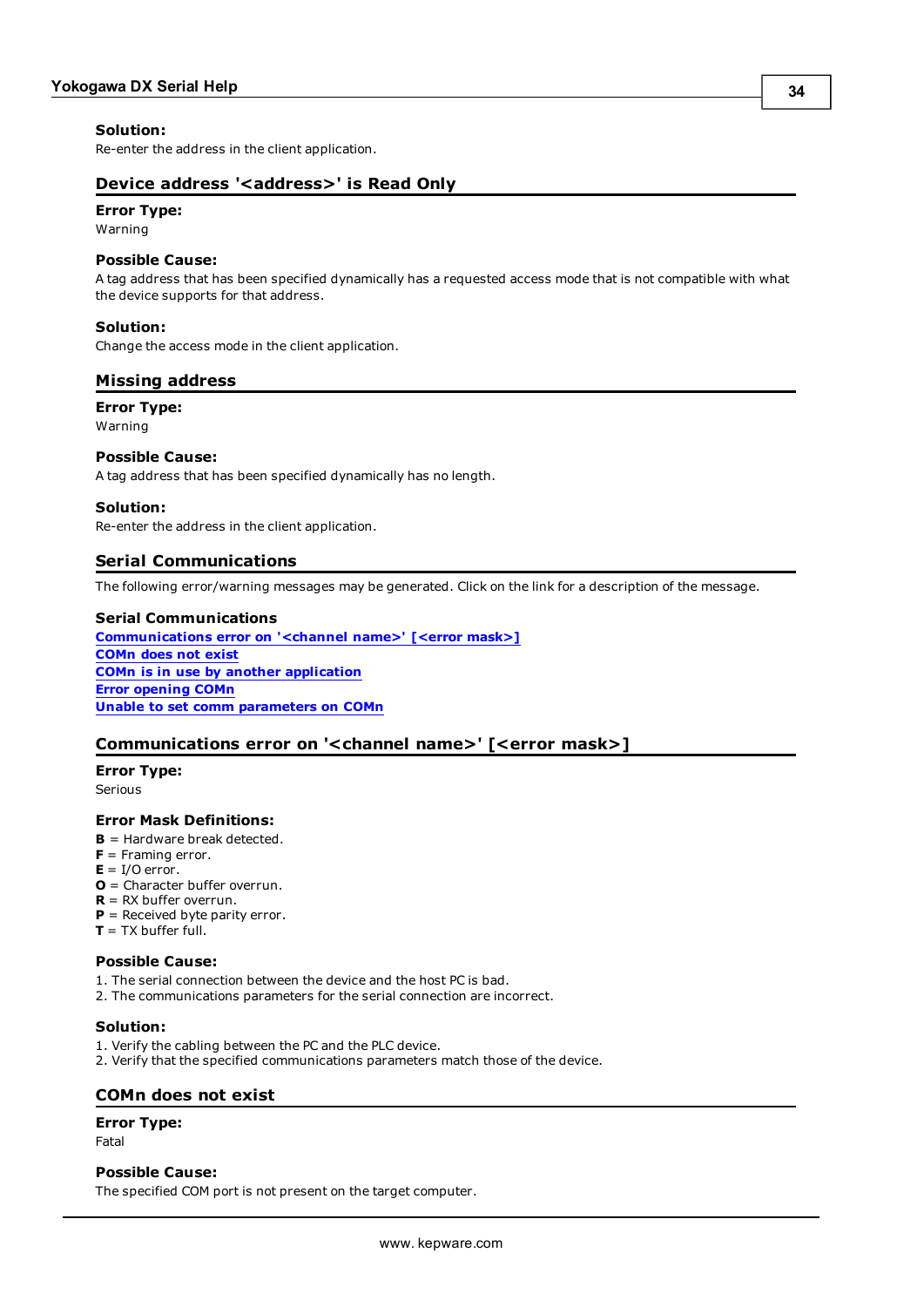#### **Solution:**

<span id="page-34-0"></span>Verify that the proper COM port has been selected.

## **COMn is in use by another application**

## **Error Type:**

Fatal

## **Possible Cause:**

The serial port assigned to a device is being used by another application.

#### **Solution:**

1. Verify that the correct port has been assigned to the channel.

<span id="page-34-1"></span>2. Verify that only one copy of the current project is running.

## **Error opening COMn**

#### **Error Type:**

Fatal

#### **Possible Cause:**

The specified COM port could not be opened due to an internal hardware or software problem on the target computer.

#### **Solution:**

<span id="page-34-2"></span>Verify that the COM port is functional and may be accessed by other Windows applications.

#### **Unable to set comm parameters on COMn**

#### **Error Type:**

Fatal

## **Possible Cause:**

The serial parameters for the specified COM port are not valid.

#### **Solution:**

<span id="page-34-3"></span>Verify the serial parameters and make any necessary changes.

### **Device Status Messages**

The following error/warning messages may be generated. Click on the link for a description of the message.

#### **Device Status Messages**

**[Device](#page-34-4) ['<device](#page-34-4) [name>'](#page-34-4) [is](#page-34-4) [not](#page-34-4) [responding](#page-34-4) [Unable](#page-35-0) [to](#page-35-0) [write](#page-35-0) [to](#page-35-0) ['<address>'](#page-35-0) [on](#page-35-0) [device](#page-35-0) ['<device](#page-35-0) [name>](#page-35-0)**

### <span id="page-34-4"></span>**Device '<device name>' is not responding**

## **Error Type:**

Serious

#### **Possible Cause:**

1. The connection between the device and the host PC is broken.

- 2. The IP address assigned to the device is incorrect.
- 3. The connection cannot be established in the specified timeout period.

4. The response from the device took longer to receive than the amount of time specified in the "Request Timeout" device setting.

#### **Solution:**

- 1. Verify the cabling between the PC and the PLC device.
- 2. Verify the IP address given to the named device matches that of the actual device.
- 3. Increase the Connect Timeout value in the Timeout page of Device Properties.
- 4. Increase the Request Timeout setting so that the entire response can be handled.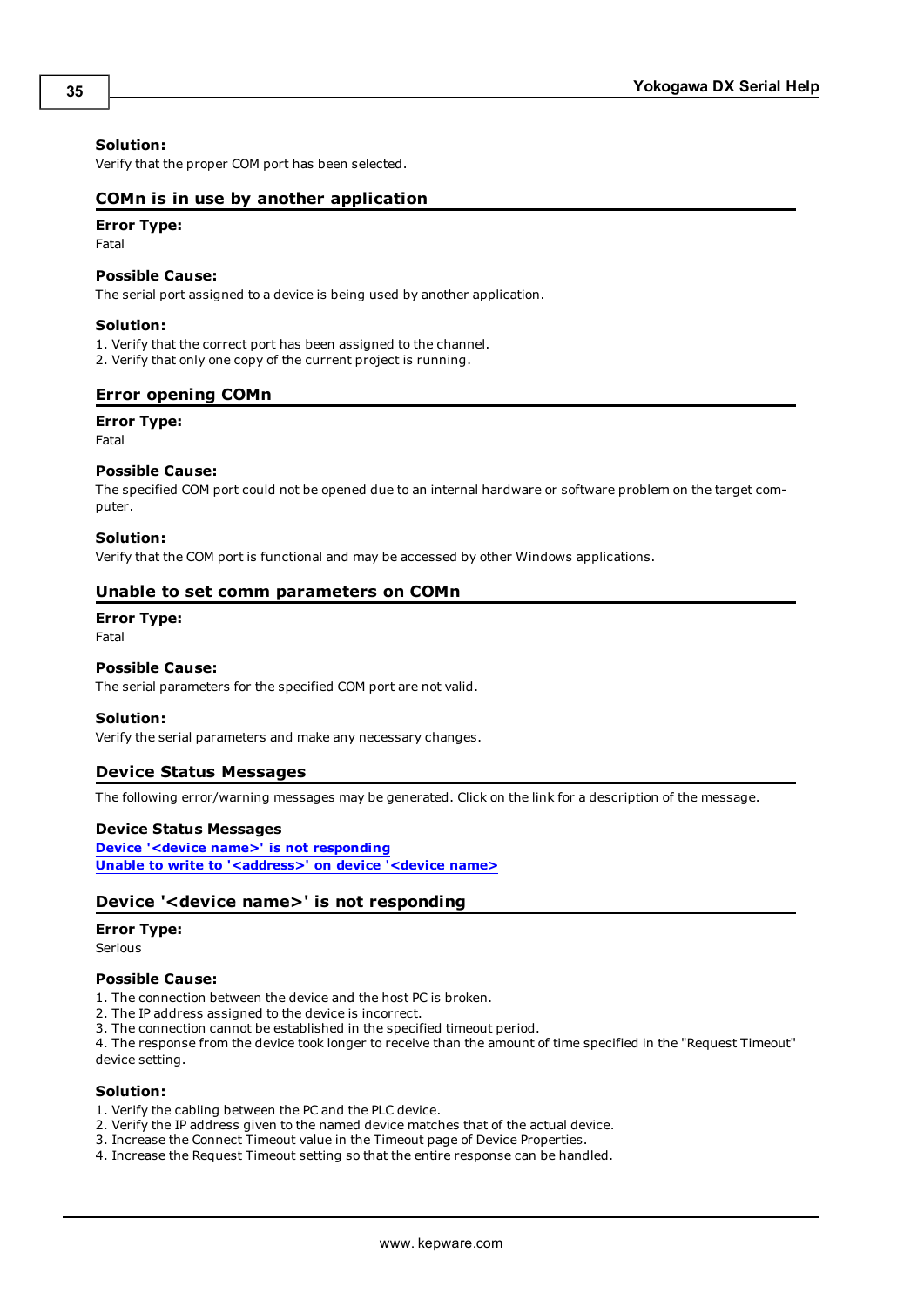## <span id="page-35-0"></span>Unable to write to '<address>' on device '<device name>'

## **Error Type:**

Serious

## **Possible Cause:**

- 1. The connection between the device and the host PC is broken.
- 2. The named device may have been assigned an incorrect IP address.
- 3. The address specified may be Read Only or may not exist in the current device.

#### **Solution:**

- 1. Verify the cabling between the PC and the PLC device.
- 2. Verify the IP address given to the named device matches that of the actual device.
- 3. Check address availability for the device.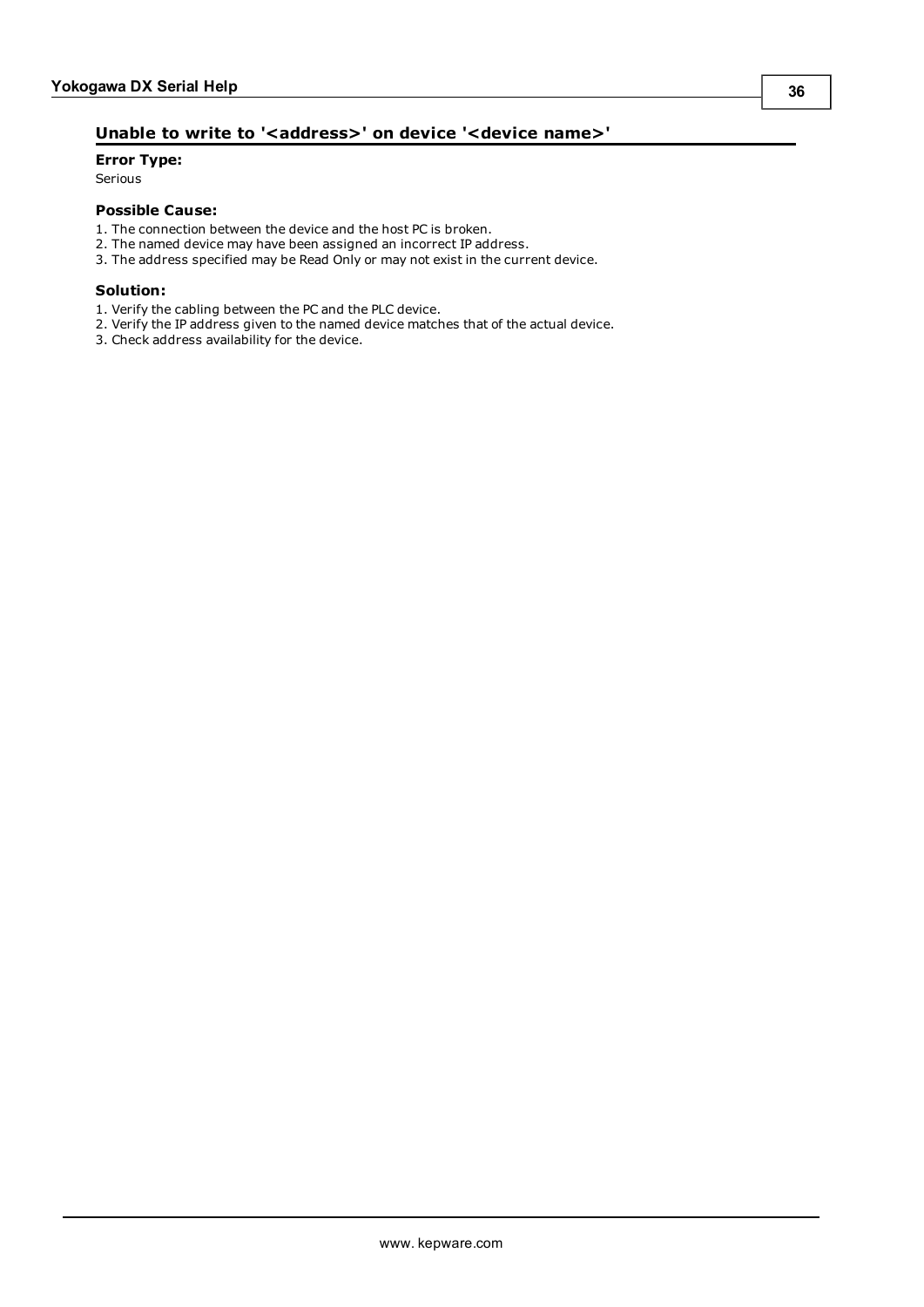# <span id="page-36-0"></span>**Index**

## **A**

## **B**

| <b>BCD</b> |  |
|------------|--|
|            |  |

## **C**

## **D**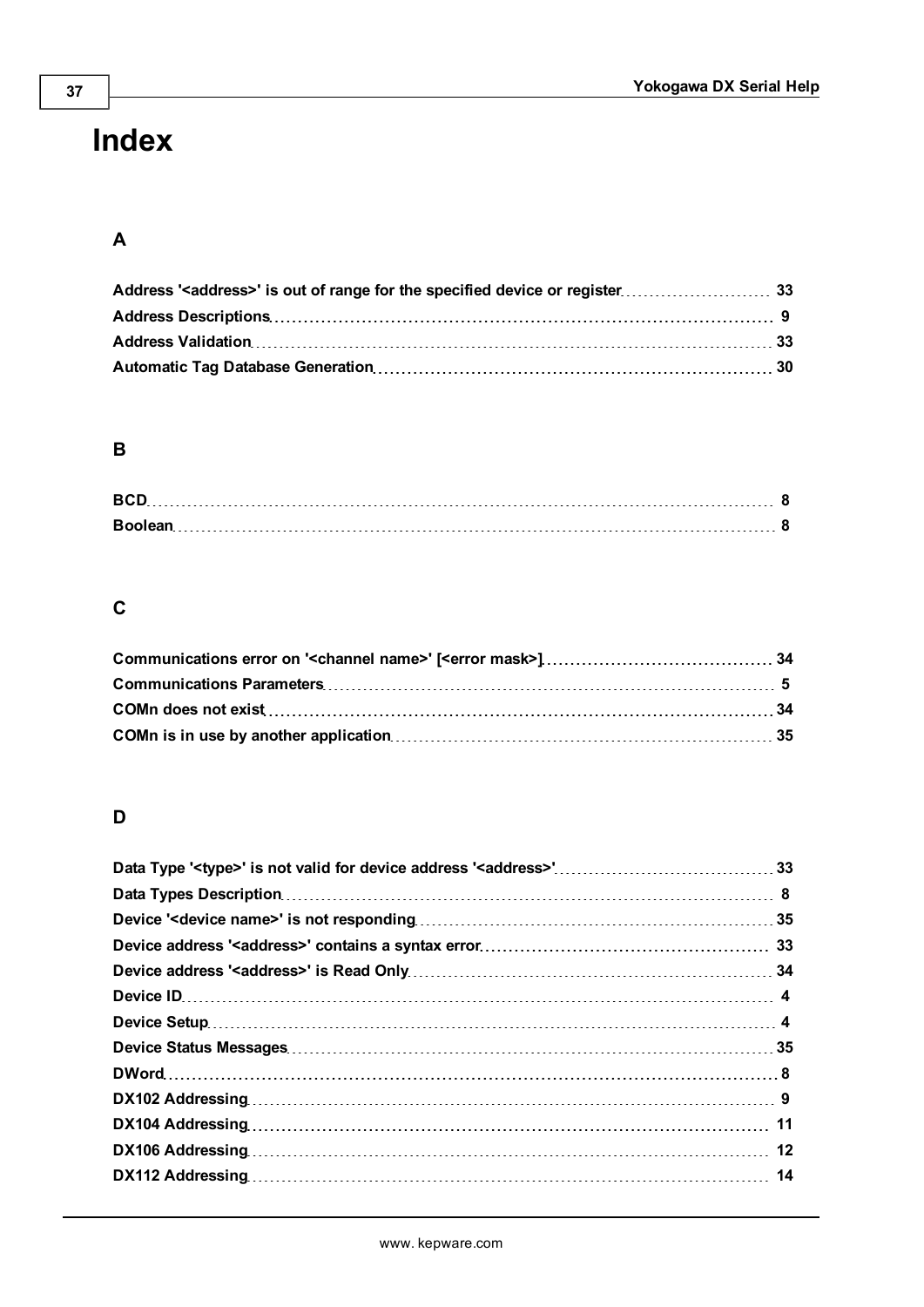## **E**

## **F**

|--|

## **L**

## **M**

## **N**

|--|--|--|

## **O**

|--|--|